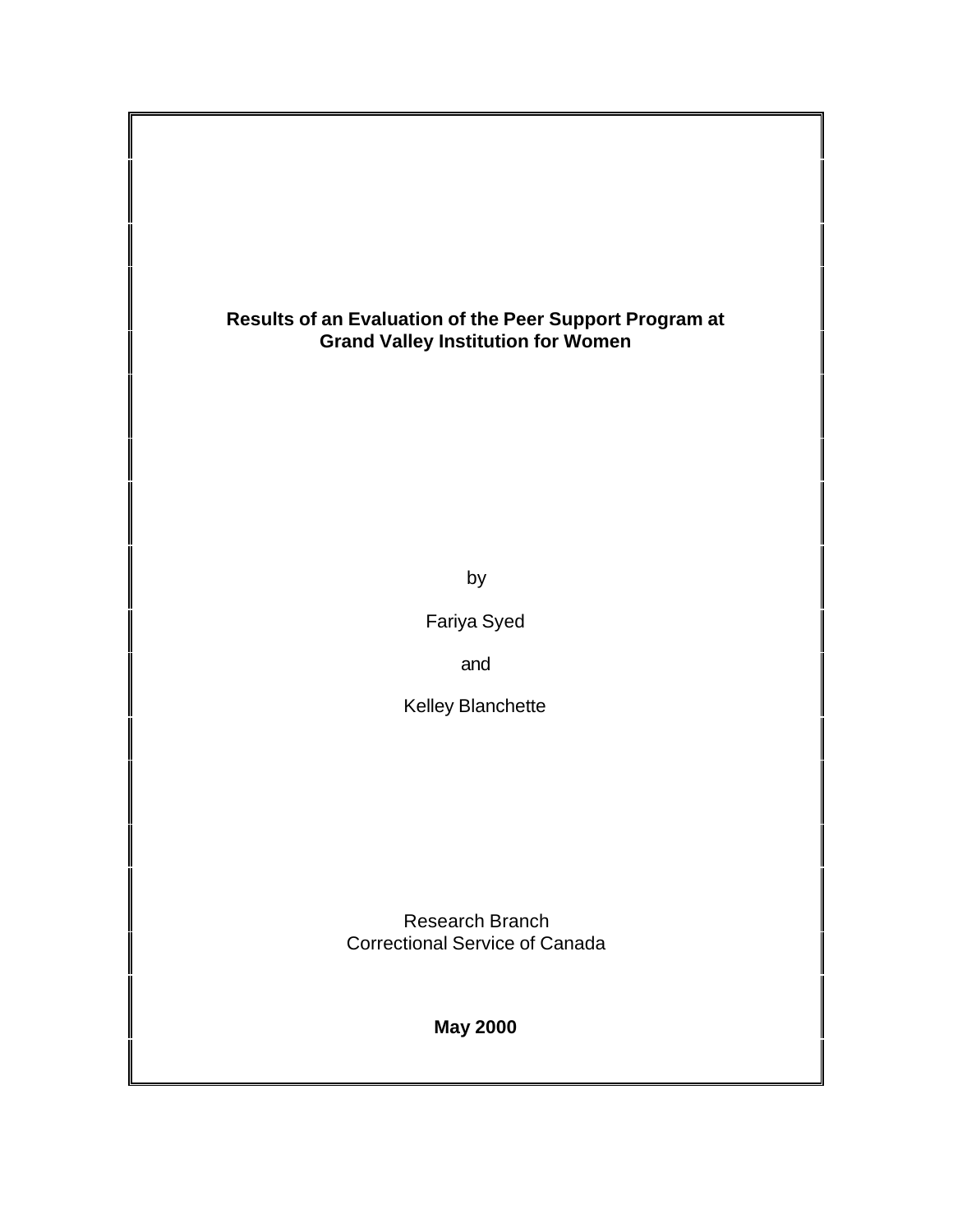### **ACKNOWLEDGMENTS**

We would like to thank Dr. Jane Barker, psychologist and Coordinator of the PST program at Grand Valley Institution for Women (GVI), for her support and cooperation with this study. We would also like to thank Kendra Delveaux, our colleague at Correctional Service of Canada's research branch, who helped in the data collection phase of this project. Finally, we thank the staff & offenders at Grand Valley Institution for Women for their willingness to share their views and experiences. Their contribution was essential to the completion of this project.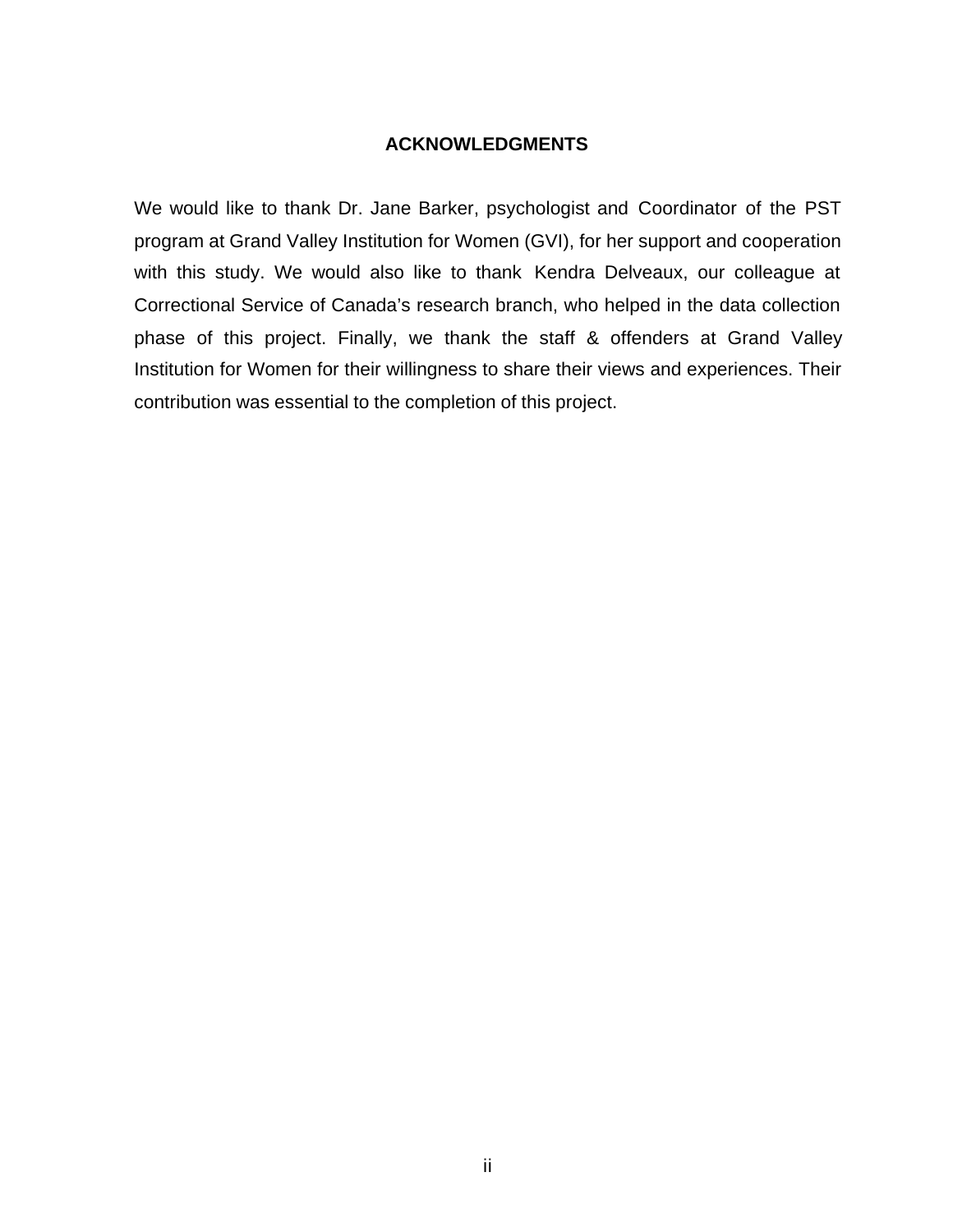#### **EXECUTIVE SUMMARY**

This report presents results of an evaluation of the Peer Support Team (PST) program at Grand Valley Institution (GVI) for Women. Quantitative and qualitative research methods were used to assess various aspects of the program. In particular, the evaluation was designed to ensure that all parties involved (staff, PST members and non-members) had an opportunity to express their respective views, beliefs, and experiences with the PST. Five broad evaluation issues were queried: 1) Is there a need for the program? 2) Are there adequate resources and support for operation of the program? 3) Are the activities of the program organized in such a way that its goals can be achieved? 4) Is the program effective? and 5) Does the program create any positive or negative unintended effects?

Results revealed a clear need for the program. Offenders and staff at GVI are aware of the program and its services, and the majority confirmed its utility. At the time of data collection, there were 78 women incarcerated at GVI. Approximately half of those women had used PST services at least once, and peer support recipients generally rated the service favorably. Inmates reported feeling better, (e.g., less anxious or less depressed) after receiving peer support. Moreover, a number of very positive impacts were noted for those women emerged in the program, either as trainees or PST members. These included: education, increased empathy for others, conflict mediation skills, enhanced self-confidence and self-esteem, and general personal growth.

Evaluation results demonstrated generally satisfactory resources and support for the program. Notably, it requires very little funding and is managed by the institutional psychologist in conjunction with the inmates themselves. However, data indicated a need for additional mental health staff to help coordinate peer support activities. Most staff and inmates indicated strong support for the PST. Of those (inmates) who did *not* support the program, the two primary reasons were: past breaches of confidentiality by PST members, and the PST has created (or reinforced) an institutional hierarchy, where some (team members) inmates are more highly regarded than others (non-members).

iii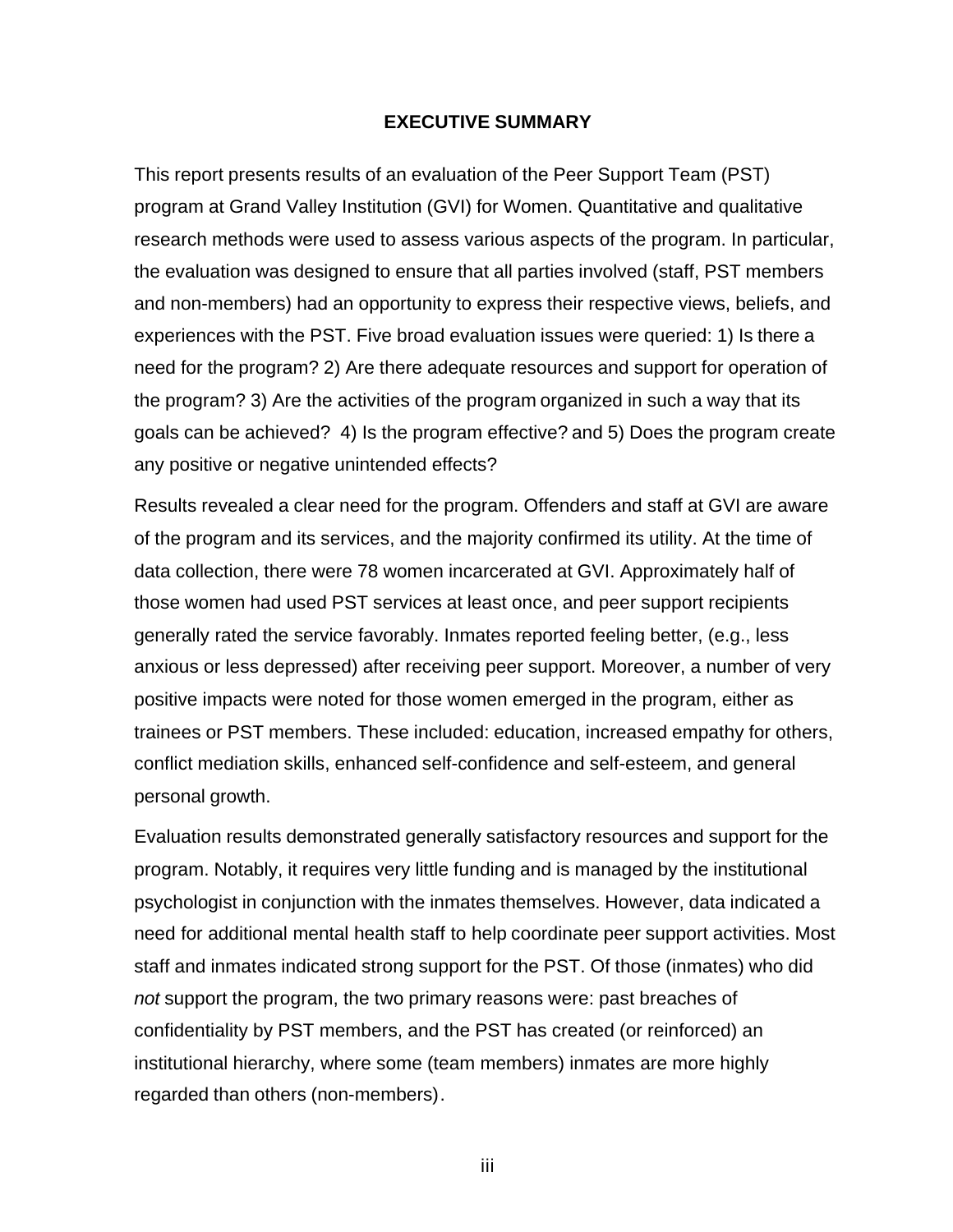Many respondents suggested that the women who complete the PST training are the *primary* beneficiaries of the program (i.e., rather than the peer support 'recipients'). Indeed, inmates considered the training for team membership "exceptional". It was appraised as: a) providing a knowledge base on a variety of topics to aid in the support of other women, and b) helpful experientially, promoting healing.

While inmates and staff attested to the ability of the PST to effectively provide crisis intervention, their specific examples suggest that peer support more effectively aids in crisis prevention and ramification of crises. Crisis intervention remains the responsibility of professional staff.

Notwithstanding the overall positive evaluation of the Peer Support Team program at GVI, this report concludes with some suggestions for potential program improvement.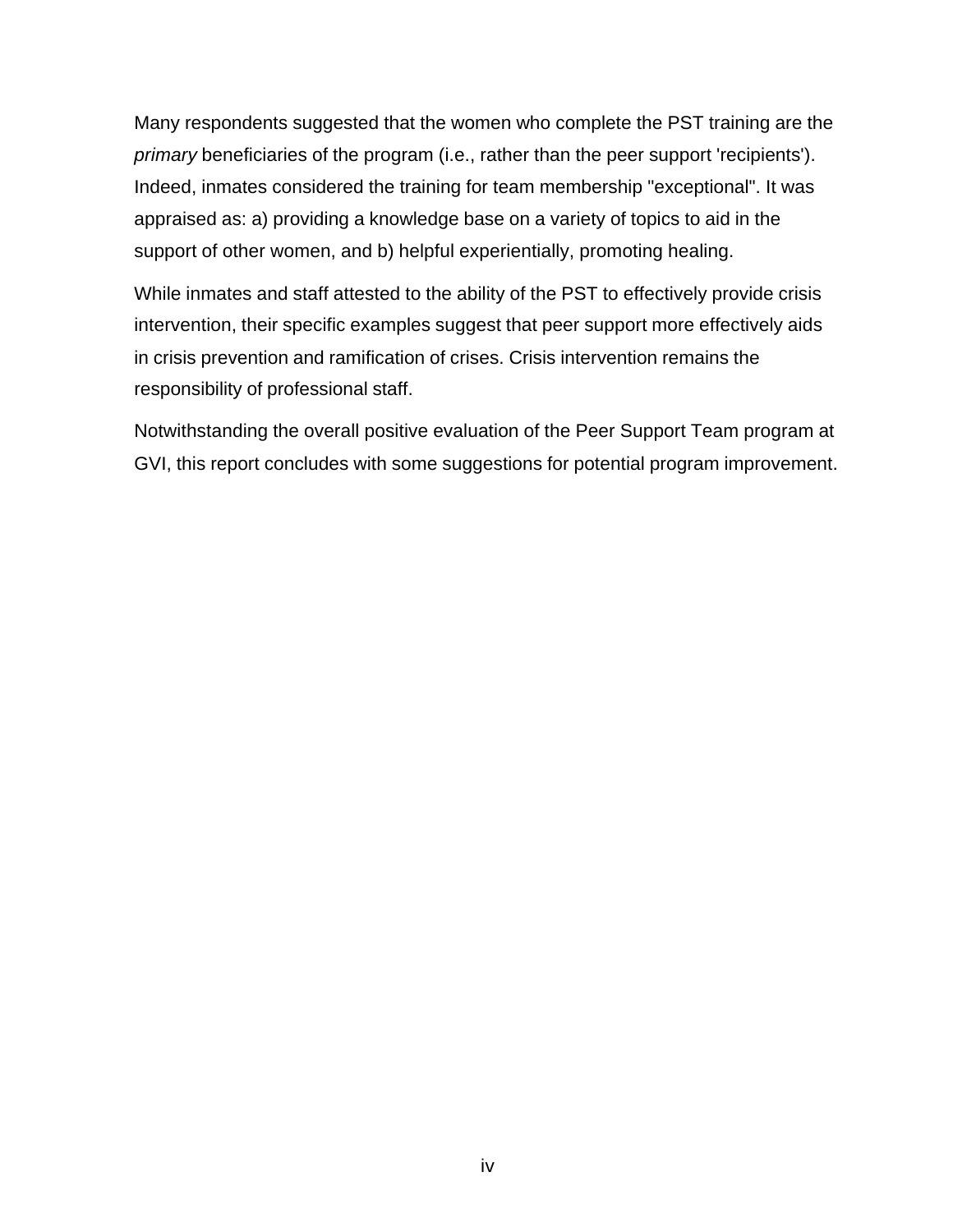# **TABLE OF CONTENTS**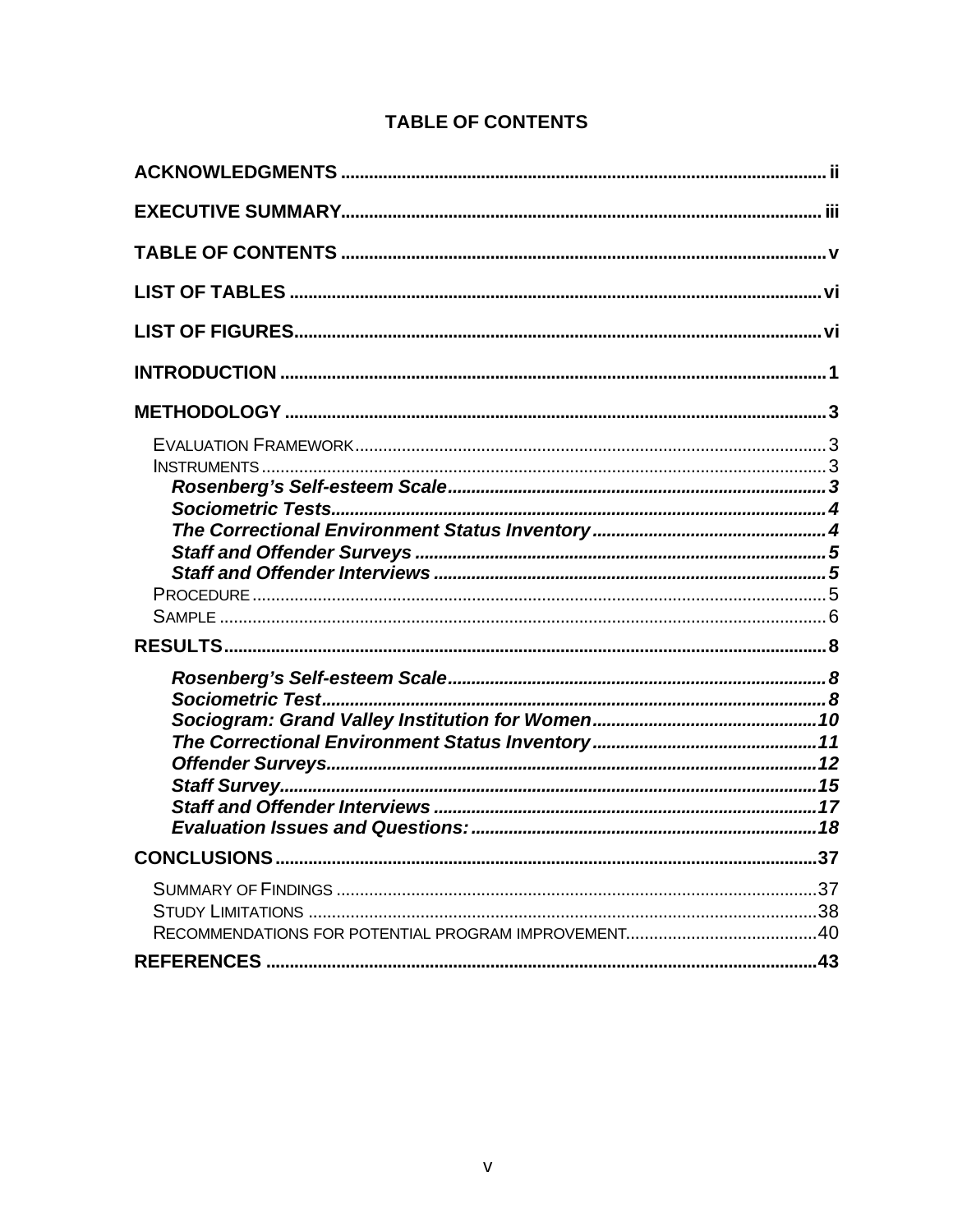| APPENDIX C: CORRECTIONAL ENVIRONMENT STATUS INVENTORY  46  |     |
|------------------------------------------------------------|-----|
|                                                            |     |
|                                                            |     |
| APPENDIX F: GUIDELINES FOR SEMI-STRUCTURED INTERVIEWS 60   |     |
| APPENDIX G: SELF-RATING/ FEEDBACK FORM FOR PST SESSIONS AT | .75 |

# **LIST OF TABLES**

Table 1: Mean CESI Scale and Subscale Scores: Distribution by Pre and Post...12

# **LIST OF FIGURES**

Figure 1: Sociogram: Grand Valley Institution for Women..........................................10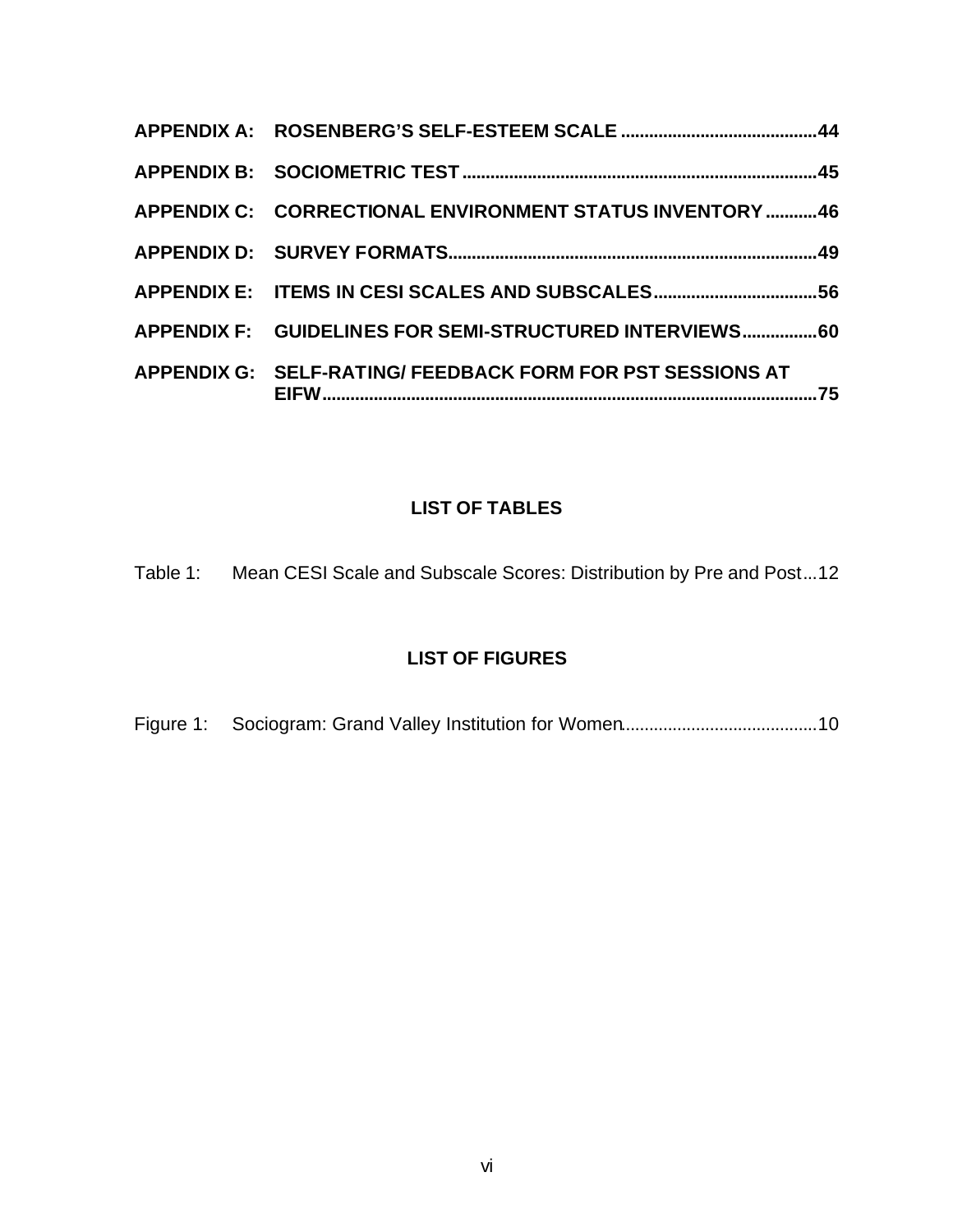# **INTRODUCTION**

The Peer Support Team (PST) program was first established at the Prison for Women (P4W) in 1990. The program originated from a recommendation by Jan Heney (1990) who noted that offenders at P4W created a support network for each other in times of crisis. Heney recommended that this existing support network be recognized in the form of a legitimate program. As a result, Psychology/Health Services at P4W trained selected offenders to be support counselors. These trained offenders comprised the first Peer Support Team.

A 1990 Task Force on Federally Sentenced Women recommended decentralizing and amending services at P4W (Task Force on Federally Sentenced Women, 1990). Based on these recommendations, four new regional women's facilities  $^1$  and a healing lodge were developed. These facilities now house the majority of federally incarcerated women. Treatment at the four regional women's facilities is based on a program paradigm which emphasizes treatment that is "holistic, woman-centered, culturally sensitive and support[s] the development of …autonomy and self-esteem" (Correctional Service of Canada, 1992). Evaluation of contemporary programs, such as the peer support program, at the new women's facilities is essential.

Eljdupovic-Guzina & Blanchette (1997) developed an evaluation framework for the Peer Support Team program for women. They based the framework on examination of relevant literature, consultation with advisors from the Women Offender Sector and the Research Branch (National Headquarters, Correctional Service of Canada), and phone interviews with staff, including former staff from P4W and the regional women's facilities. Eljdupovic-Guzina & Blanchette's framework includes a program logic model, an evaluation matrix, methodological issues, and protocols for various proposed assessment instruments.

l

<sup>1</sup> Regional Facilities include: Nova Institution (Atlantic), Établissement Joliette (Québec), Grand Valley Institution (Ontario), and Edmonton Institution (Prairies) for Women. Burnaby Correctional Centre (Pacific Region) also houses a proportion of federally sentenced women through the Federal-Provincial Exchange of Services Agreement.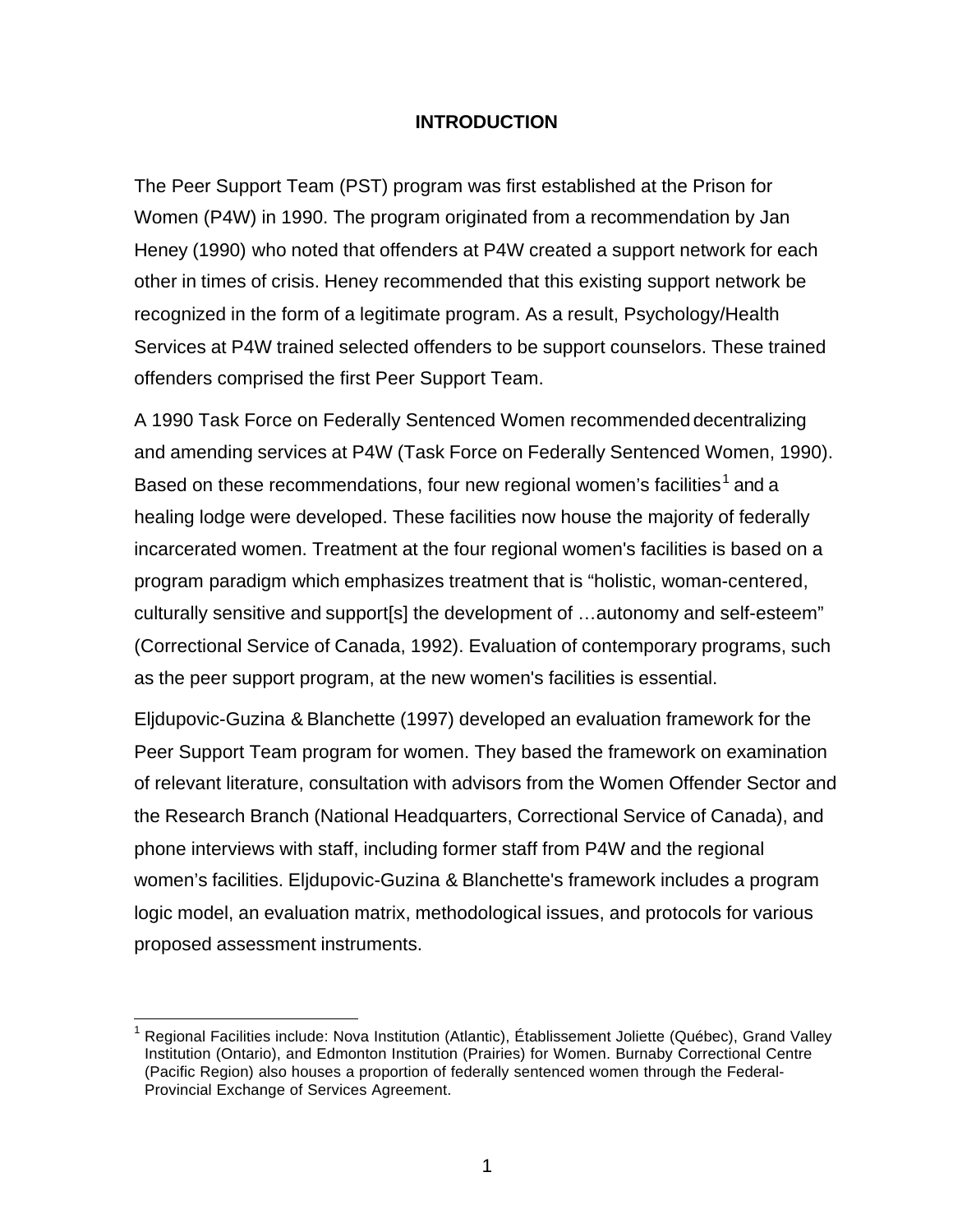The first regional women's facility to have a fully operational PST program was Edmonton Institution for Women  $(EIFW)^2$ . For this reason, a pilot study that implemented the evaluation framework for the PST program, was conducted at EIFW (Blanchette & Eljdupovic-Guzina, 1998). Both Grand Valley Institution for women (GVI) in the Ontario region and Joliette Institution for women in the Québec region later implemented PST programs in their respective units in 1998. Finally, Nova Institution for women in the Atlantic region developed a PST program in 1999. Separate evaluations of the PST program in each of these facilities were conducted.

 This report provides a summary of findings from the evaluation of the PST program at Grand Valley Institution for Women. This document is organized into three major parts: method, results, and conclusions. The method section discusses the instruments and procedures and describes the sample achieved for the evaluation. The results section summarizes findings obtained through both quantitative and qualitative data analyses. Finally, the conclusions outline some of the study limitations and offer recommendations for potential improvement of the PST program at GVI.

 $\overline{a}^2$  The Atlantic region (Nova Institution) was running a modified version of the PST program, called 'peer assistance' or 'peer mentoring'. For more information, see Eljdupovic-Guzina & Blanchette (1997).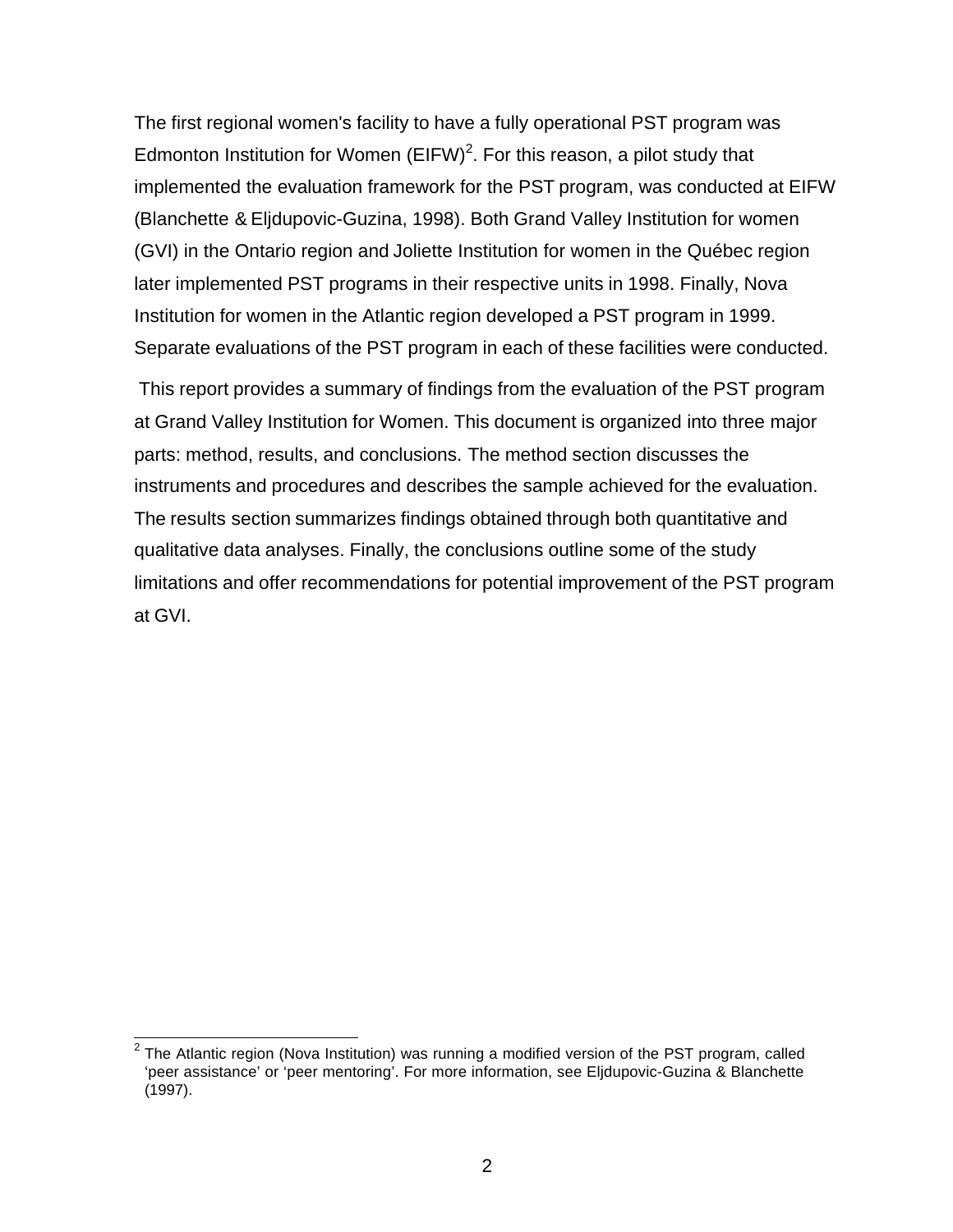# **METHODOLOGY**

### **Evaluation Framework**

The pilot study of the Peer Support Team program at EIFW (Blanchette & Eljdupovic-Guzina, 1998) followed the framework outlined by Eljdupovic-Guzina and Blanchette (1997). This methodology was found to be beneficial in the pilot study at EIFW and was therefore, also applied to the current evaluation of the peer support program at GVI. Any modifications to the framework suggested in the pilot study are noted in the present evaluation report. The framework incorporates three evaluation options (basic, moderate, and comprehensive). The comprehensive option was selected for both the pilot study at EIFW and the current investigation as it provides a thorough, in-depth evaluation of all aspects of the peer support program from a variety of perspectives within the institution. The comprehensive approach considered the perspectives of everyone at the institution (PST members, other offenders, and staff) in that it provided all parties were provided with an opportunity to express personal insights and feelings about the program. The evaluation also incorporated a variety of techniques of measurement including: documentation review, surveys, face-to-face interviews with offenders and staff, measures of self-esteem, group dynamic, and offenders' perception of their correctional environment.

#### **Instruments**

### *Rosenberg's Self-esteem Scale*

This measure (Appendix A) assesses personal judgment of one's own worth (Rosenberg, 1965). Rosenberg's Self-esteem Scale is predictive of behaviour across a range of situations and provides a global measure of self-esteem (O'Brien, 1985). The scale has ten items. Each item is rated on a four point likert scale with ratings ranging from strongly agree to strongly disagree. The scale was administered preand post-program implementation to offenders, including PST trainees/ team members. Pre and post data provides a general overview of inmates' self-esteem at GVI before and after implementation of the PST program.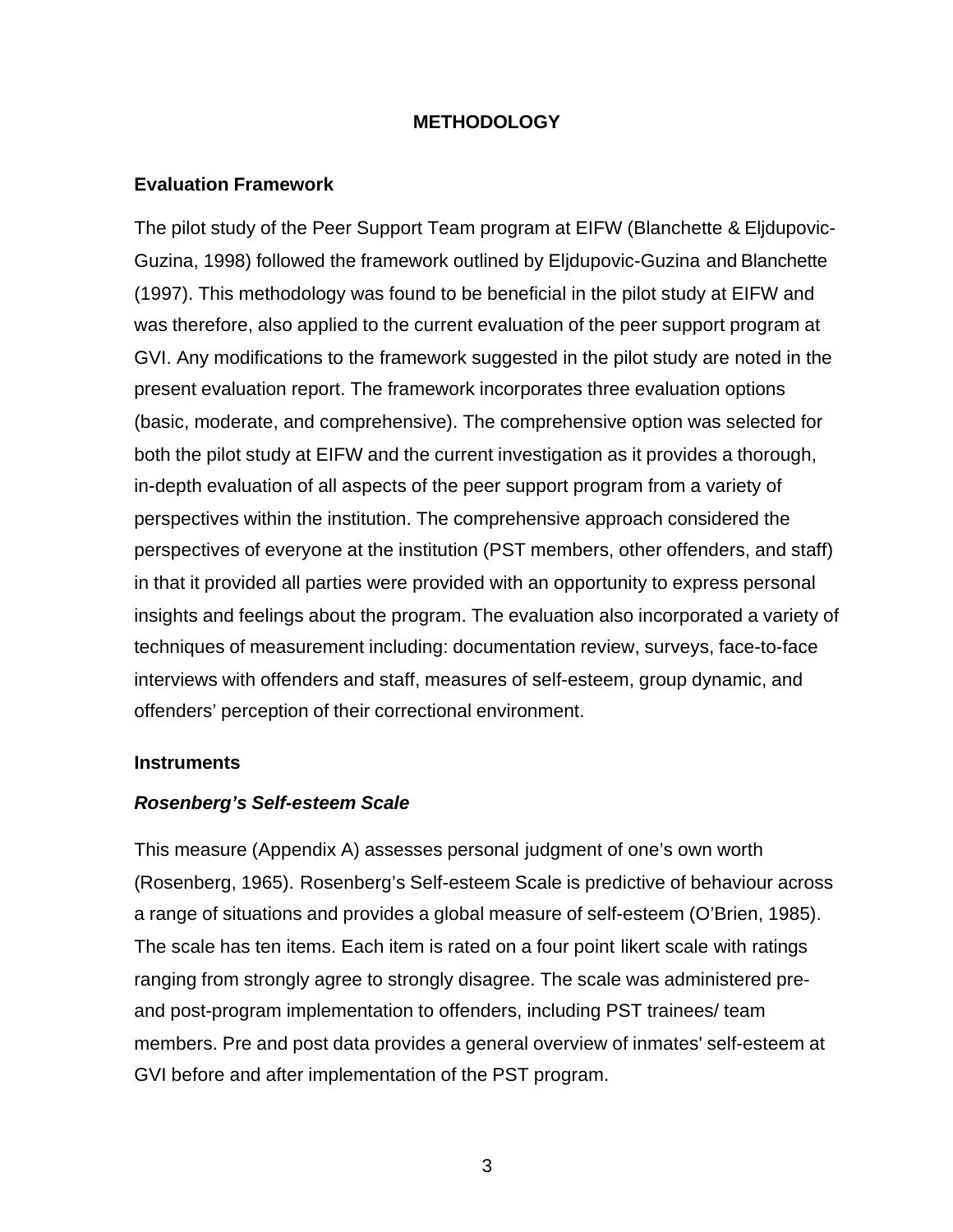# *Sociometric Tests*

Personal and group dynamics are illustrated in Sociometric Tests (Northway & Weld, 1957). The sociometric test for this evaluation (Appendix B) differed from that used in the pilot study at EIFW as it asked offenders to rank order three people who they like to spend their free time with rather than asking them who they go to for moral support. The first and second choice responses indicated on the test were represented graphically in a sociogram (see results section). The sociogram illustrates group structure, popularity of particular individuals (e.g. PST members), presence of 'cliques' within the offender population, and/or interactions among PST members and staff.

The sociometric test was administered both pre- and post-program implementation to monitor changes in group structure associated with implementation of the PST program.

# *The Correctional Environment Status Inventory*

The Correctional Environment Status Inventory (CESI; Wolfus & Stasiak, 1996; see Appendix C) measures "…offender perceptions of the quality of environments in correctional facilities" (p.2). It consists of six scales, identified through factor analysis: 1) Staff Cohesion, 2) Staff Involvement, 3) Staff Treatment Focus, 4) Clarity and Organization, 5) Offender Relationships, and 6) Offender Treatment Orientation. Four of the six scales are composed of subscales. The Offender Relationships scale is made up of three subscales: Mutual Caring, Peer Support, and Absence of Hostility. The Staff Involvement scale includes Responsiveness, Caring, and Interest in Offenders subscales. The Staff Treatment Focus scale includes Encouragement and Open Communication subscales. Finally, the Offender Treatment Orientation includes Problem Solving and Change Orientation subscales.

Administering the CESI both pre- and post- program provided a potential measure of change in the correctional environment associated with the implementation of the Peer Support program. The measure was administered to all offenders willing to respond. The inmates' perspective of the climate at GVI was measured by the constructs subsumed in the subscales (relationships between offenders and staff, relationships among offenders, peer support, treatment orientation).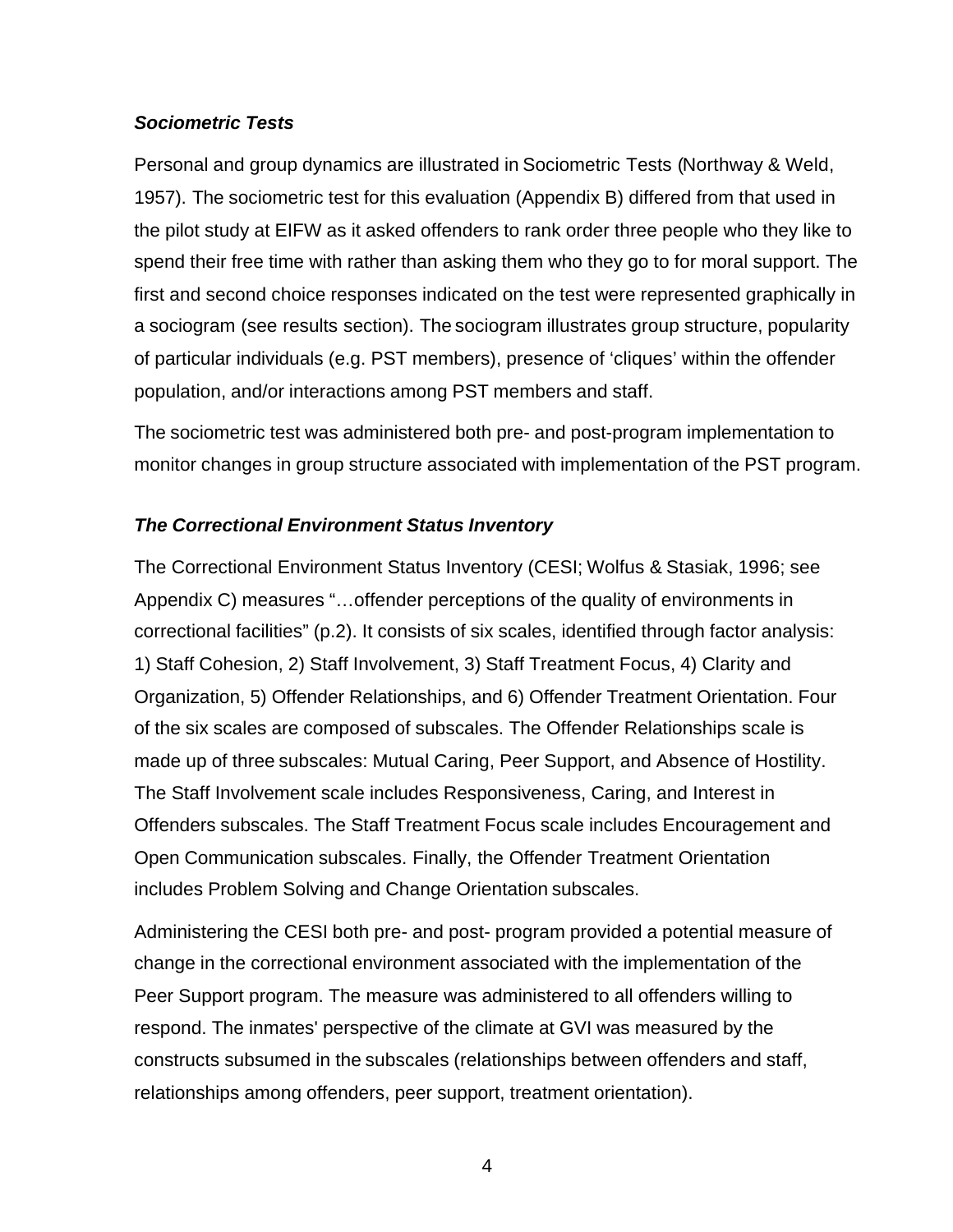# *Staff and Offender Surveys*

The staff and offender surveys (Appendix D) assesses awareness of the PST program at GVI as well as respondents perspectives on the role and function of the program.

# *Staff and Offender Interviews*

Interviews with both staff and offenders were a principal source of data (Appendix F). The interviews were semi-structured to provided respondents with an opportunity to express their own views, feelings, and ideas about PST without the restriction of a rigid interview protocol.

### **Procedure**

GVI's psychologist, the Coordinator of the PST program, assisted with the data collection for this evaluation. Copies of the pre test measures ( $n = 30$  each) of the Sociometric test, Rosenberg's self-esteem scale, and the Correctional Environment Status Inventory were sent to the program Coordinator in the winter of 1997, before the training of the first set of PST members had been completed. Instructions were included with the measures indicating that any offenders at the institution who were willing to complete the measures may do so. The Sociometric test required the respondents to identify themselves while the other measures did not. Therefore, respondents were provided with an envelope in which they could place any measures that may identify them to ensure their confidentiality.

The PST training was complete and the program was running at GVI by early summer 1998. The post measures including, 30 staff surveys, 40 Sociometric tests, 40 Self-esteem scales, 40 Correctional Environment Status Inventories, and 40 offender surveys were then forwarded to the Peer Support program coordinator. Offenders and staff completed the post test measures by January 1999. Survey respondents who were willing to participate in a more in-depth interview discussing their perceptions of PST were asked to indicate this on the last page of the survey (see Appendix D).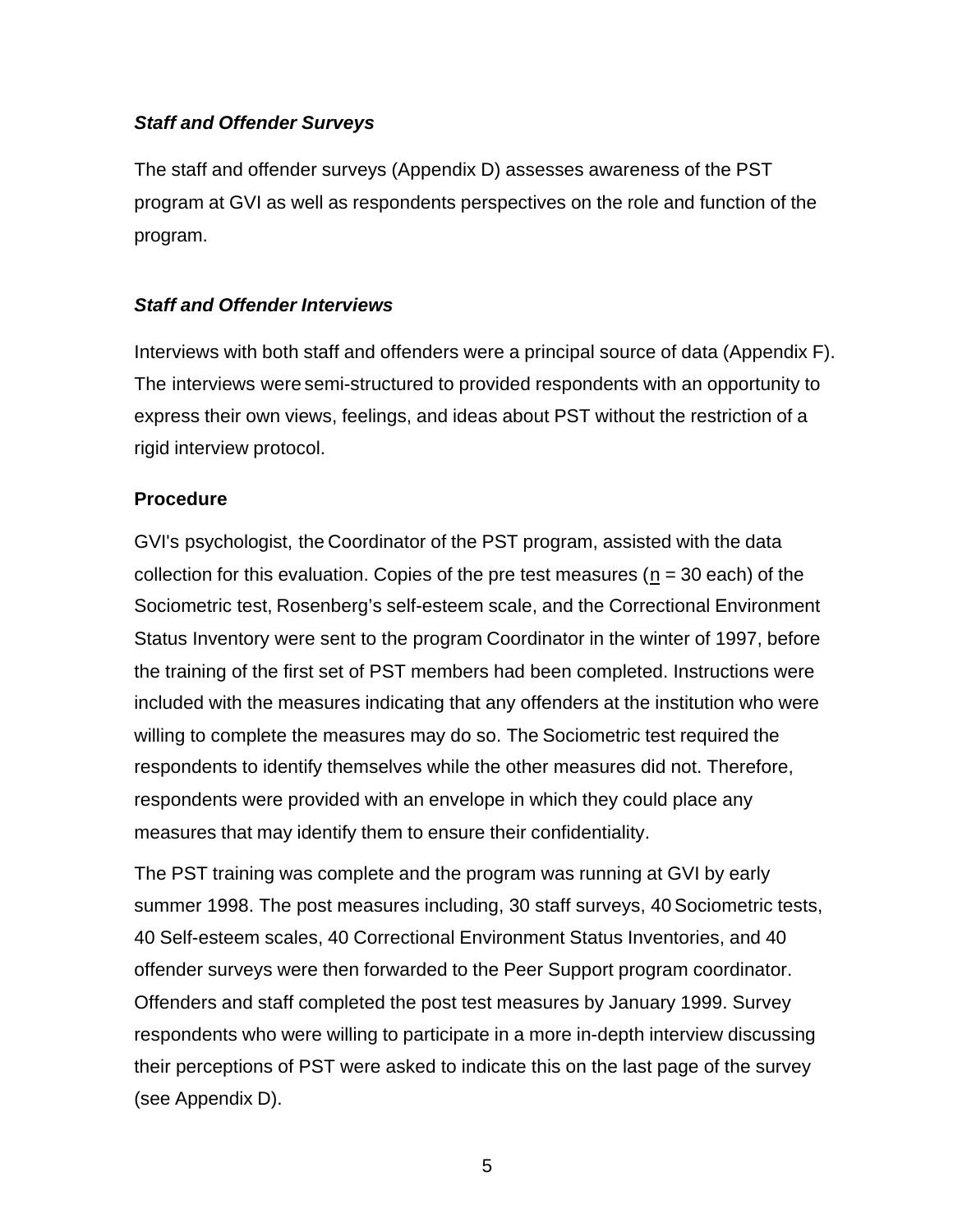Although a number of staff members (11) agreed to be interviewed, very few offenders (3) who responded to the survey agreed to participate in an interview. Therefore, offenders who did not respond to the survey were recruited to participate in interviews when the investigators arrived at GVI. In addition to this, investigators distributed post test measures (CESI, Rosenberg's Self Esteem Inventory, Sociometric measure, and staff/offender surveys) while conducting interviews at GVI to increase the consent rate.

The initial framework for evaluation of the PST outlines a semi-structured interview with the PST program coordinator, PST members and recipients of peer support (Eljdupovic-Guzina & Blanchette, 1997). The pilot study at EFIW expanded this framework to include interviews with non-recipients of PST. This evaluation further expanded the original framework to include interview protocols for all offenders (PST members, recipients of PST, non-recipients of PST, those who were not aware of the PST program, and those who were interested in becoming a PST member but were denied training). It was believed that all offenders would have valuable insight into the PST program. For example, non-recipient offenders could give insight into why they did *not* use the service.

The semi-structured interviews took place in private locations at GVI. Signed informed consent was obtained prior to all offender interviews.

#### **Sample**

Sample sizes varied by measure for both offenders and staff. For example, some offenders declined interviews, other offenders responded to one or more of the measures (survey, self-esteem measure, sociometric test, CESI), and still others participated in the interview only. Similarly, some staff members contributed both survey and interview data, while others provided information for only one measure.

There were approximately 78 women incarcerated at GVI at the time data was collected. The population included five PST members, the first PST team at GVI. GVI is a federal facility and, at the time of data collection, the inmates were at 'minimum' and 'medium' security levels. All are serving sentences of a minimum of 2 years.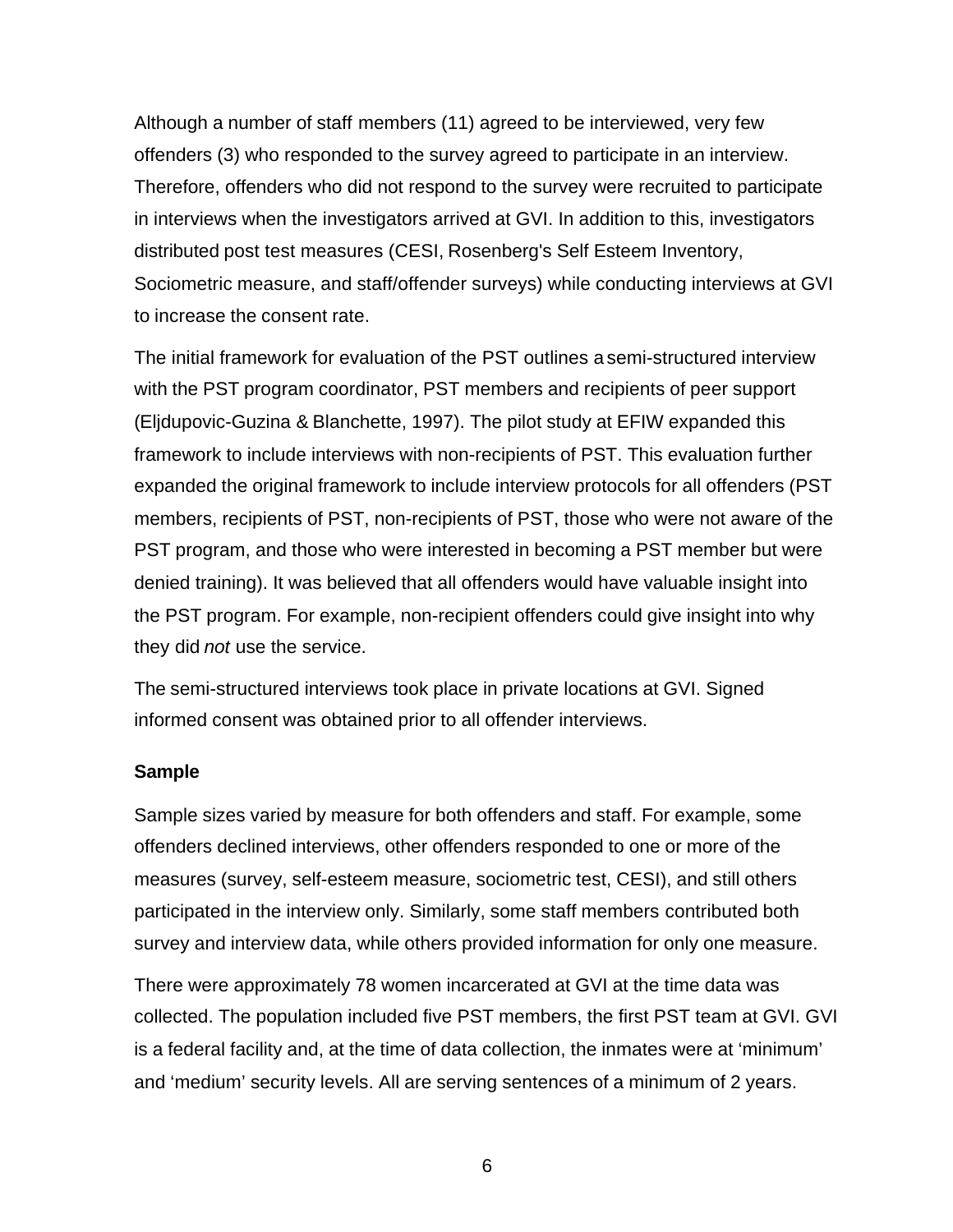There were a total of 16 respondents to the offender survey. Thirty-three pre and 14 post inmates responded to the Correctional Environment Status Inventory. Twentythree pre and 15 post self-esteem scales and 16 pre sociometric tests were completed. No post sociometric tests were completed and researchers felt that perhaps it was because respondents were not clearly informed that they were to complete this test even if they had completed the pre sociometric test. The staff surveys were completed by 18 employees from various professions (primary workers, team leaders, nurse, teacher, chaplain, and others).

As only 3 of the 16 offenders who responded to the survey provided their name for consent to be interviewed, offenders who had not responded to the survey were recruited for interviews upon the investigators' arrival to GVI. Offenders were informed that participation in the interview was voluntary, and could be terminated (by them) at any time. Informed consent was obtained before the interview and the respondent's anonymity was ensured.

A total of 21 interviews with offenders were conducted. Offenders who responded to interviews included: 4 PST members, 7 peer support recipients, 9 non-recipients, and 1 offender that was not familiar with the PST program. Interview protocols served as loose guidelines for the semi-structured interviews. In some cases two interview protocols applied to an offender. For example, if PST members had also been recipients of peer support in the past they would be questioned regarding both their experiences as PST members *and* as recipients.

The 12 employees interviewed came from a variety of professions within GVI, including: warden, deputy warden, psychologist (PST coordinator), psychologist's assistant, substance abuse counselor, clerk, chief of procurement and supply, two team leaders, team leader's assistant, and two primary workers. This provided a range of employee perspectives regarding the PST.

Although cross-gender staffing is mandated at the new women's facilities, an exclusion order is in effect at EIFW. As such, all interviewees for the pilot study were women. Unlike the pilot study at EIFW, we had the opportunity to include male staff in the sample of the PST evaluation at GVI.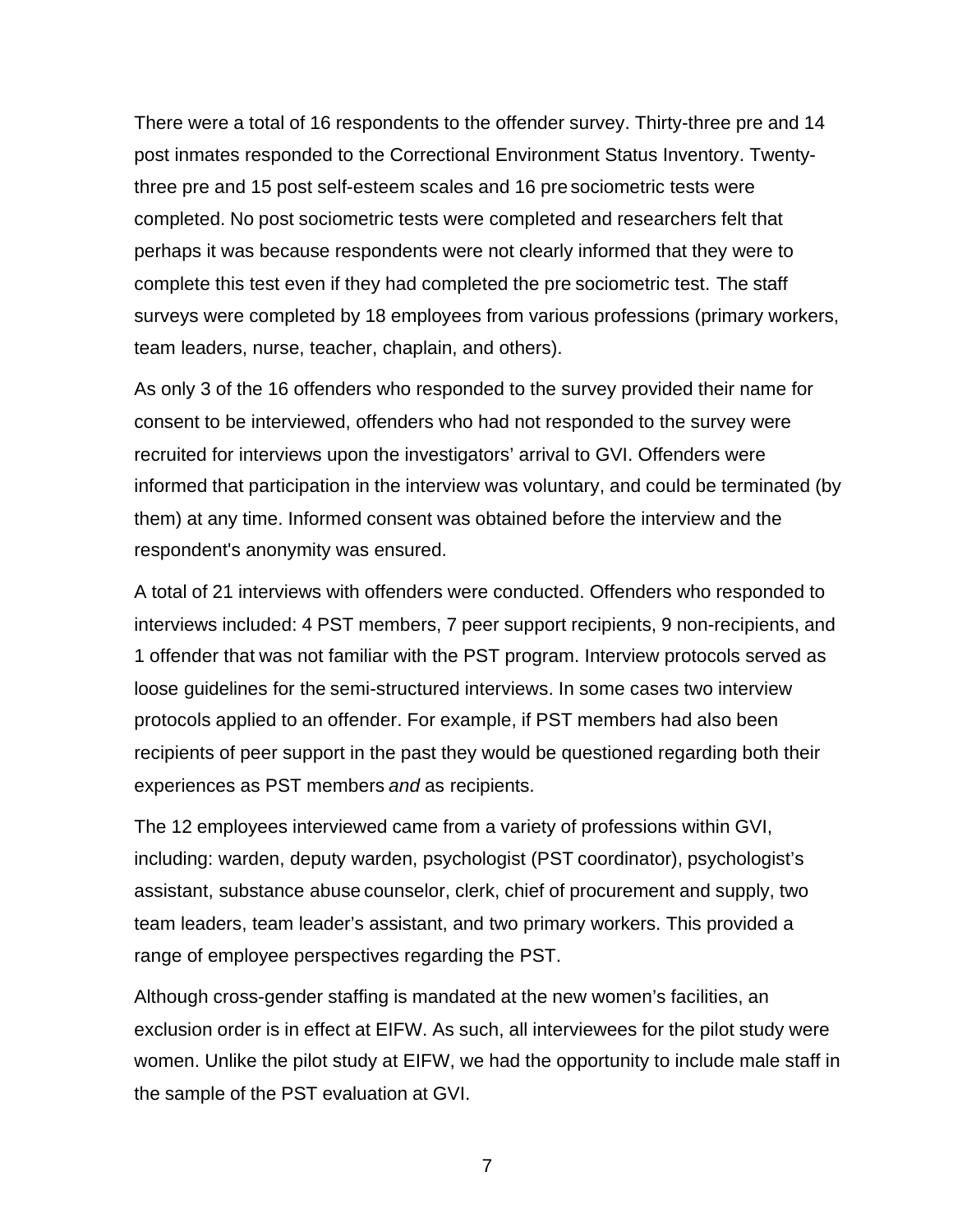### **RESULTS**

#### *Rosenberg's Self-esteem Scale*

Twenty-three offenders completed the self-esteem measure prior to the implementation of the PST program (pre). Fifteen offenders completed the selfesteem measure after program implementation (post). Although some of the same offenders who completed the pre test may have also completed the post test, it was not possible to identify respondents who had completed both measures because names were excluded from tests in order to maintain confidentiality. As the post measures were appended to the survey, it was possible to determine that two of the respondents of the post measure were PST members. Each item on the scale was scored within a range of 1 (strongly agree) to 4 (strongly disagree). Some items (2,5,6,8, and 9) were reverse scored such that "strongly agree" was given a score of 4, and "strongly disagree" was given a score of 1. Lower scores on the scale suggest higher self-esteem.

As only two of the respondents of the self-esteem measure were PST members, analyses assessing possible differences between PST members and non-members could not be conducted. Therefore, the data from the two PST members were included with that of non-members.

Scores on the scale ranged from 10 to 40. The two team members who responded to the measure fell into this range with total scores of 20 and 21. The average total pre test score for the participants in this sample was  $15.57$  (SD = 6.02 range=10 to 32) and the average total post test score was  $18.8$  (SD = 6.75 range=10 to 33). There was no significant difference between the pre and post scores on self-esteem.

#### *Sociometric Test*

As indicated in the pilot study, it was expected that informing respondents that the Sociometric test was related to an evaluation of the PST program may create a 'priming' effect for respondents causing them to refer to PST members in their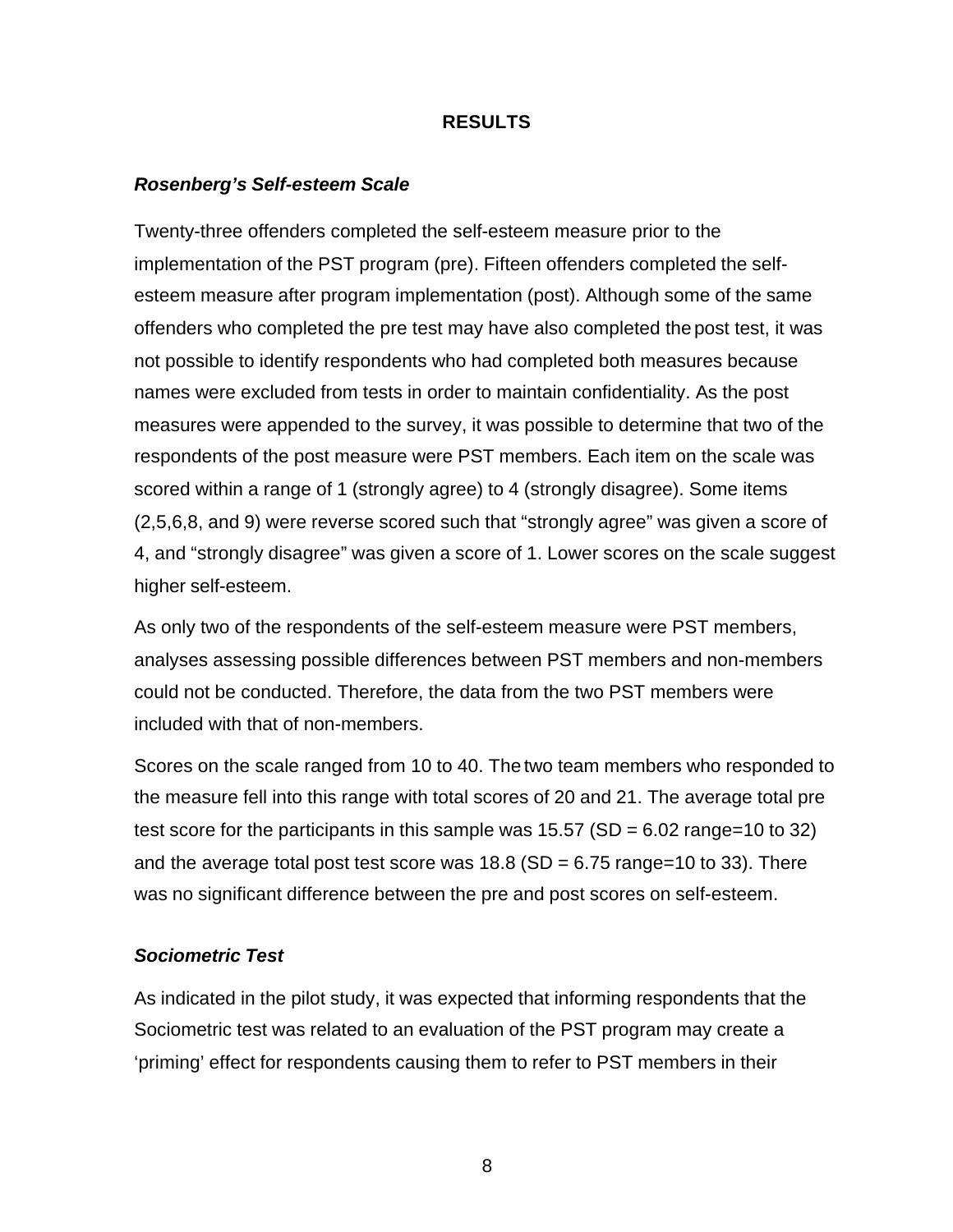responses (Blanchette & Eljdupovic-Guzina, 1998). Therefore, respondents were not informed of the nature of the study related to the test.

Sixteen offenders (one PST member and 15 non-members) responded to the (pre) sociometric test before the implementation of the PST program at GVI. None responded to the sociometric test after implementation of the program. This limited the current evaluation as it prevented comparison of group dynamics of the offender population at GVI before and after the implementation of the PST program.

Ten of the 16 offenders who responded to the sociometric identified at least two individuals with whom they spend their free time. Two of the 16 offenders indicated they could not visit because they were in segregation, two offenders said they spent their free time alone, and two offenders did not specify names of individuals they spent their free time with. Results of the sociometric test are illustrated in the sociogram (Figure 1) on the following page

Some respondents identified non-respondents or staff as preferred companions during their free time. Therefore, the pictorial representation in Figure 1 includes staff and 31 offenders. It was considered important to include all PST members in the chart regardless of whether or not they responded to the sociometric test.

Only one-third of the offender population responded to the sociometric test. Some interesting findings are noted in Figure 1. First, only two of the five PST members were chosen by co-offenders as a first or second choice to spend their free time with. One of the PST members was selected as a choice of another PST member. Only two reciprocal relationships were indicated between non-PST members. Finally, only one offender indicated that she spent her free time with staff.

It is important to note that a social desirability confound might have influenced results of the sociometric test. This refers to when study participants respond in a manner that they feel will please the researchers. It is also important to note that the group dynamics at the institution may have changed after the implementation of the PST program. Unfortunately, it is not possible to assess this due to the lack of response to the post program sociometric test.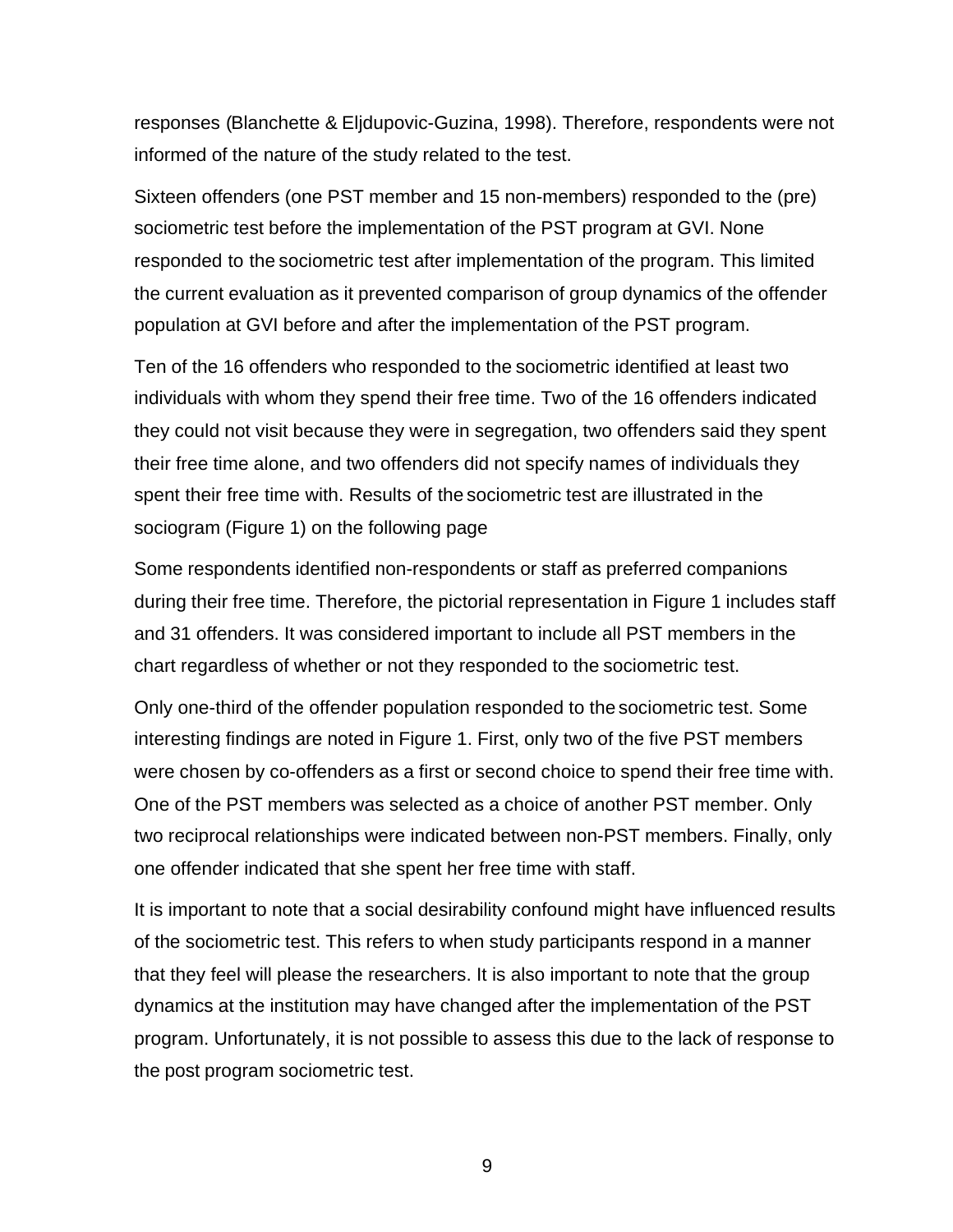

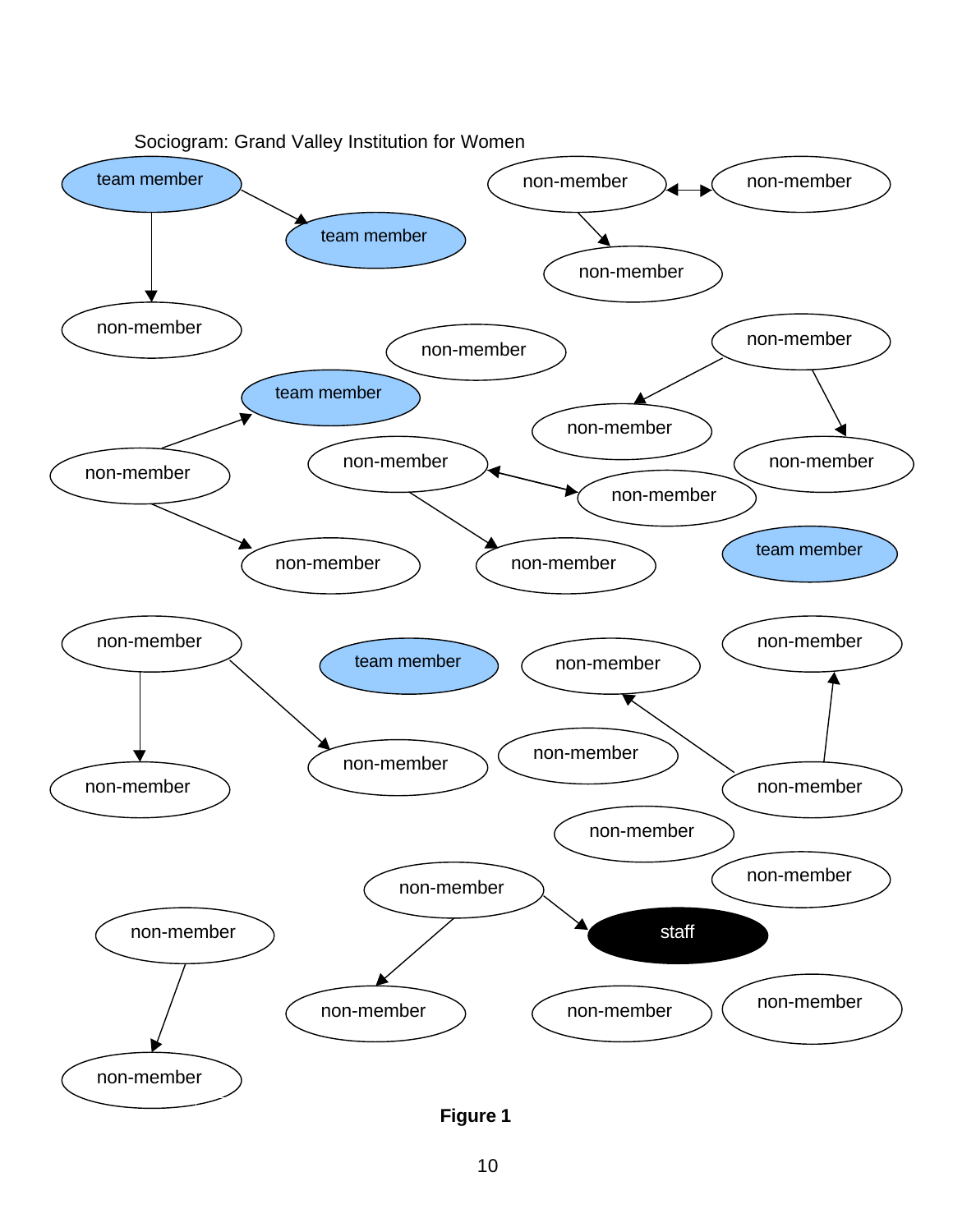# *The Correctional Environment Status Inventory*

The CESI was administered twice, both pre and post implementation of the PST program at GVI. Thirty-three offenders completed the pre CESI while 14 offenders completed the post CESI. (A few respondents were missing data for some subscales. Therefore, sample sizes vary by scale and subscale).

Certain items (1,3,8,19,25,48,56,60,61,and 64) of the CESI were reverse-scored. Subscale scores were then calculated. After reverse scoring, higher scores on all items and scales indicate more positive perceptions of the correctional environment than lower scores.

Pre test and post test mean scores for all scales and subscales are shown in Table 1. Higher scores indicate a more positive perception of the correctional environment. Therefore the subscales, 'hostility' and 'disinterest' (see Appendix E), are renamed 'absence of hostility' and 'interest', respectfully*.*

Only one significant difference was found between pre test and post test scores. The mean post test score for the 'Mutual Caring' subscale was significantly higher than the mean pre test score. This indicates that mutual caring may was enhanced at GVI after the implementation of the PST program.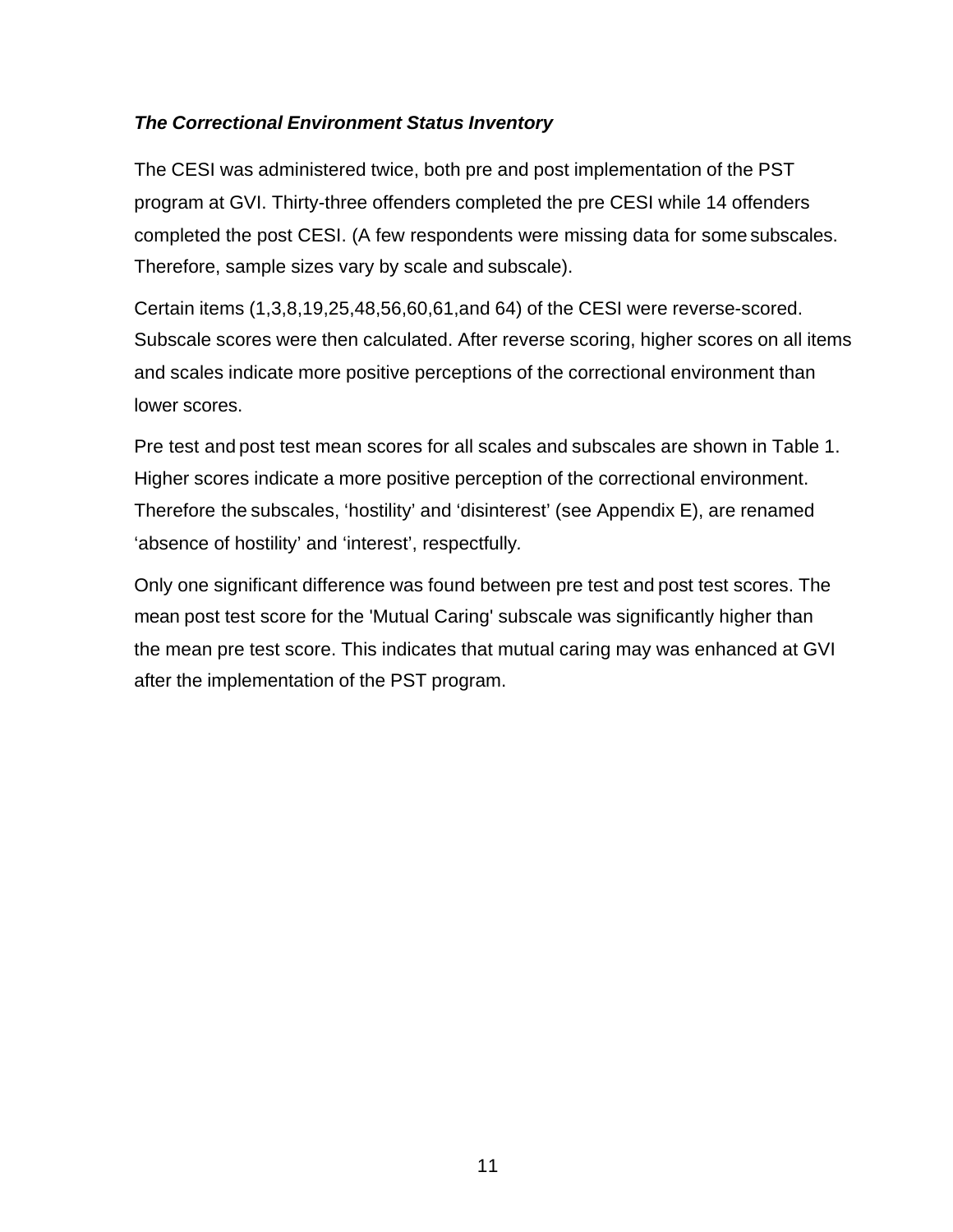| Scale / Subscale              | <b>Pre</b><br>$(n = 23)$ | Post<br>(n = 12) |
|-------------------------------|--------------------------|------------------|
| Staff Involvement             | 2.8                      | 2.9              |
| Responsive                    | 2.5                      | 2.7              |
| Caring                        | 3.0                      | 3.0              |
| Interest                      | 3.0                      | 3.1              |
| <b>Staff Treatment Focus</b>  | 2.9                      | 3.0              |
| Encouragement                 | 3.0                      | 3.3              |
| <b>Open Communication</b>     | 2.7                      | 2.7              |
| <b>Staff Cohesion</b>         | 3.7                      | 3.7              |
| Clarity & Organization        | 3.2                      | 3.1              |
| <b>Offender Treatment</b>     | 4.2                      | 4.0              |
| Orientation                   |                          |                  |
| <b>Problem Solving</b>        | 4.5                      | 4.6              |
| <b>Change Orientation</b>     | 3.7                      | 3.6              |
| <b>Offender Relationships</b> | 2.9                      | 3.1              |
| <b>Mutual Caring</b>          | 3.2                      | 3.3              |
| <b>Peer Support</b>           | 2.8                      | 2.9              |
| <b>Absence of Hostility</b>   | 2.6                      | 2.6              |

#### **Table 1: Mean CESI Scale and Subscale Scores: Distribution by Pre and Post**

### *Offender Surveys*

Sixteen offenders responded to the surveys. Respondents include 2 PST members and 14 non-members. Half of the respondents were recipients of peer support services. On average respondents were 34.48 years old (SD=9.07; range=21 to 58). Respondents' average sentence length (excluding lifers) was 4.39 years (range = 2 to 15 years). Respondents had served an average of 2.22 years (SD = 3.65) incarcerated, with a range of approximately one month to 3.4 years. As GVI is a relatively new facility, the mean time served at GVI alone was approximately nine months (SD=0.62; range=2 weeks to 2 years).

Although the majority of women were aware of the PST program, 19% (3/16) of the respondents were not aware of the program and the possibility of receiving support counseling from their peers*.* It was necessary to omit the three offenders who were not aware of PST services from a number of analyses within the survey as these analyses assumed prior knowledge of the PST program.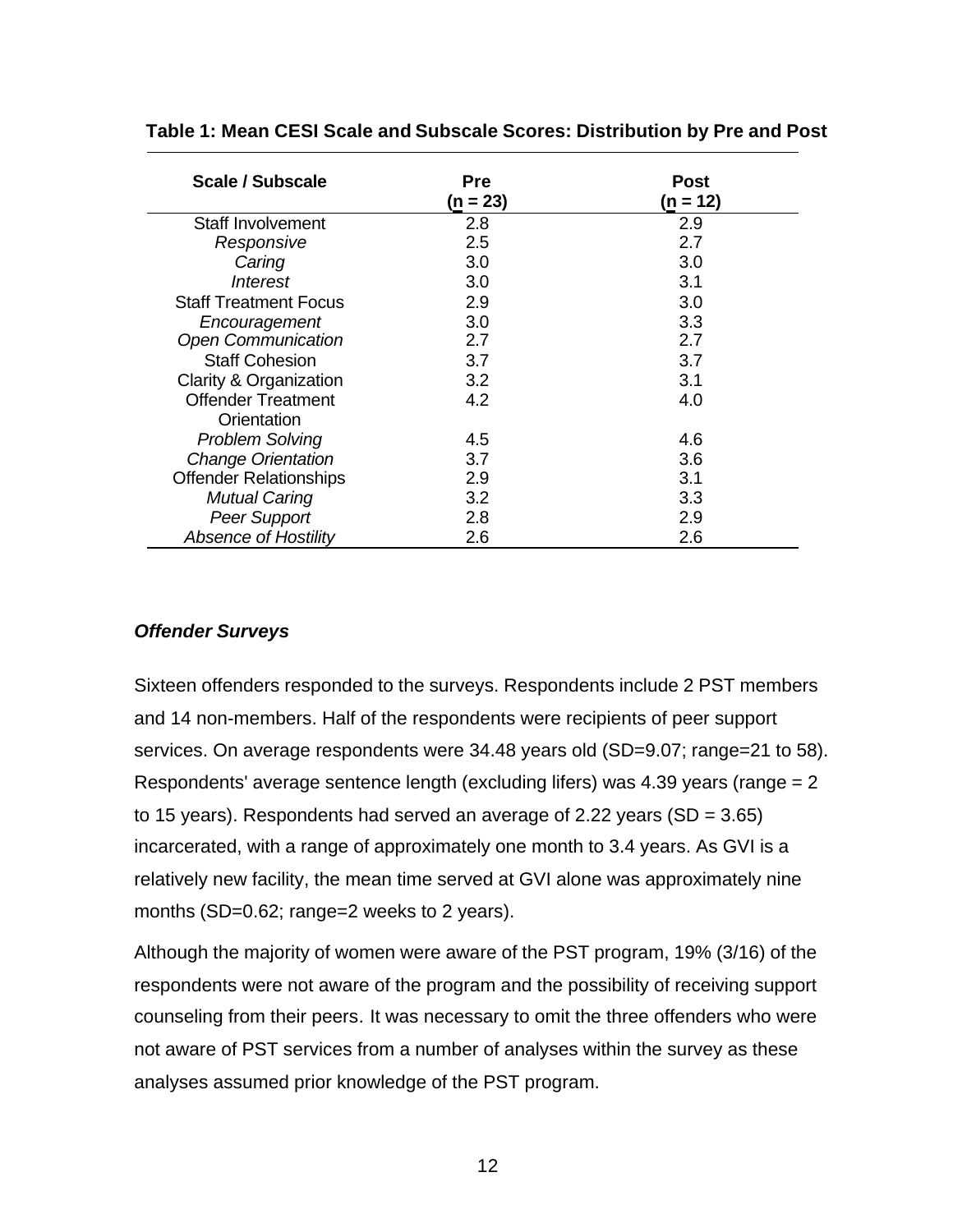The women at GVI learned about the PST service from posted notices  $(n = 5)$ , cooffenders ( $n = 3$ ), PST members ( $n= 4$ ), and other means ( $n= 3$ ). The 'other' means mentioned included learning about the PST service from the warden, correctional officers and other staff members. Respondents often indicated learning about the service in more than one of the ways mentioned above. Three of the 13 women who were aware of the PST service did not know the names of the team members. Furthermore, only 6 of the 13 women (38%) who were aware of peer counseling knew how to request it.

Of the 13 women who were aware of the PST program, 7 (54%) reported that they had used the service at least once. Recipients used the PST service anywhere from once  $(n = 4)$ , twice to five times  $(n = 2)$ , to more than five times  $(n = 1)$ . Of the 7 women who reported receiving peer support at least once, 3 reported receiving informal counseling only and 3 reported receiving both formal and informal counseling. One respondent did not indicate the type of counseling she received.

Of the 16 survey respondents, 3 were not aware of the PST program and an additional 6 that were aware of the program, failed to use it. Therefore, less than half the women surveyed (44%) had ever used the PST service. Of the 13 women who were aware of the PST program, the most common explanation for *not* using the service was not feeling the need for peer support  $(n = 6)$ . Some of the inmates did not use the service because they were concerned that what they said to a PST member would not be kept confidential (n=4). Some of them did not request counseling because they did not feel comfortable with any of the PST members (n=2) or were concerned about what other people would think about them using the service  $(n = 2)$ . Two of the women indicated that they would be more comfortable requesting peer support if they were acquainted with the team members. Another two reported not using the service because they were team members. This finding suggests a need to explain to team members that caregivers can also be recipients of care and that it is, therefore, both normal and healthy for team members to request occasional support from their peers.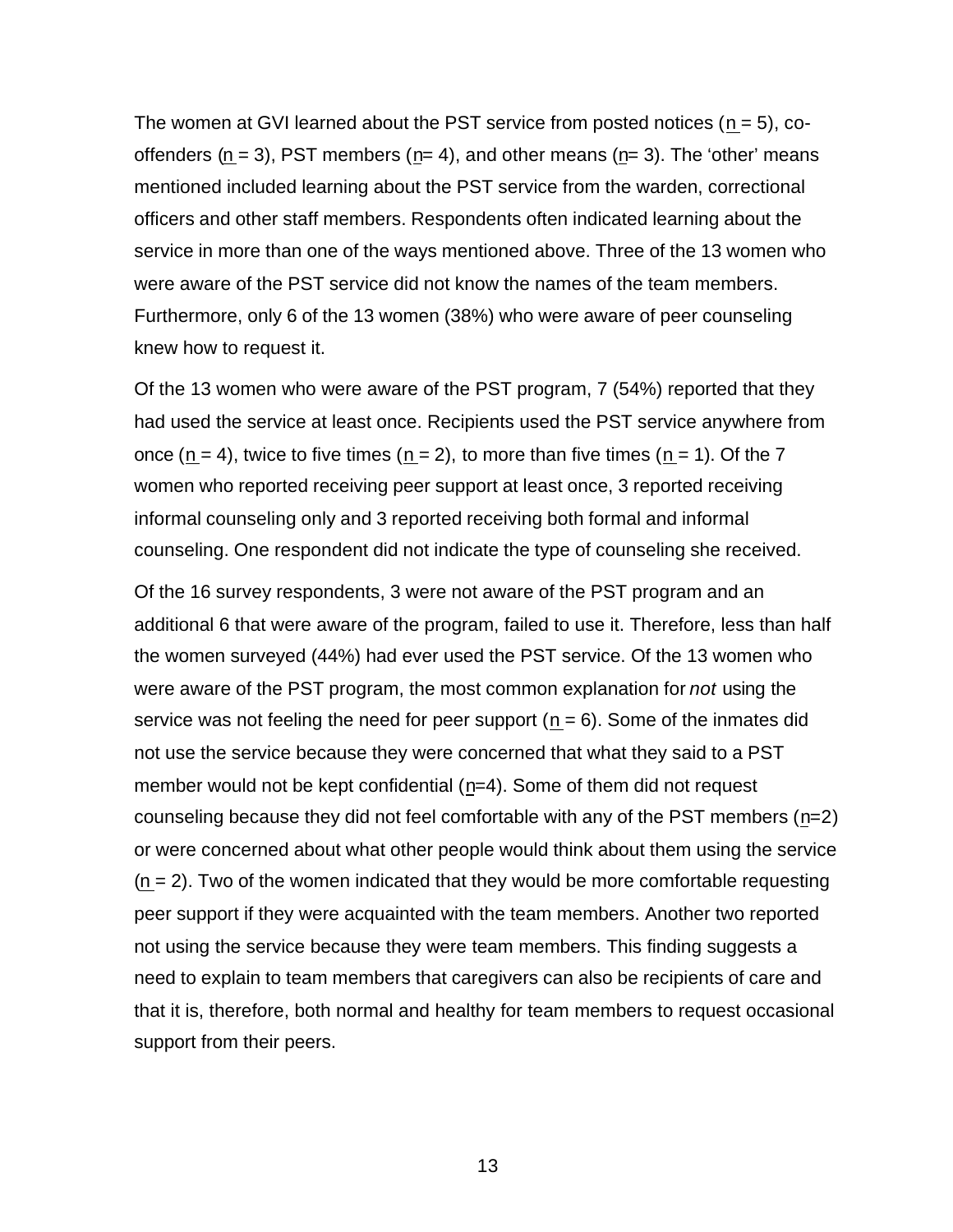The recipients of peer support cited different reasons for using the service. They reported requesting peer support when they were upset/angry  $(n = 5)$ , a psychologist was not available  $(n = 2)$ , they had an argument with another inmate  $(n=1)$ , or they were depressed (n=1). One woman reported using the service for 'other' reasons. Although the survey provided the option for women to indicate if they had used PST services to cope with arguments with staff, or when they felt lonely, self-injurious or suicidal, none of the respondents reported using PST for those purposes.

The 7 recipients of PST services reported that they found it very helpful. On a scale from 1 (not helpful at all) to 10 (extremely helpful), scores ranged from 5 to 10, with an average score of 8. Respondents were provided with an open-ended, short answer question that gave them an opportunity to explain how the PST did or did not meet their expectations. All responses indicated that offenders' expectations about the PST experience were met. Respondents offered numerous positive reactions to their experiences with PST. The open-ended responses included: " It felt better to be able to vent to someone, knowing there is someone listening", "I was able to express my feelings without any personal judgement from the PST member", "[The PST session] made me see things in a different way and encouraged me", "[The PST member] was very open and understanding", and "I had someone to talk to".

Recipients of peer support indicated that they were satisfied with the promptness of the service. On a scale of 1 (not at all satisfied) to 10 (entirely satisfied), recipients of PST indicated ratings ranging from 6 to 10 with an average rating of 8.4.

Only 2 of the 7 recipients of peer support reported that they had been excused from other duties to receive peer counseling. It is important to note that it in most cases it may not have been necessary for the peer support recipient to be excused from other duties to receive counseling. For example, one recipient indicated that she didn't have to be excused from other duties to receive counseling because she was in segregation.

Of the 13 respondents who were aware of the PST services, only 3 reported that the atmosphere at GVI had changed as a result of the PST program. Only one of these 3 respondents used the PST service. Two women reported a negative change in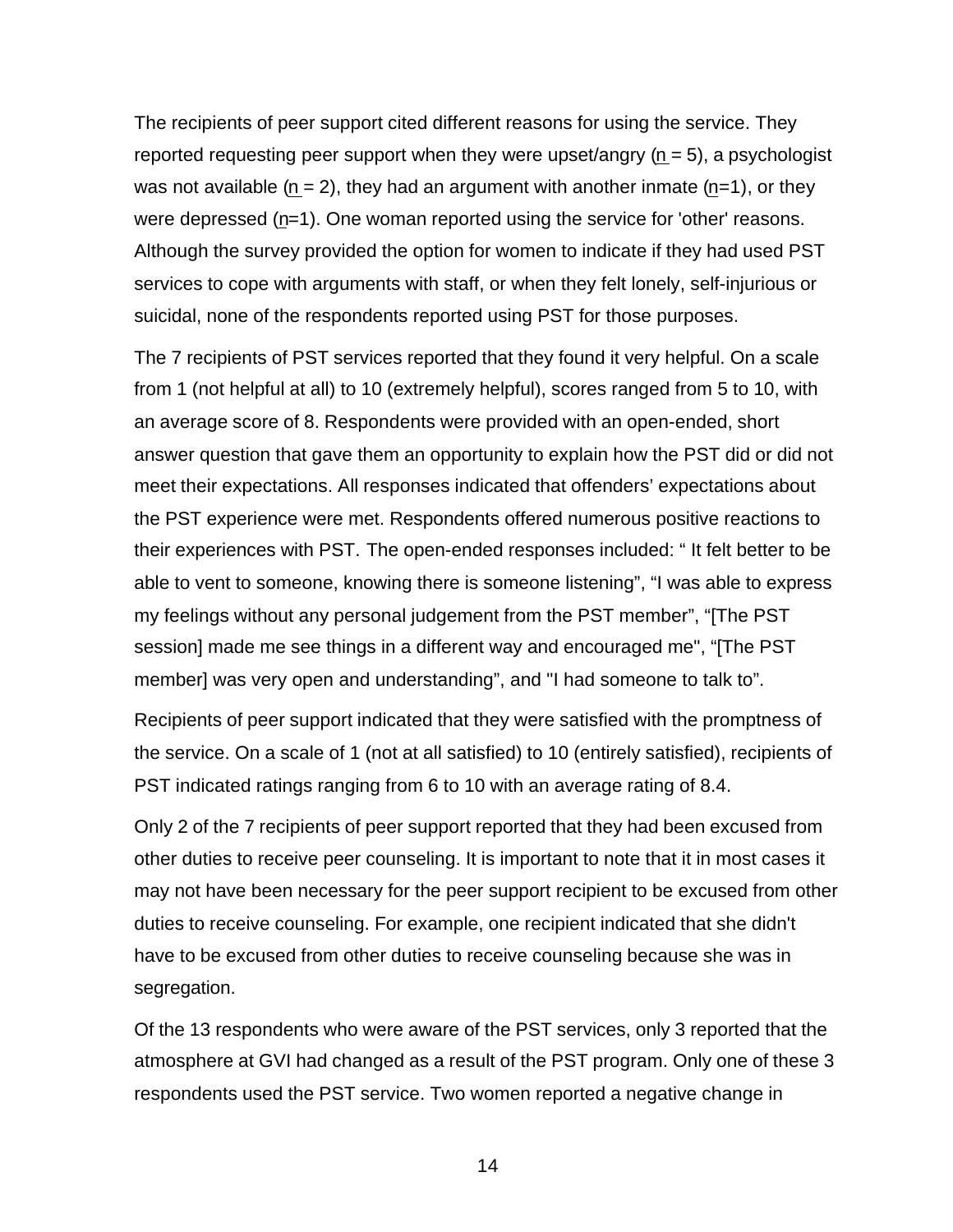atmosphere. One of these women reported that staff showed favoritism to PST members. The other woman reported that the PST service promoted gossips and slander about the offenders who received PST. One woman reported a positive change in the atmosphere at GVI where the PST members were respected by staff and were often requested to provide counseling.

The majority (12/13) of respondents reported that the PST was never used for alternative purposes. The person that claimed PST was used for other purposes reported that it was used as a means for PST members to chat with friends.

In summary, results of the offender survey suggest the inmates at GVI are generally supportive of the PST program. Despite this, however, less than half the women surveyed have ever received peer counseling. Those who had received counseling rated their experiences with the service favourably. It is important to note that many of the women did not know how to request peer counseling and a few of the women were unaware of the program. The PST program does not seem to have had much affect on the atmosphere at GVI and does not seem to be used for alternative purposes.

### *Staff Survey*

Eighteen employees responded to the staff survey, including primary workers (6), nurse (1), teacher (1), chaplain (1), team leader (1), and staff who's position was unknown (8). The respondents' average length of service in their current position at GVI was 1.1 years. The average length of time they had worked with women offenders was 2.4 years, with a range of 8 months to 7 years.

Only one staff member was unaware of the PST program. The staff reported obtaining information about the PST program in a variety of ways including: the psychologist telling them (6), reading posted notices (1), or other ways (12). The vast majority of staff (17/18) reported that they could identify the PST members and that they knew how to proceed if they received a request for peer support.

When asked about the effectiveness of peer support in influencing individual offender's crises and institutional crises on a scale of 1 (not helpful at all) to 10 (very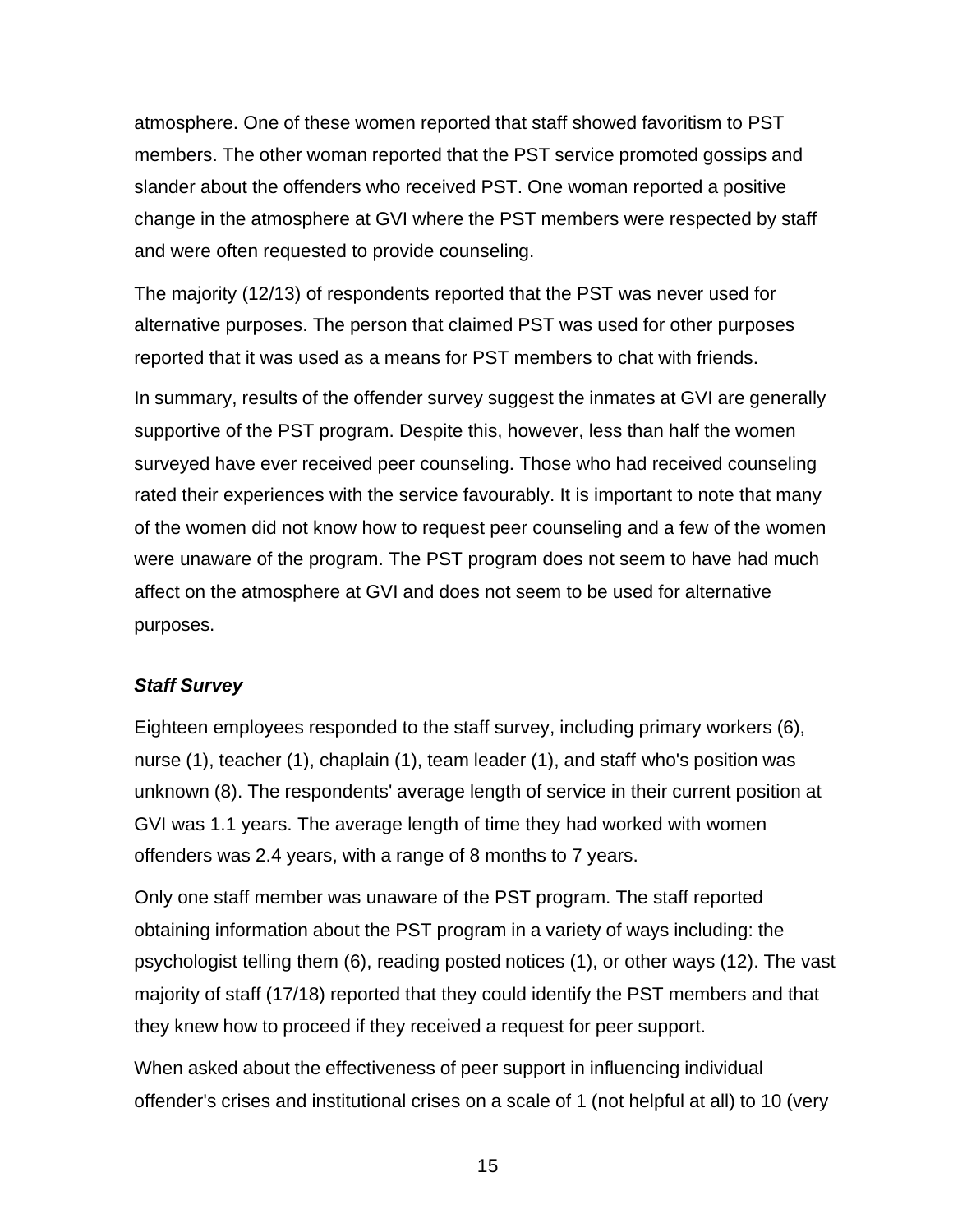helpful), respondents indicated mean scores of 8.8 and 8.4 respectively with ranges of 7 to 10 and 6 to 10.

Ten of the 18 staff members surveyed indicated that there was a favourable change in the atmosphere at GVI as a result of the implementation of the PST program. Three of the 10 employees reported better staff/inmate relations. One reported better inmate coping skills, one reported a more supportive environment and one reported 'other' changes.

Staff indicated the level of trust they have for PST members on a scale of 1(no trust) to 10 (complete trust), with scores ranging from 1 to 10 and a mean of 6.8. All but two respondents agreed that their level of trust varied for different team members.

The majority (75%) of the staff survey respondents reported that PST members had changed positively since their admission to the program. The most commonly cited change was better coping skills ( $n = 5$ ) followed by higher self-esteem ( $n = 2$ ) and other changes  $(n= 4)$ .

In an assessment of whether or not the PST program reinforces the effects of other institutional interventions on a scale of 1 (not at all) to 10 (a great deal), staff responded with a mean of 6.8 for PST members and a mean of 6.4 for non-members.

Only two staff members reported that PST created a crisis greater than the original one. One of these respondents cited that the PST recipient's confidentiality was breached when a team member revealed personal information about the recipient to the offender population. The other respondent claimed the PST service was used in a manipulative manner by a team member for personal gain.

The majority of staff reported that PST had been used for alternative purposes. They reported it was used for visiting ( $n = 5$ ), or passing contraband ( $n = 5$ ). Many respondents reported both visiting and passing contraband as alternative uses for the PST.

An overview of the results of the staff survey suggests that staff members are aware of the PST program and generally view the program favourably. However, unlike the results of the inmate survey, results of the staff survey indicate that the PST is sometimes used for alternative purposes.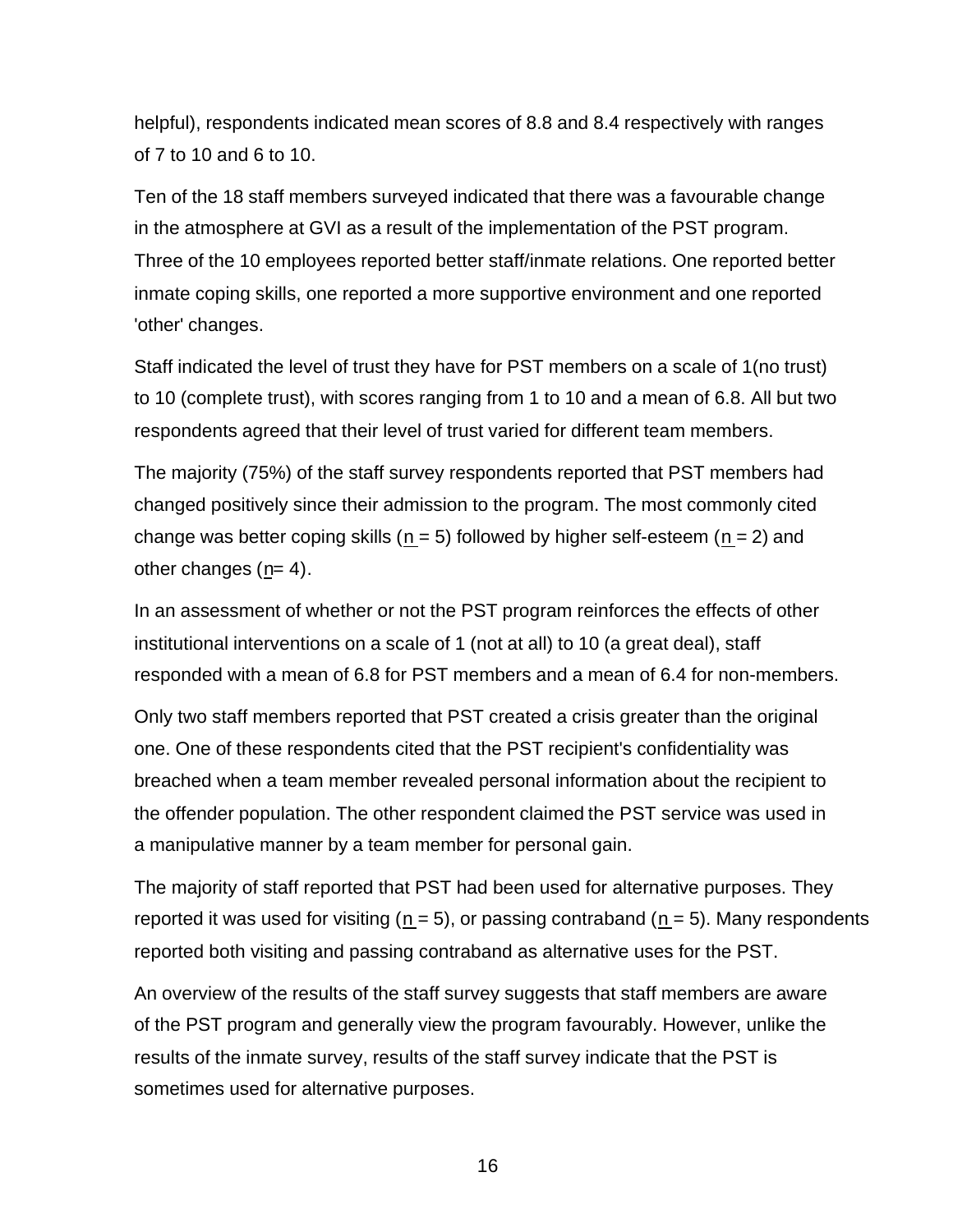# *Staff and Offender Interviews*

We conducted 12 staff interviews at GVI with the warden, deputy warden, program coordinator/psychologist, clerks, program providers, and team leaders. We conducted 21 offender interviews with 4 team members, 7 recipients, 9 non-recipients and one offender that was unaware of the PST program. Both staff and offender interviews were significant sources of information about the PST program at GVI. They provided important information in answering the evaluation questions outlined in the framework (Eljdupovic-Guzina & Blanchette, 1997, p.47-50). Staff and offender interviews provided the entire facility population with an opportunity to openly express their view of the PST program. The interviews also provided information that clarified and elaborated on the results of other measures used in the study (sociogram, CESI, staff/offender surveys, self-esteem scale).

Results of the staff and offender interviews will be summarized according to the evaluation questions and issues outlined in the framework (Eljdupovic-Guzina & Blanchette, 1997). The major evaluation issues precede three broad evaluation questions that researchers considered relevant to the current investigation.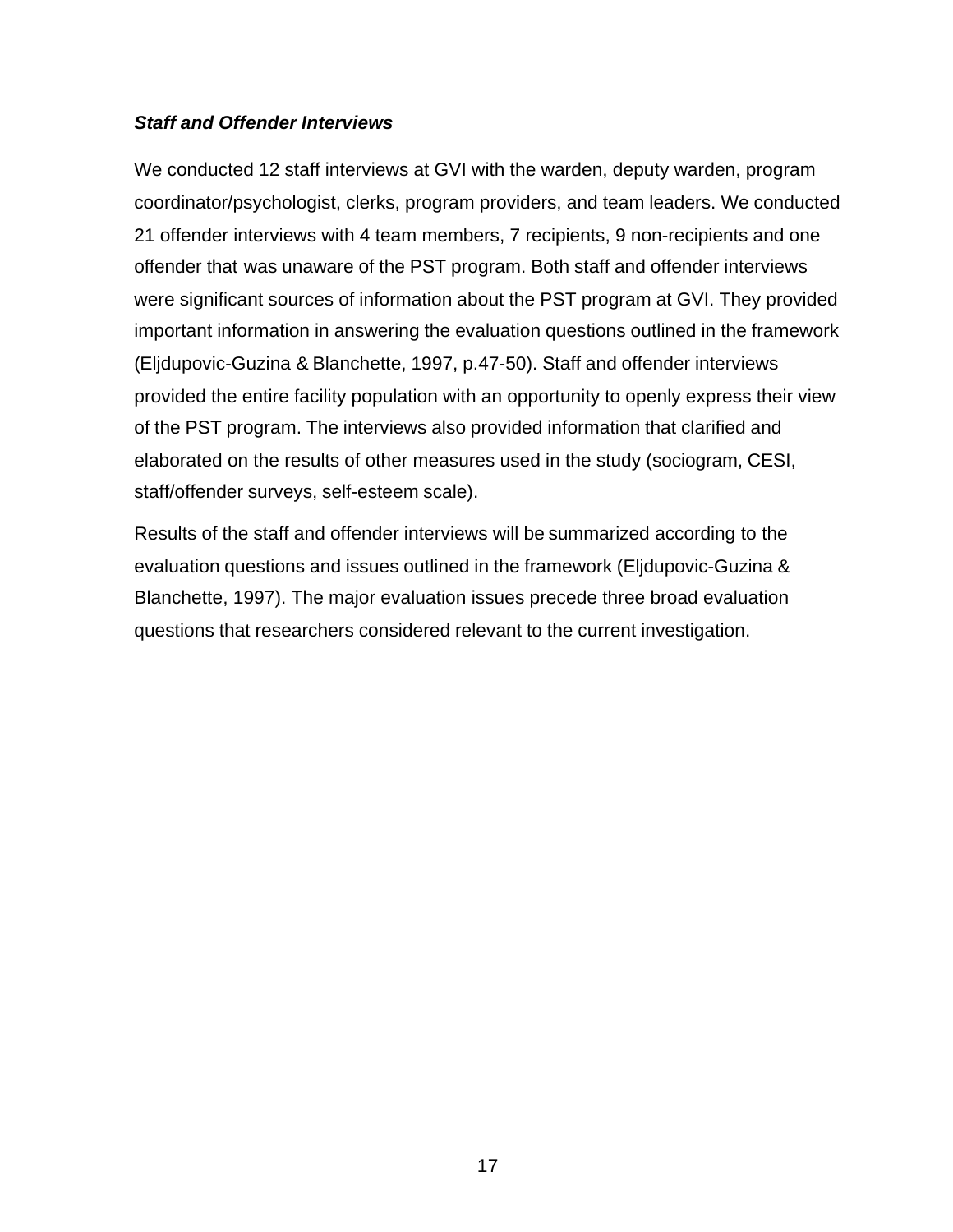# *Evaluation Issues and Questions:*

# **1. Program Rationale: Is there a need for the program?**

# **1.1 Are the program's activities and outputs linked to achieving its effects in a valid and logical way?**

In the pilot study of the Peer Support Team program at EIFW it was noted that PSTrelated activities appeared both valid and logical to the achievement of the program's goals (Blanchette & Eljdupovic-Guzina, 1998).

It is important to assess both the immediate and long term impacts of the PST program. The program logic model (Eljdupovic-Guzina & Blanchette, 1997, p.23) indicates several products related to the PST program. Immediate products include formal and informal counseling for crisis intervention. The long term effects include efficient management of the facility and empowerment for the women involved in the program.

One staff member at GVI expressed the logic of the program: "Out in the real world we rely on each other so inmates need to do this on the inside."

# **1.2 Does the program have its own place and function at the facility?**

Literature supports the justification for the implementation of the Peer Support Team program at GVI. The Mental Health Strategy for Women Offenders indicates that the PST has a place on the Women's Mental Health Continuum of Care (Laishes, 1997). The program focuses on access, women-centredness, and client participation. These are key principles in this strategy. As stated in the pilot study of the peer support program at EIFW, both staff and offender interviews are based on offenders' experiences with providing support for each other. In general, both staff and offenders at GVI recognized the uniqueness of the PST program at the facility.

The majority of staff interviewed were aware of the PST service at GVI. However, half of the staff interviewed indicated they felt there was a need for more staff awareness of the PST service. All but one of the inmates interviewed was aware of the PST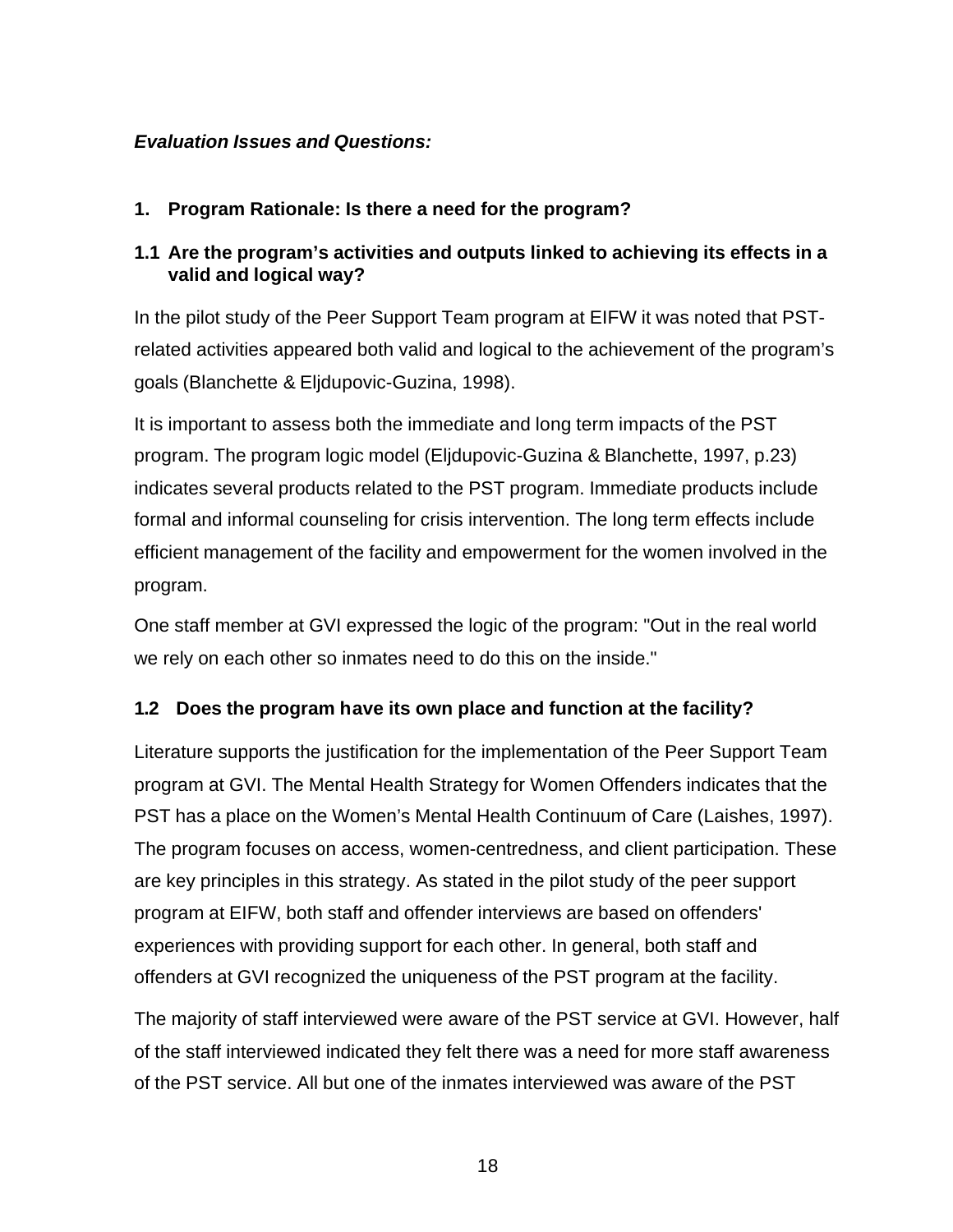service. However, a few inmates claimed that information about the PST program should be better communicated to inmates upon their arrival at GVI. These inmates claimed that they did not find out about the PST program the first few days they were at GVI. One inmate indicated peer support would have been very helpful in helping her adjust to a new environment when she first came to GVI. Furthermore, some staff members and inmates indicated that the role of the PST program within the institution needed to be further defined. For example, one inmate indicated she was unaware of whether PST members had the authority to make decisions like moving a woman from one house to another.

Results of surveys and interviews indicated that both staff and inmates perceived several benefits of the PST program for both parties. These benefits will be discussed further in the answers to the specific evaluation questions.

#### **1.3 Does the PST program serve the targeted population?**

Results of surveys and interviews indicate the PST program serves the targeted population. Approximately half of the offenders surveyed who were aware of the PST program had used the service on at least one occasion. Those who had used the service were generally satisfied with it. Results of the inmate interviews reveal a variety of reasons recipients used the service. Some of these include dealing with conflict with other inmates, feeling depressed or confused, venting emotions, dealing with personal/family issues and dealing with issues in the correctional system like parole and court hearings. Some of the team members at GVI claimed that PST use tended to increase at certain times of year. One inmate described PST usage as "coming in fits." She indicated that peer support usage increases on family day, before and after parole hearings, and after private family visits.

The PST program also serves its targeted population by providing inmates with a resource other than staff to discuss personal issues with. Several inmates and staff indicated a lack of communication between both parties at GVI. This lack of communication stems from a variety of reasons revealed in both staff and inmate interviews. First, some inmates have a lack of trust for staff. They fear that anything they reveal to staff may be documented in some way (e.g. put in their file that could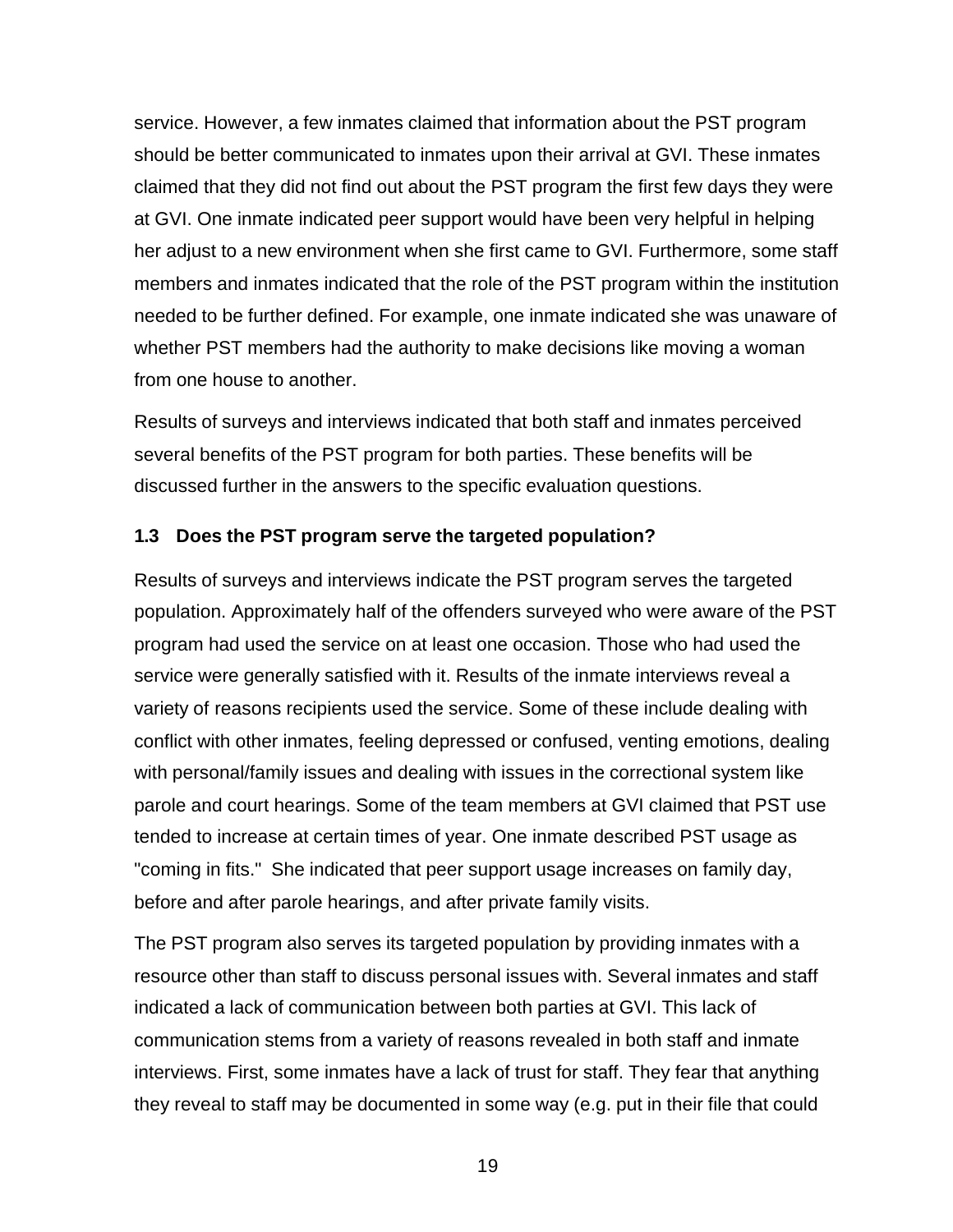later be detrimental to them). Some inmates also feel they cannot relate to staff members who have not had similar experiences to the inmates. Some inmates indicated they did not feel staff had a right to be aware of the inmates' personal issues. Finally, some inmates reported feeling that they would be judged by staff if they revealed personal information to them. They did not feel that they would be judged in this way by fellow inmates. The PST presents inmates with an alternative to staff they can talk to about personal issues. This benefits staff as well as inmates.

Results of interviews indicated a variety of benefits for staff, based on the premise that PST provides inmates with someone other than staff to discuss personal issues with. First, staff members feel that the PST is "a good option for them to have in their tool-belt". PST members can help staff deal with an inmate who is in crisis and does not wish to communicate with staff. One staff member indicated, "PST provides another layer of information and action (at GVI)."

Second, staff members indicated that the PST helps bridge the communication gap between staff and inmates. Team members can act as 'go-betweens' between the staff and inmates. One staff member indicated that the PST members can provide staff with information (and vice-versa) without breaking confidentiality. For example, an inmate may tell a staff member (or vice-versa), "I've got a gut feeling you should watch out for Jane."

According to interview data, PST members also lessen the workload of staff members. For example, PST members can help inmates deal with minor daily problems that the psychologist would otherwise have to deal with. PST members can also provide inmates with someone to talk to when particular staff (e.g. psychologist) are off duty. The PST at GVI operates 24 hours a day. Finally, the PST can be preventative in mitigating crises before they escalate.

Both inmates and staff indicated that PST sessions proved beneficial for recipients in a variety of ways. These included boosting their spirits, allowing them to vent and providing them with advice and encouragement. The PST provides inmates with someone at their 'level' that will listen to them. It is interesting that some nonrecipients of PST claimed it was a beneficial service for other inmates at the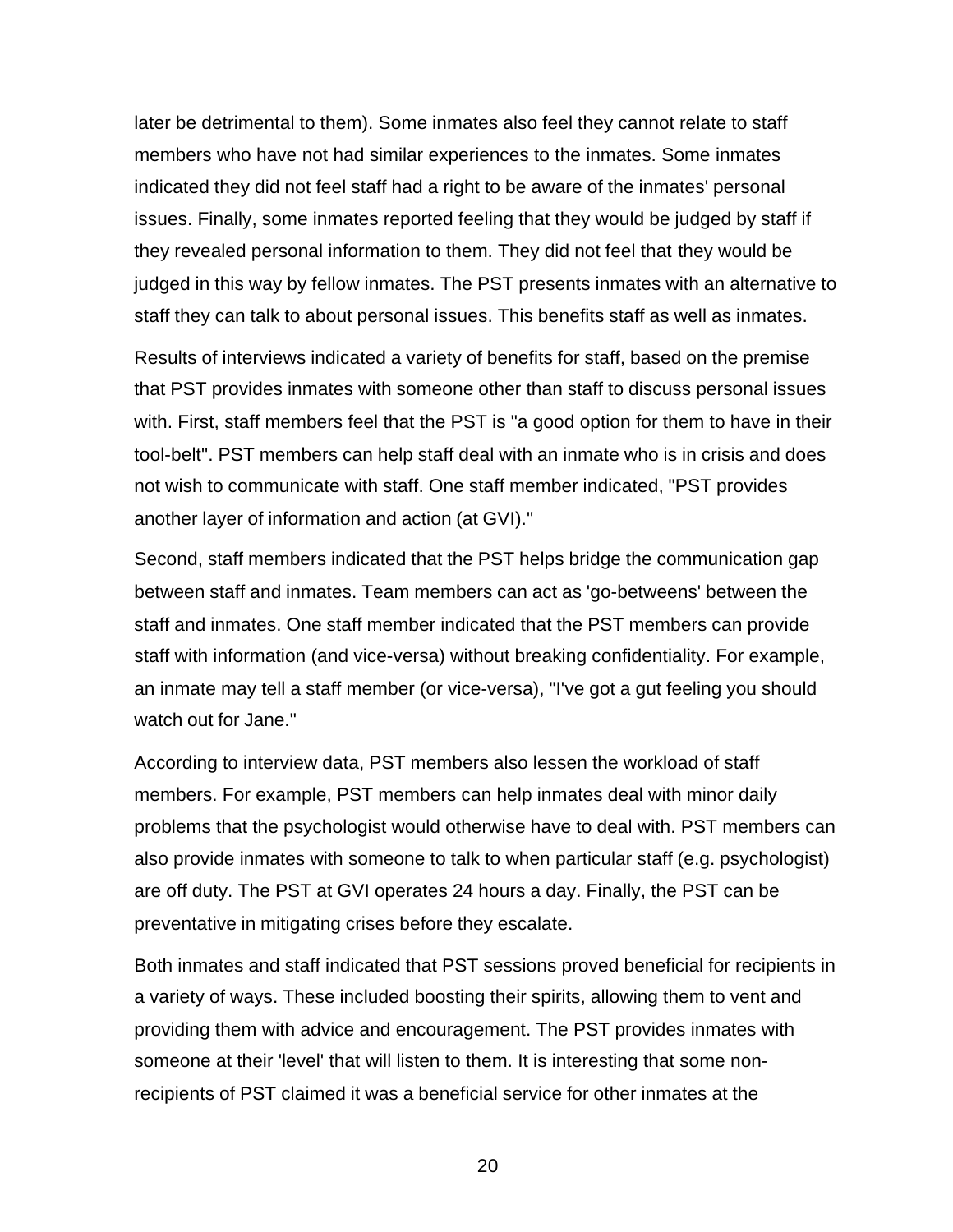institution. These inmates reported that they did not feel the need to talk to PST members or that they had other support networks like friends and family. They acknowledged that not all the inmates had support networks and some of them needed someone to express their feelings to. The PST is a form of support for these women.

PST graduates indicated that they had benefited personally from PST training and from being part of the PST team. Staff interview data reaffirmed this.

# **2. Are there adequate resources and support for establishing the PST program?**

# **2.1 Does the Coordinator have sufficient time, acknowledgment and support for activities regarding the program?**

The PST Coordinator was new to the institution at the time she was interviewed. She was also the only psychologist at GVI at that time. She claimed this kept her very busy. The coordinator started working at GVI when the first (and only) PST training was nearing completion. She was involved in facilitating one session of the PST training and helping with the graduation. She claimed she was too busy to begin a second round of training for the PST. The PST Coordinator indicated that she is involved with facilitating the operation of the current PST team and meeting with the team twice a month.

Although the Coordinator claimed that she facilitated meetings two times a month, the team members indicated that they rarely met as a team with the coordinator. Many gave the impression that they preferred to run the program autonomously, without the Coordinator's involvement. One team member claimed, "The PST members are in charge of the program in every aspect. The Coordinator takes an interest in it but they have free reign. Psychology just let's us go at it."

The team members rated whether they were satisfied with the availability of the Coordinator to have consultations with them when needed on a scale of 1 (not at all satisfied) to 10 (very satisfied). The team members were satisfied with the Coordinator's availability and gave ratings of 9 or 110. Although the team members seem satisfied with their relationship with the Coordinator, they claimed that the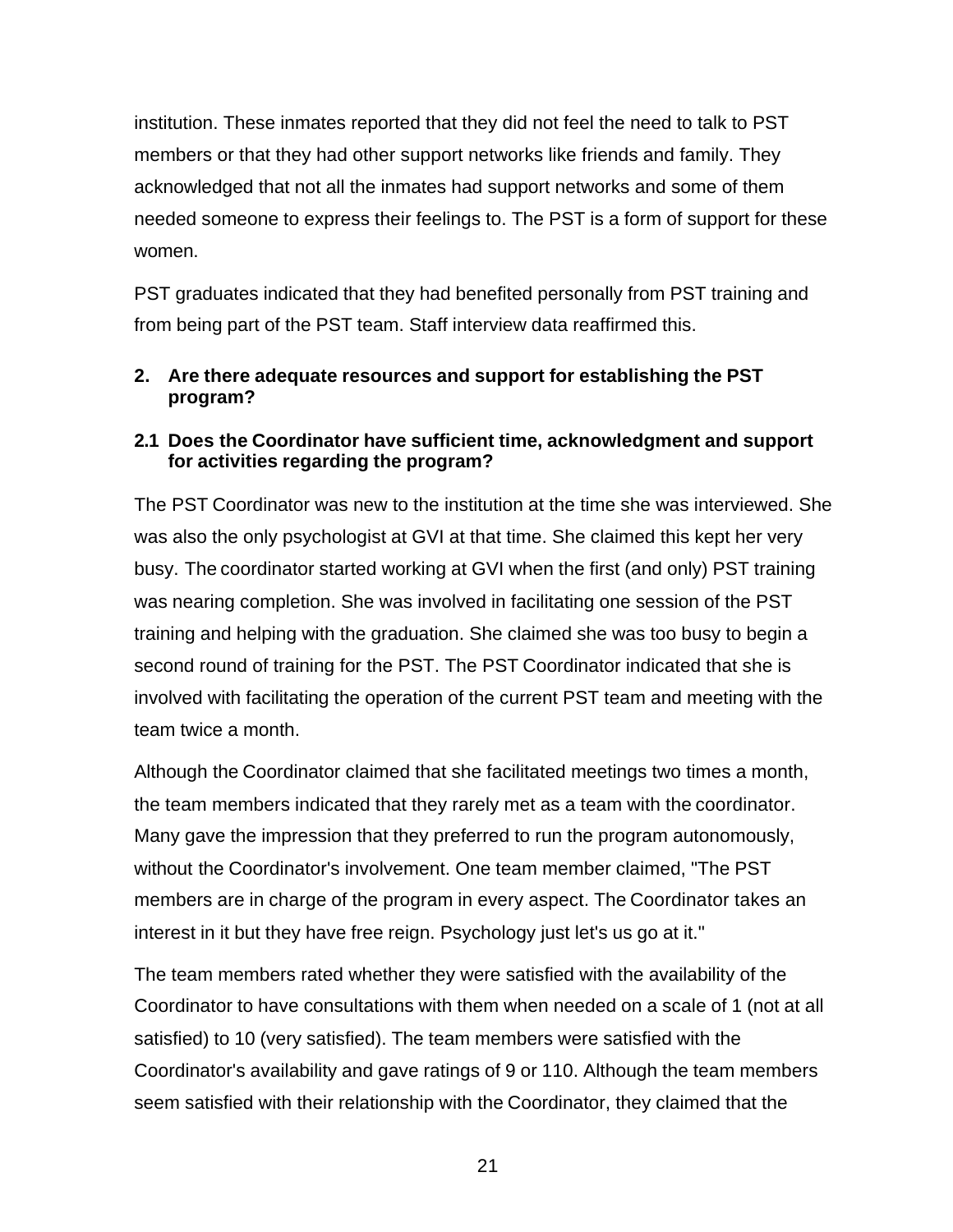relationship was 'rocky' when the program started. Specifically, some noted that tension arose between themselves and the Coordinator when they did not want to meet once a week as the Coordinator requested. The team members felt that meeting once a week was too frequent, and indicated that they are happy with the current arrangement by which they meet formally without the Coordinator approximately once a month.

It is interesting to note that, at the time of data collection, 4 of the 5 team members lived in the same housing unit. Perhaps they did not feel the need to meet often as a group because they met informally in their own house.

There is no Standing Order (SO) for peer support at GVI. The SO represents formal management support for the program. Therefore, a SO would increase the perception that staff at GVI view the PST program as important and valuable. A SO may also help formalize aspects of the program like allocation of resources. Both staff and inmates indicated that they needed more resources for the PST program. This includes the need for additional staff involvement, monetary funding, and team members.

Both staff and inmates communicated that the PST program could benefit from support of additional staff members. As mentioned earlier the only psychologist at GVI at the time the evaluation took place, also acted as Coordinator of the PST program. Both staff and inmates agreed that she did not have sufficient time to perform all her duties including coordinating the PST. The coordinator also indicated that because of understaffing at GVI, an inmate's request for PST counseling may have to wait or may not be honoured. For example, if there were four workers on the night shift (which is often the case) and there was some sort of crisis at the institution, an inmate's request for counseling may have to wait or may not be honoured until the crisis was dealt with.

Staff also indicated a need for additional funding for the PST program. There is no specific budget for the peer support program at GVI. The training was conducted by the psychologist and was paid for by her regular salary. According to some staff members, there needs to be additional staff hired to help facilitate the training so that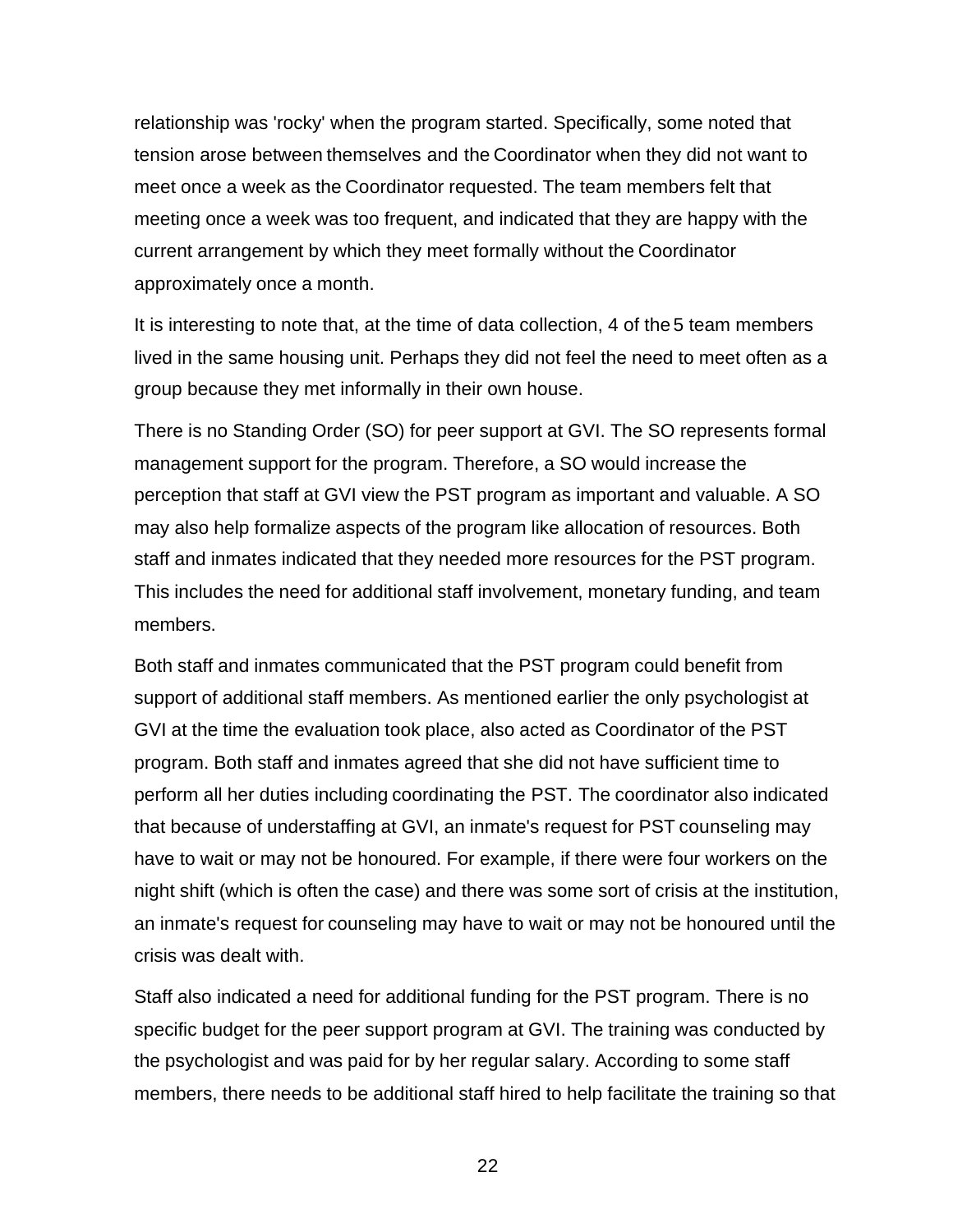the entire burden does not fall on the psychologist. It was also mentioned that some kind of follow up with the team members like a refresher course would be beneficial. However, because of lack of available staff, this was not possible.

'Extras' for the PST program (as one staff member referred to them), like the graduation, are funded by money that is taken from somewhere else in the budget. In addition to this, team members conduct fundraisers to help fund PST events.

A need for additional members on the PST team was also indicated. As mentioned earlier, the PST coordinator indicated that she did not have the time to facilitate training a second PST team. Therefore, the need for additional team members to provide peer support will probably not be met in the near future.

# **2.2 Is the training of the Team members sufficient?**

PST training is comprised of 17 three-hour sessions. Each session covers a chapter in the volunteer manual (CSC, 1996b). The PST training at EIFW was facilitated with the help of session speakers, volunteers recruited from the community (Blanchette & Eljdupovic-Guzina, 1998). Unlike the situation at EIFW, the training at GVI was facilitated by the coordinator alone, without the help of volunteers. One team member did however, mention that volunteers from the community (Sexual Assault Support Centre, AIDS awareness, Elizabeth Fry Society, etc.) facilitated the PST's meetings. Including volunteer facilitators in the training may help reduce the workload of the Coordinator.

Training followed the outline in the PST manual (CSC, 1996b). Team members mentioned that they especially enjoyed a component of the training they called 'chatting', group discussions during the training sessions.

Team members made a few remarks regarding potential improvement to the training. Such remarks included the opinion that more focus of the training should be placed on specific topics like self-injurious behaviour and substance abuse. One team member suggested that the training was too thorough and lengthy whereas two other team members thought the training should have been more intensive and detailed.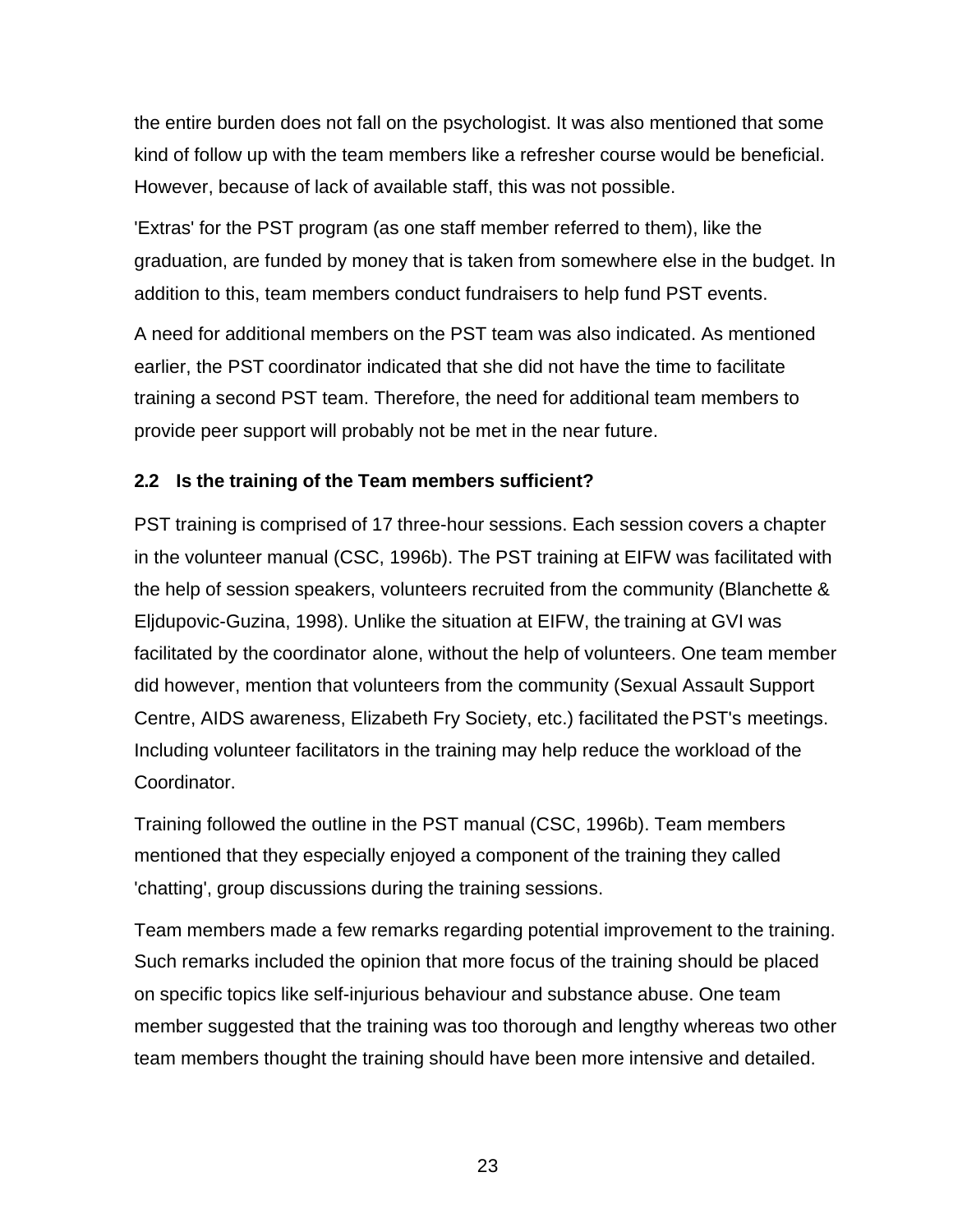PST members were asked to rate how helpful they found the PST training on a scale of 1 (not helpful at all) to 10 (very helpful). One team member gave a rating of 8.5 while two team members gave a rating of , and one gave a rating of 6. She claimed that the topics were not covered as extensively as they should have been in comparison to the facilitation of the PST program at P4W. She felt the PST program was not being given the same importance at GVI as it was at P4W.

Staff at GVI supported training for the PST program. The team members were asked to indicate whether their attendance at the training sessions was supported by staff on a scale of 1(not at all) to 10 (entirely). All team members gave ratings of 9 or 10.

As mentioned earlier, the PST training was based on the volunteer manual (CSC, 1996b). Team members indicated they liked the manual and found it useful. They maintained that although the manual was helpful, they found the training sessions more helpful than the manual. One of the team members asked interviewers whether she could share the information in the manual with other inmates. She claimed that the team members were under the misconception that the manual was 'secret'. The team members explained that they thought the material contained in the manual could be helpful to the general population of inmates.

Following the completion of the PST course, there was a graduation for the team members. The team members were each permitted to invite one guest to the graduation. Several staff (who were invited by the team members) attended the graduation along with the warden, deputy warden, division heads, and honorary members (warden and staff from P4W). Approximately 40 persons attended the graduation which was held in the open visiting area at GVI. The psychologist, health care clerk and inmates prepared the food that was served. A PST logo was designed by an inmate and placed on jackets and hats that were presented to the team members along with a certificate. The team members chose to receive jackets and hats as they felt they would get good use out of them. All team members seemed pleased with the graduation ceremony.

Results of staff interviews revealed a few other issues that relate to the PST training. First, it was mentioned that some team members who go through training leave the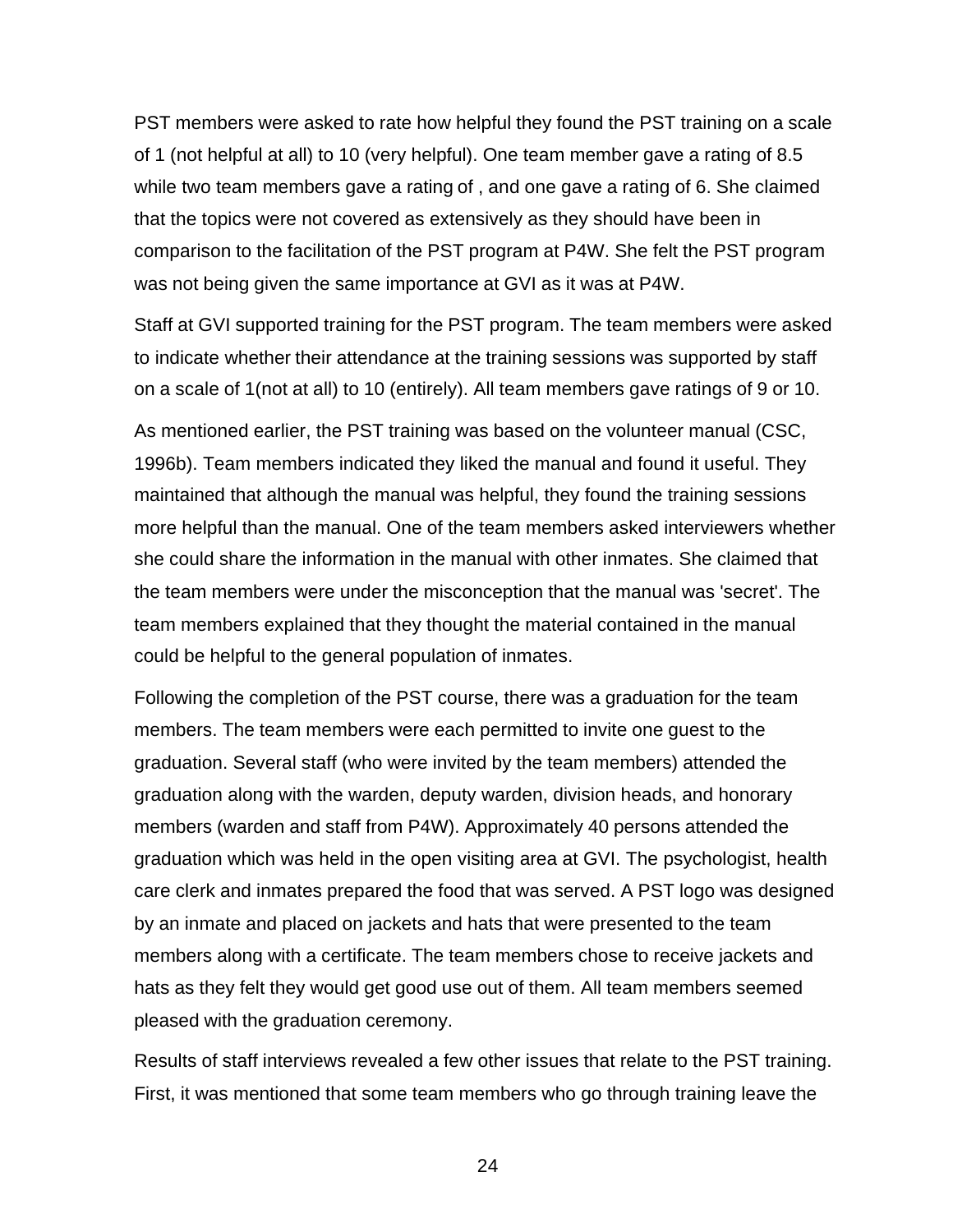institution soon after the training is complete. This creates the problem of not having a sufficient sized team. It was also mentioned that current team members could assist in training new team members. This would present them with an opportunity to refresh what they had learned as well as enhance their self-esteem and confidence. This would also help take some of the workload from the Coordinator.

In summary, the PST training at GVI was perceived as satisfactory by the team members and the Coordinator. The training would however, probably benefit from the inclusion of volunteer facilitators from different domains within the community. The volunteer facilitators were well received by the team members during training. The graduation was viewed as a successful event. The team members benefited from the PST training and valued the information they received during training and in the training manual. It is important to note that the team members felt the information they received during training could be beneficial to other inmates at GVI. Perhaps, the PST training could be offered as a program for all inmates rather than solely for training and selection of team members. Results of the pilot study at EIFW suggested the PST training be offered as a program for the general offender population (Blanchette & Eljdupovic-Guzina,1998). Blanchette & Eljdupovic-Guzina (1998) recommended inmates be encouraged to participate in training for its intrinsic value rather than for PST membership. Presently, there is a fairly stringent screening criteria that inmates must meet in order to be accepted for PST training (see Appendix F). This criteria judges an inmate's suitability to be a PST member and may therefore, prevent many inmates who are not suitable to be PST candidates, from benefiting from the program.

# **2.3 Is Team members' participation in establishing the program acknowledged and balanced with other duties?**

None of the PST members claimed that it was difficult to balance counseling with their other duties. This is due in part to the strong support team members receive from staff at GVI. When asked to rate whether they were satisfied with the assistance they receive for fitting counseling in with other duties from 1 (not at all satisfied) to 10 (very satisfied), all team members gave ratings of 9 or 10. This suggests very strong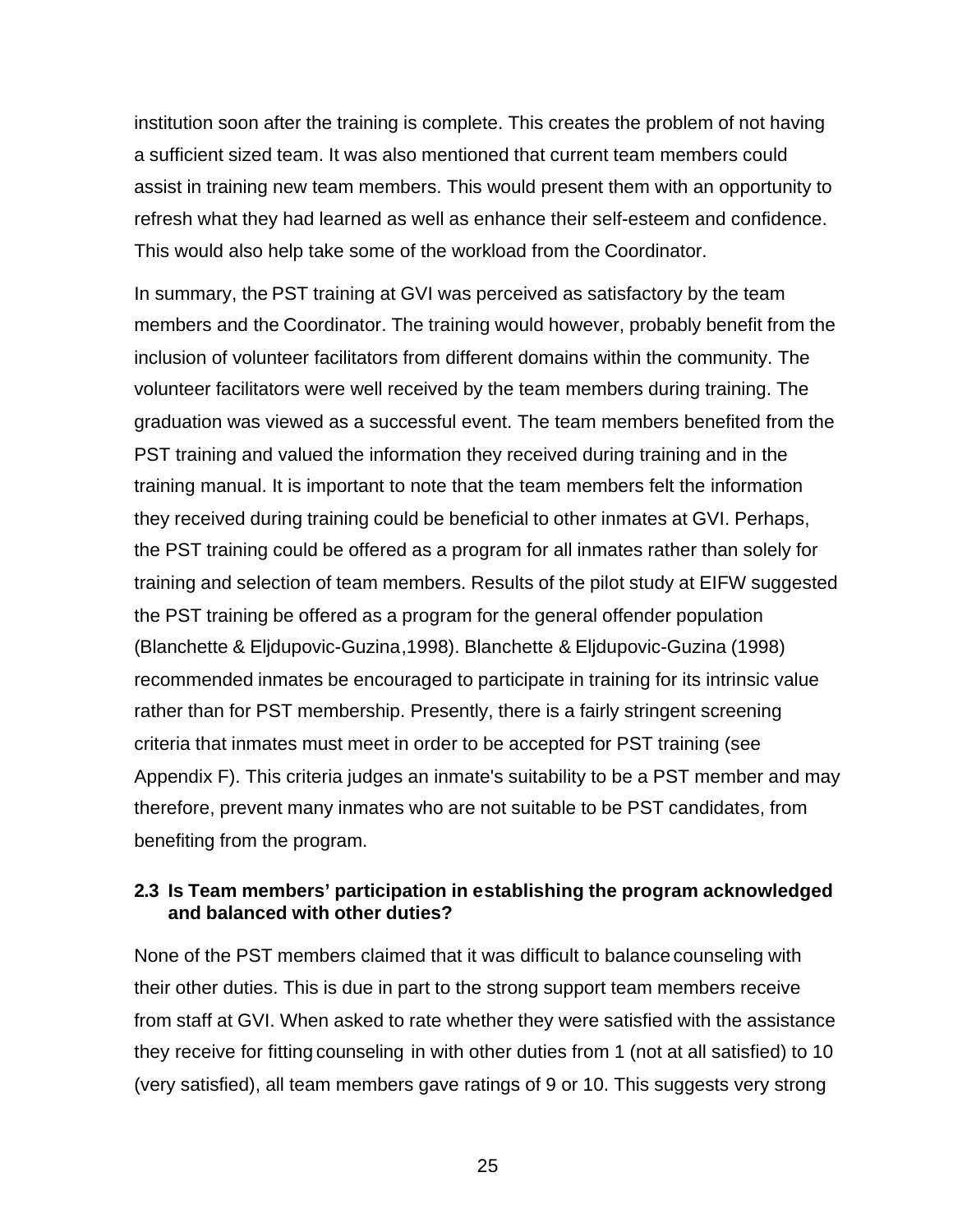support for PST counseling at GVI. The staff was described by one of the team members as "helpful and co-operative". The team member claimed, "The PST members are helpful to staff and the staff use the program and the PST members."

The time team members take out of their workday for PST counseling is considered part of regular work hours and pay is not affected. In addition to this, if a peer support team member provides PST counseling at night and is feeling 'burnt out', she can ask for time off work the next day. The team members noted that taking time off for PST was partly dependent on the job they performed. For example, it would be difficult for a cashier in supplies to take time off since other inmates were depending on her.

Some offenders reported little (co-inmate) support for the PST program. The major reason for this lack of offender support was breaches of confidentiality by PST members. The issue of breaches of confidentiality surfaced throughout both staff and offender interviews. Some staff and offenders indicated that PST members had breached confidentiality of PST recipients by revealing information about the PST session to the inmate population. According to the staff this happened infrequently but according to some offenders, this happened on a regular basis. Other staff and offenders were not sure if PST members breached recipients' confidentiality but they suspected this may be the case. One offender complained, "The PST members just walk around talking about the stuff that they learn." Accordingly, some offenders indicated that they would not use the PST service because they felt that what they revealed in a counseling session would not be kept confidential. One primary worker explained how she tried to remedy the situation. "In a situation where confidentiality had been broken, I tried to get the PST recipient to see that it may not be all the team who are like this. She might be able to trust someone else."

Having all but one of the team members reside in the same house suggests a possible split within the PST. It also creates a setting where offenders may be concerned that the team members will discuss what they heard in counseling sessions in their house. This problem needs to be addressed. Perhaps having one team member per house would help to mitigate the (perceived) breach of confidentiality problem.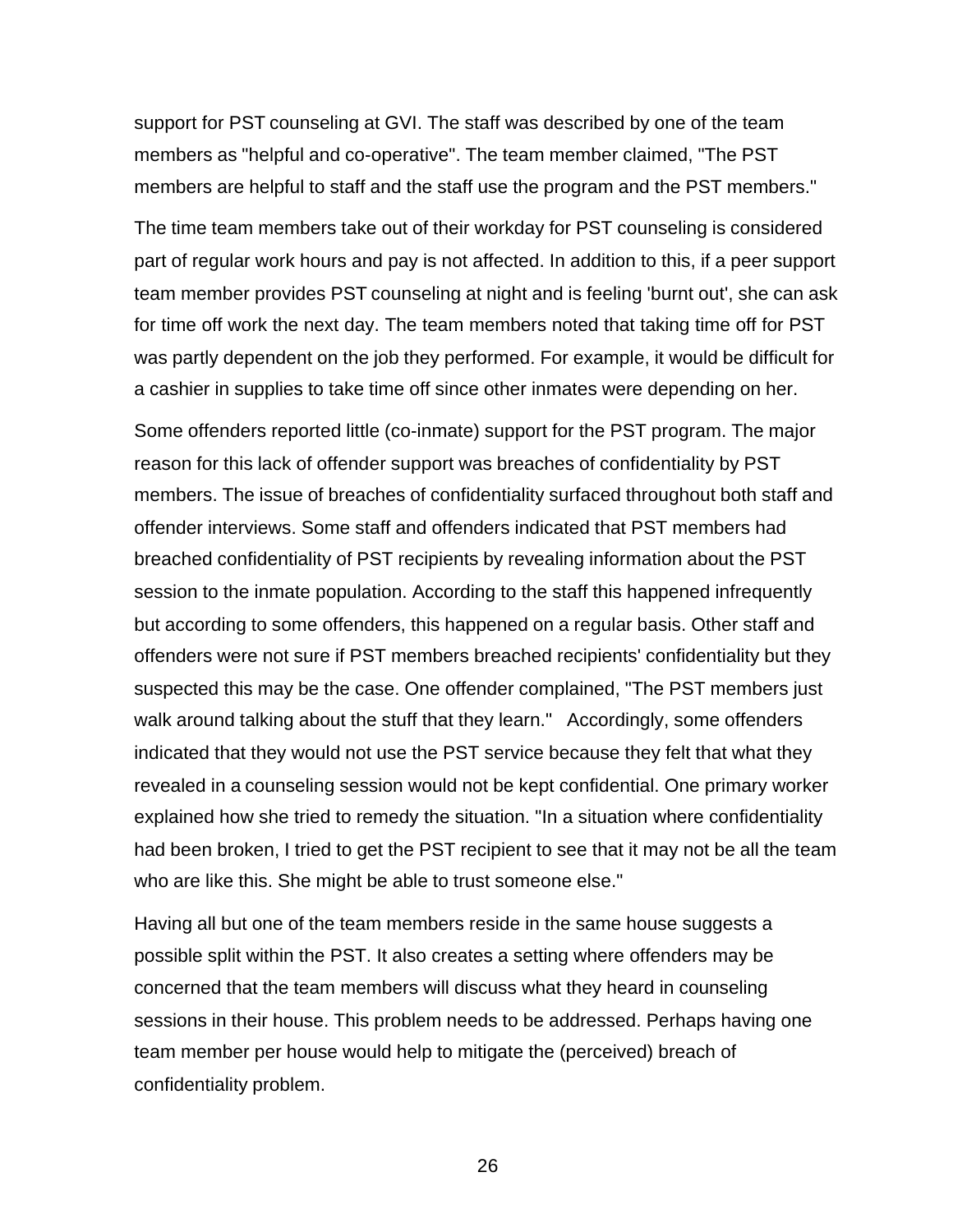Peer counsellors indicated that they had no problems fitting in peer support with other duties. If PST members counselled during the night they were offered time off of the next workday. They were also encouraged by the Coordinator to take breaks or refuse counseling if they felt they needed to. When asked how hard it was for them to combine counseling with their other duties and work on a 10-point scale (1=very hard; 10=very easy), all team members gave ratings of nine or ten indicating they had no difficulty fitting peer counseling into their other duties.

# **3. Implementation: Are activities of the program organized in a way that its goals can be achieved?**

# **3.1 Is the prison community familiar with the program and its activities?**

The majority of inmates and staff were at least somewhat familiar with the PST program at GVI. Results of inmate interviews, however, indicate that some inmates feel there should be more attempts to create awareness about the PST service among the inmate population. These inmates claimed they were not informed about the PST program upon admission. It was suggested that posting information about the PST program in health care, the gym and admitting and discharge and introducing team members to newly-admitted inmates would be beneficial in communicating the availability of the PST service to inmates. One offender suggested that PST members should make the inmate population aware of the PST program by approaching the inmates and offering their services.

The majority of staff members reported being aware of the PST program. Their knowledge of the details of the program varied by position. Staff members mentioned that front-line workers are very familiar with the program while other employees are not as familiar with the program. Some of the staff admitted that although they were aware of the existence of the PST program, they were not aware of the particulars of the program. Others indicated that they had heard about the PST program but had never received any formal notice or literature about it. Distributing literature explaining the PST program and holding information sessions regarding the PST for all existing and new staff at GVI would be beneficial.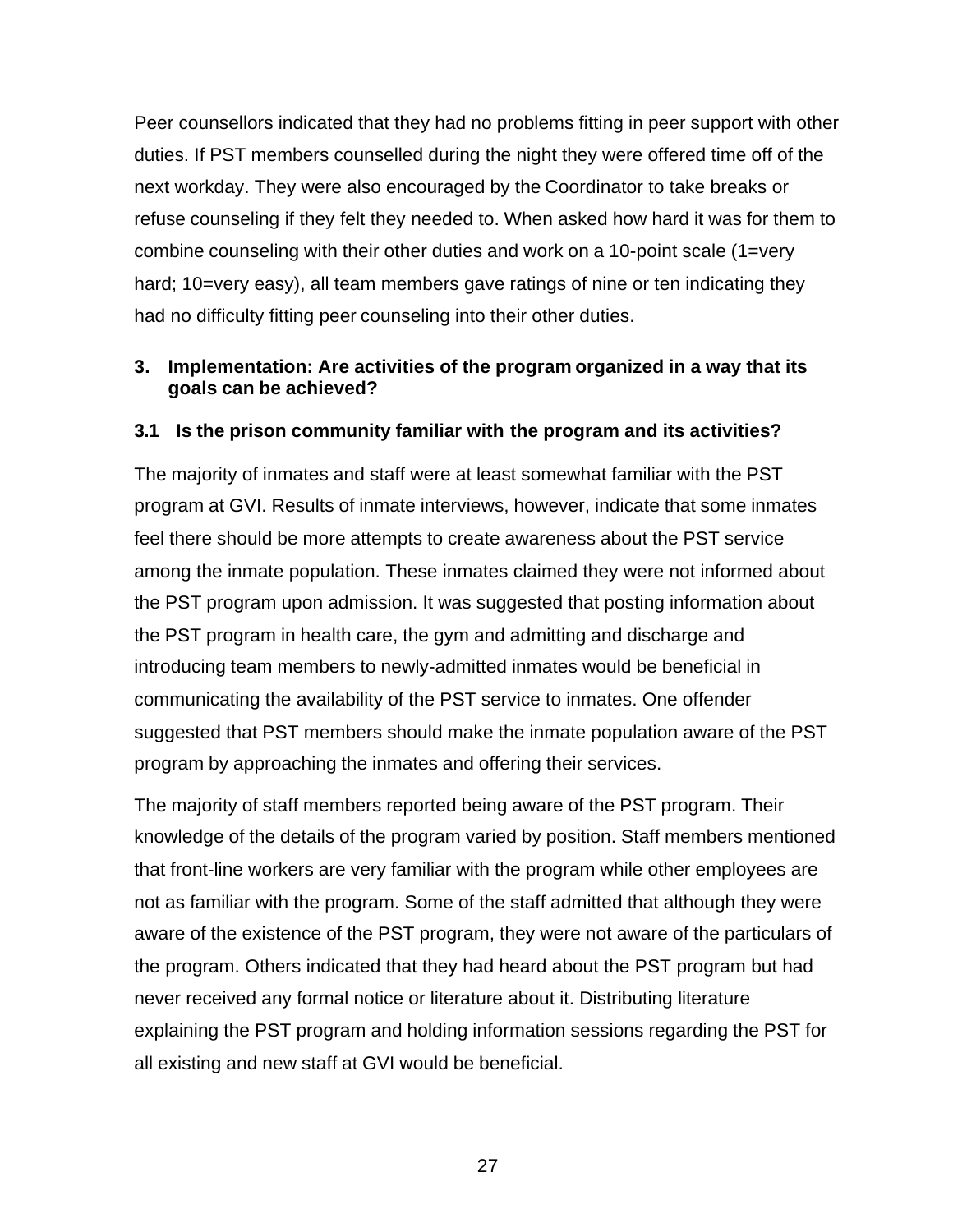### **3.2 Is peer counseling meeting the needs of its recipients?**

Results of the interviews reveal that the needs of PST recipients at GVI are being met. PST recipients made several positive comments regarding their experience with peer counseling. One recipient indicated that she appreciated having someone to talk to who understood where she was coming from. She said she got encouragement and understanding, and that the PST member helped her a lot. Another PST recipient stated that, "Peer support was a positive experience. There were no negative aspects associated with peer support." Staff that commented on whether PST met recipients' needs all mentioned that they thought it did.

Only three inmates indicated that the PST was not meeting their needs. One recipient mentioned that although the team member allowed her to 'vent', the problem she had 'vented' remained unsolved. Another inmate mentioned that the team members are limited in the extent to which they can relate to other inmates because they have not had all the same experiences as other inmates. The inmate who made this comment specified that she had a particular medical condition that she had to deal with. Since none of the team members had any such condition, they could not relate to her. Finally, one inmate stated that she felt the PST members wouldn't understand her problems and couldn't do anything to help.

Results of the inmate interviews revealed a few potential obstacles that may prevent inmates from receiving PST. First, two of the inmates had difficulty communicating in the English language. This isolated them from the inmate population to some degree. It also prevented them from being able to communicate effectively with PST members. Second, a few inmates indicated that they did not approach any of the team members for peer counseling because they were not acquainted with the team members. Having the team members introduce themselves to the inmates may help resolve this issue. Perhaps the majority of PST recipients are inmates who are acquainted with them.

Four of the five PST members live in one of the nine houses at GVI. Results of the interviews indicate that housemates of the team members engage in-group discussions in their house. One of the inmates who lived in the house with the four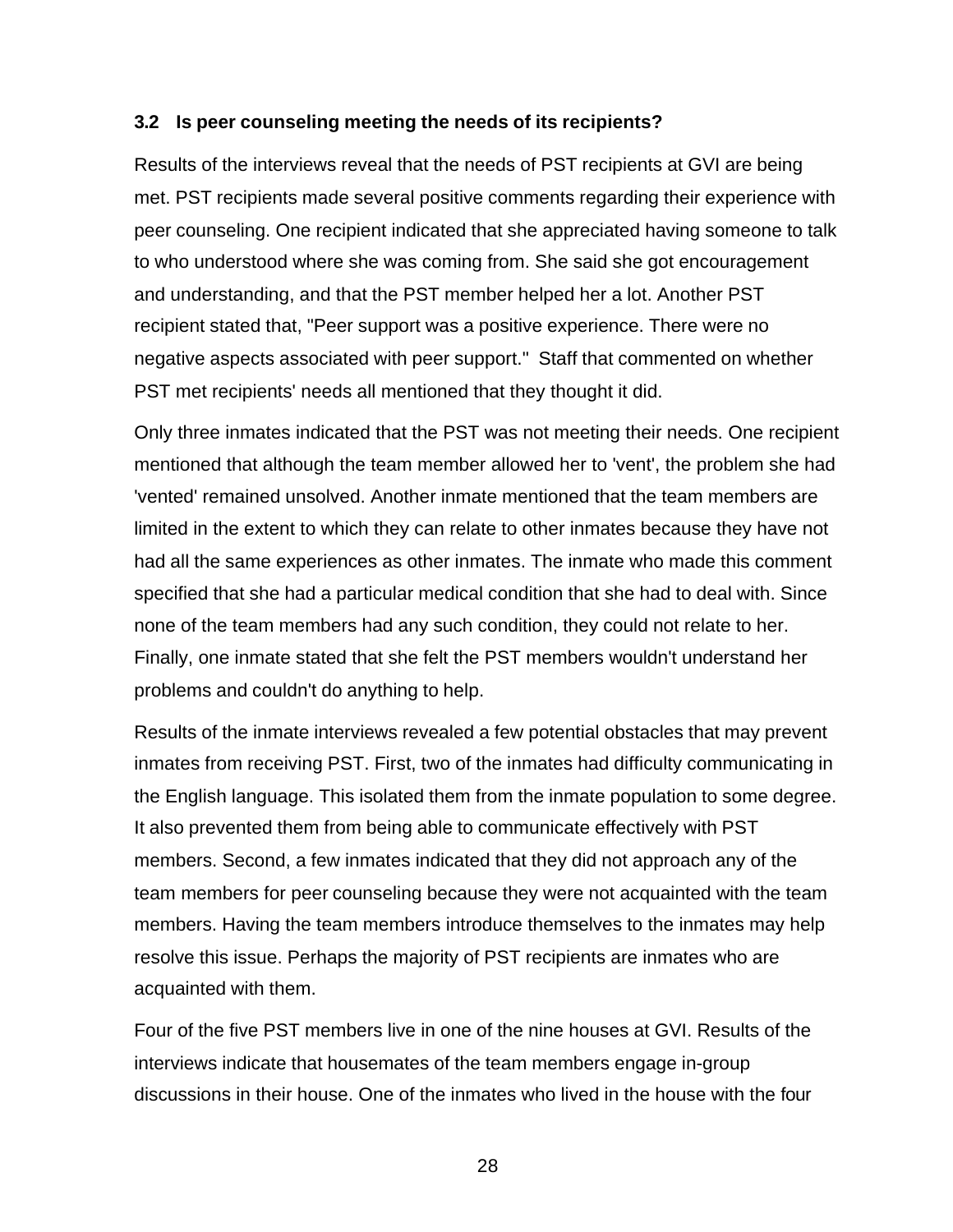team members described these discussions as an opportunity to "vent" and "let it all out." She remarked that, "everyone feels better afterward." Inmates that live with team members are acquainted with them and can access them directly with greater ease than other inmates. This may provide them with more opportunity to receive peer support than other inmates.

As mentioned earlier, several staff and inmates explained that many inmates had no trust for staff. The PST members provide an opportunity to discuss issues or personal concerns in a mutually trusting context with someone at the same 'level' as them. In summary, it seems that the PST *is* meeting the needs of many women at the facility. Peer support recipients made several positive comments regarding their experiences with peer counseling. However, it also appears that some inmates have greater access to the PST than others.

### **3.3 Are the coordinator, other staff involved and Team members' consultations providing sufficient support and exchange of information?**

The Coordinator's manual for the PST recommends that an inmate chairperson be appointed (CSC, 1996a). According to the manual this chairperson is to be included in the PST steering committee. The inclusion of an offender chairperson should facilitate consultation and support between PST members and staff. Although there is an inmate chairperson at GVI, to date no steering committee meetings have taken place. As such, there is a lack of communication between team members and staff.

As mentioned earlier, the PST members indicated they meet approximately once a month without the Coordinator. The Coordinator had attempted to meet with the team members once a week when the program began, however team members felt meeting once a month on their own without the Coordinator was sufficient. They also, noted that the Coordinator is available at other times if they need to consult with her.

The team members were asked "Do you feel that you are in charge of the program, or rather, that you are being directed to a great extent by the coordinator and/or other staff?" Three of the four team members interviewed indicated they felt they were in charge of the PST program. The fourth team member stated that the program "was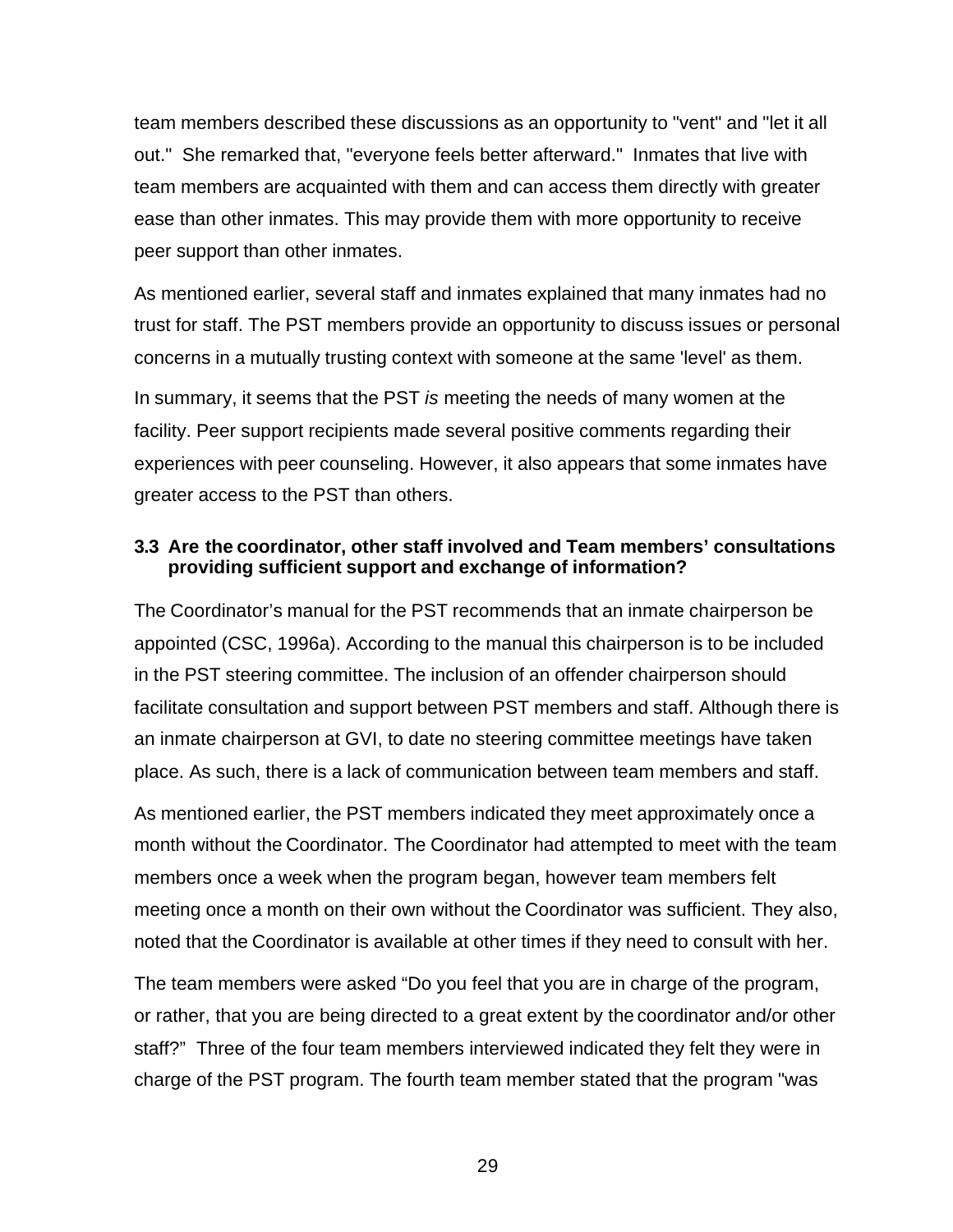not running at all at the present time." She indicated that, "no one is in charge and the group dynamic is very dysfunctional." She was, however, optimistic that when new training sessions were offered, new members joined and old members left, "it would all work out".

As indicated in the Coordinator's manual (CSC, 1996a), PST members are responsible for keeping records of the peer counseling they provide. This is to maintain data on the popularity and utility of the PST service. In order to ensure the confidentiality of the peer support recipients, PST members are only required to report general information such as the name of the PST member, time of counseling, general problems discussed, and recommendations offered. Unfortunately, team members do not provide records of peer counseling to the Coordinator on a regular basis. One staff member estimated that records were provided by team members approximately 25% of the time. This limits the exchange of information between PST members and the Coordinator.

Some staff members reported concern about not being informed about the potential misuse of the PST. One staff member indicated, "The PST has wider access to the institution than other inmates and there is good potential for them to breach trust. For example, the team members would be able to smuggle drugs or notes into the enhanced unit." This individual was concerned that team members would not inform staff about such misuse of the PST. Some staff members also expressed concern that team members may withhold information regarding inmates that staff need to be informed about. One interviewee explained this concern, "Sometimes staff need to know information like suicide intent. Peer support has the potential of keeping important information away from staff." Staff members expressed that this lack of exchange of information between team members and staff may be due to the distrust inmates have for staff as mentioned earlier.

Some inmates also mentioned the lack of exchange of information between staff and team members. They suggested that staff rather than inmates withhold information and act as a barrier for inmates to receive peer counseling. One team member complained that some staff do not inform inmates about the availability of the PST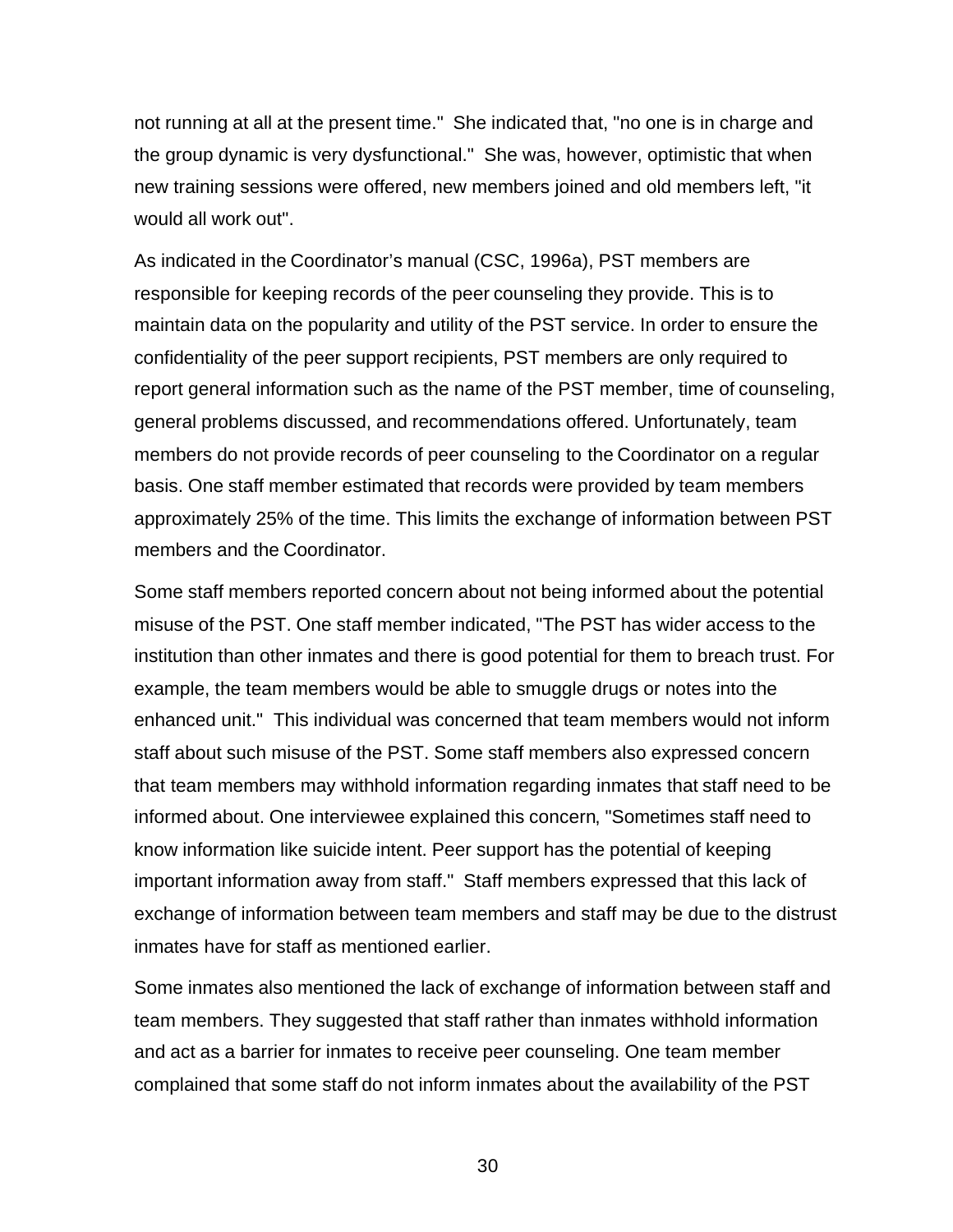service or refer inmates for peer support when they should. She also complained that some PST sessions are interrupted by staff because "they don't know what's going on." It was suggested that staff need to be informed when a PST session is taking place so that they do not interrupt.

Contrary to the indication that there is poor exchange of information between staff and inmates, some staff and inmates indicated that there is good exchange of information between both parties. One team member stated that she trusted the staff. She said that she and the staff had a good rapport and she felt trust was equal on both sides. Staff were also described as "accommodating and helpful." A staff member explained that inmates usually receive support from the PST member they request and staff are usually supportive of the PST at GVI.

# **4. Is the program effective?**

# **4.1 To what extent does the program help in crisis intervention?**

Many staff members interviewed at GVI indicated that the PST was helpful in crisis intervention. They indicated that peer support was also helpful in crisis prevention and post-crisis resolution. One primary worker indicated that every time there was a crisis, there tended to be more use of the program. The Coordinator indicated that there had been two suicide attempts and that the team members had been debriefed in order to help other inmates that might be having emotional difficulty with those events. It was also mentioned that inmates in segregation who were in crisis had used PST members as a resource to discuss their problems. Staff indicated that crisis issues are resolved more quickly and thoroughly as a result of the PST. It was noted that the peer counsellors could 'buffer' inmates in crisis until they could meet with the psychologist. The PST Coordinator expressed that the team probably prevented more crises than the staff was aware of. She indicated that, "PST members quickly diffuse mounting tensions among co-inmates."

Results of the staff survey indicate that the PST was rated quite positively in its ability to mitigate individual and institutional crises (mean ratings 8.8 and 8.4, respectively).

31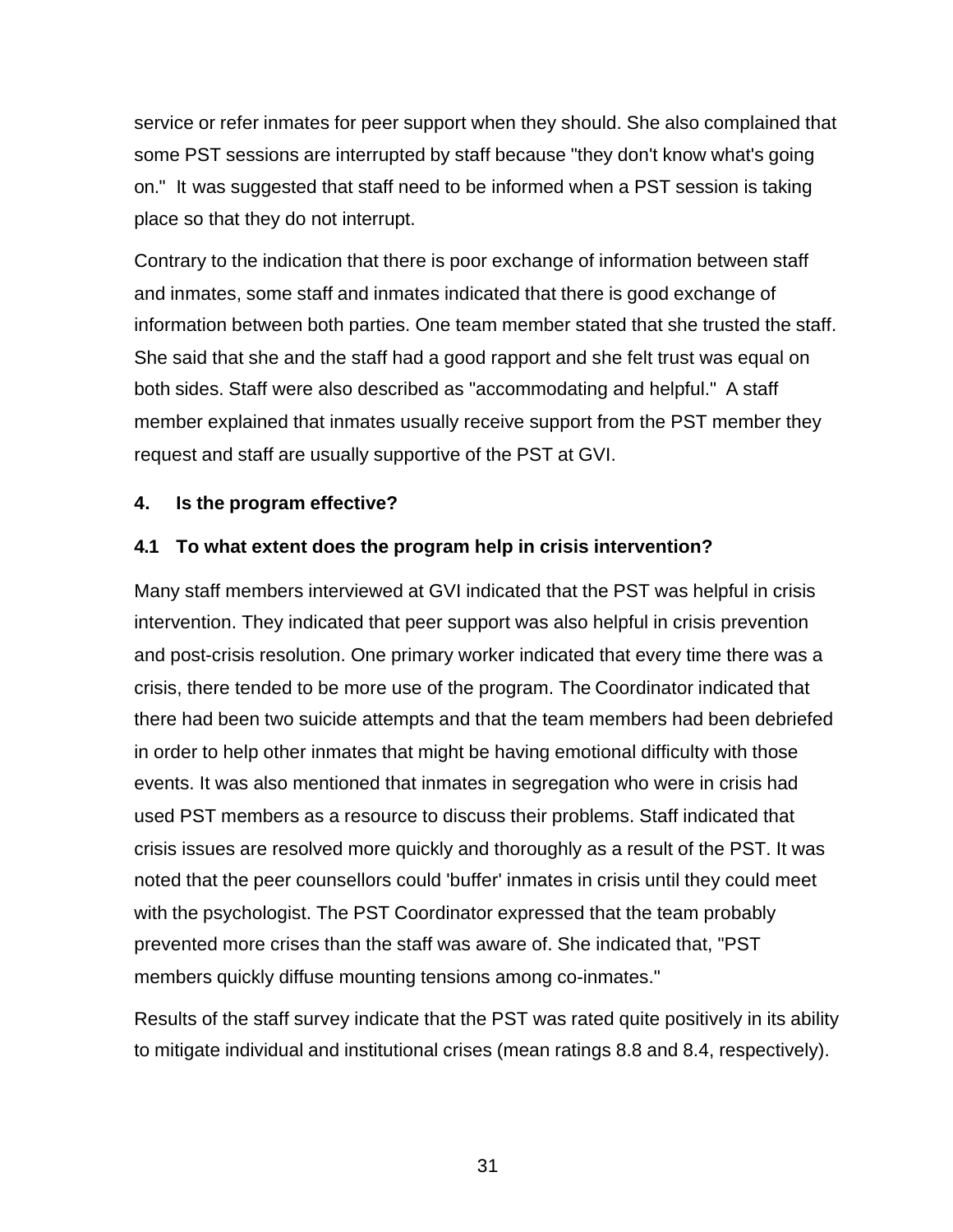Recipients also relayed that peer support helped in crisis intervention. They claimed that the PST had helped them either practically, emotionally, or both.

Only a minority had no confidence in the PST for crisis prevention. One staff member indicated that there was a possibility that team members could "stir stuff up" for the recipient and actually increase the crisis in certain situations. Results of the staff survey indicated that two respondents felt the PST had created a crisis greater than the original one. One of these respondents specified she felt that confidential information regarding PST recipients had been revealed to the inmate population by PST members, causing the crisis to escalate.

# **4.2 Did the atmosphere and management of the facility improve after implementation of the PST program?**

Results of the offender survey, presented earlier, suggest that only a few inmates perceived a difference in the atmosphere at GVI as a result of the implementation of the program. One inmate specified the change in atmosphere involved staff showing favouritism toward PST members over other inmates.

More than half of the staff surveyed indicated that they perceived the atmosphere at the facility had changed since the implementation of the PST program. Those that identified the changes indicated improvements to the atmosphere at GVI.

Interview data from both staff and offenders supported the survey results. Inmates did not perceive any changes in the atmosphere at GVI as a result of the implementation of the PST. Some staff members indicated positive changes, while some staff members indicated no change to the atmosphere. The positive changes included a more "uplifting" atmosphere and improvement in relationships among inmates and between inmates and staff.

# **4.3 Are the offenders involved in the program empowered by it?**

Throughout the interviews, both staff and inmates relayed the idea that offenders involved in the PST program are empowered by it. Team members indicated that the group discussions during training helped them to grow personally and learn about women's issues. The team members also felt that they "owned" the program and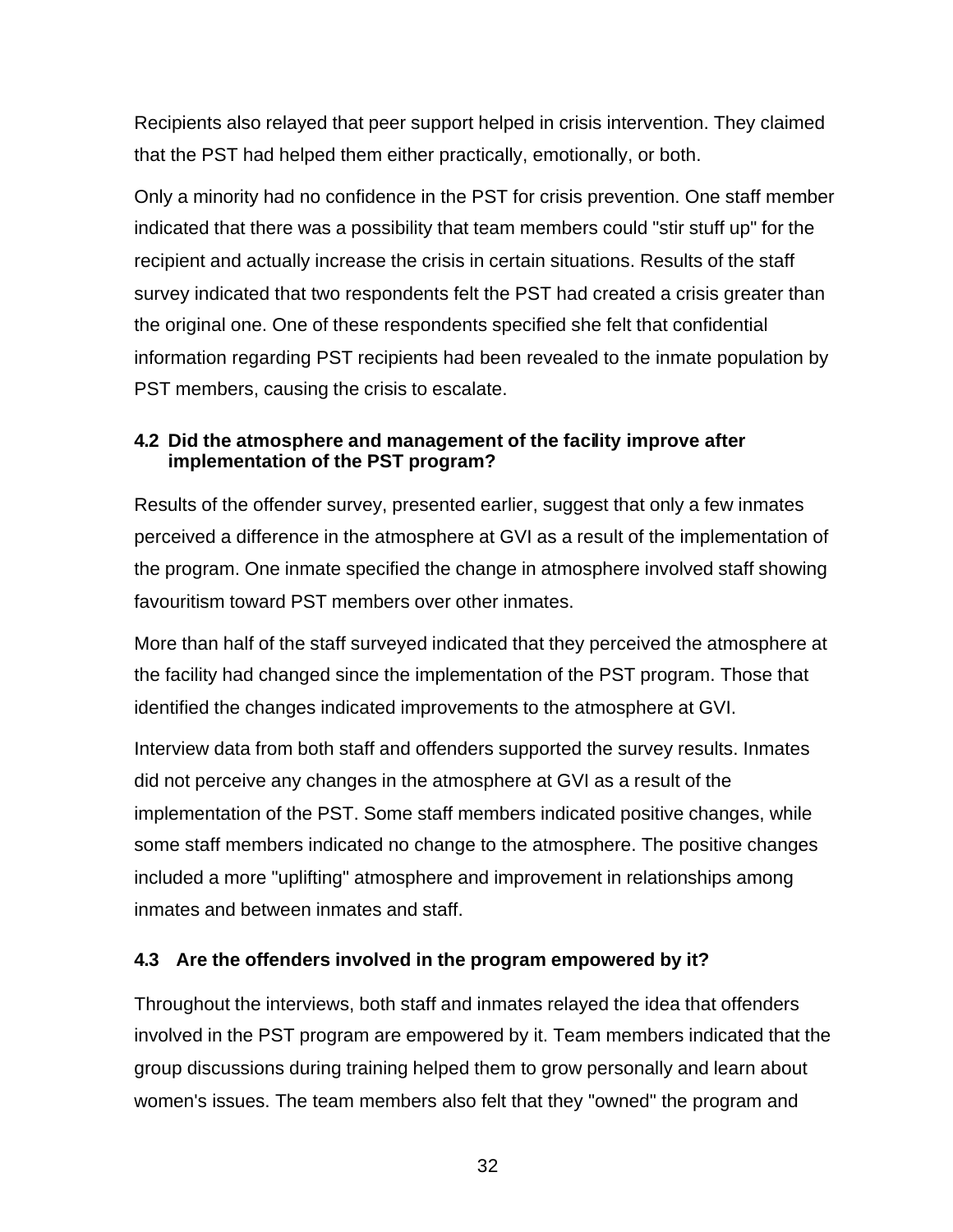were in control of it. Results of the interviews suggest that this ownership gave team members a sense of pride. One team member expressed this when she stated, "(Peer support) is empowering. The PST members use the experience to gain confidence and self-esteem. If there's one thing I can take away from the prison, I take the peer support team."

One staff member expressed, "[The PST members] have a sense of responsibility and fulfillment that they have helped their peers. The PST creates cohesion as [the team members] have to overcome any differences they have. As a person, team members grow and understand human nature and women. The PST also impacts on the team members' own personal lives in the future. Things have happened to some PST members and they ask to get help from each other." Staff also indicated that being on the PST gave team members an important role in the institution as well as a sense of confidence and a good feeling about themselves.

Staff also indicated that the PST service was empowering for peer support recipients. The tenets of the peer support program suggest that 'recipients' *as well as* PST members may find their experience with PST empowering as they direct their own care. More specifically, recipients of PST may request support when they feel they need it. In addition to this, recipients can request which team member they would like to speak to. Finally, PST recipients have control over the terms of their support session. This includes when to begin and end the session, as well as choosing which particular issues to discuss during the course of the session.

In contrast, results of interview data suggest that the PST may be introducing a hierarchy amongst the offender population by which PST members have more power than other offenders. Some inmates indicated that PST members felt superior to others. Other inmates claimed that staff gave PST members more privileges than other offenders. Some inmates expressed this problem, while others denied any hierarchy amongst inmates resulting from the PST program.

33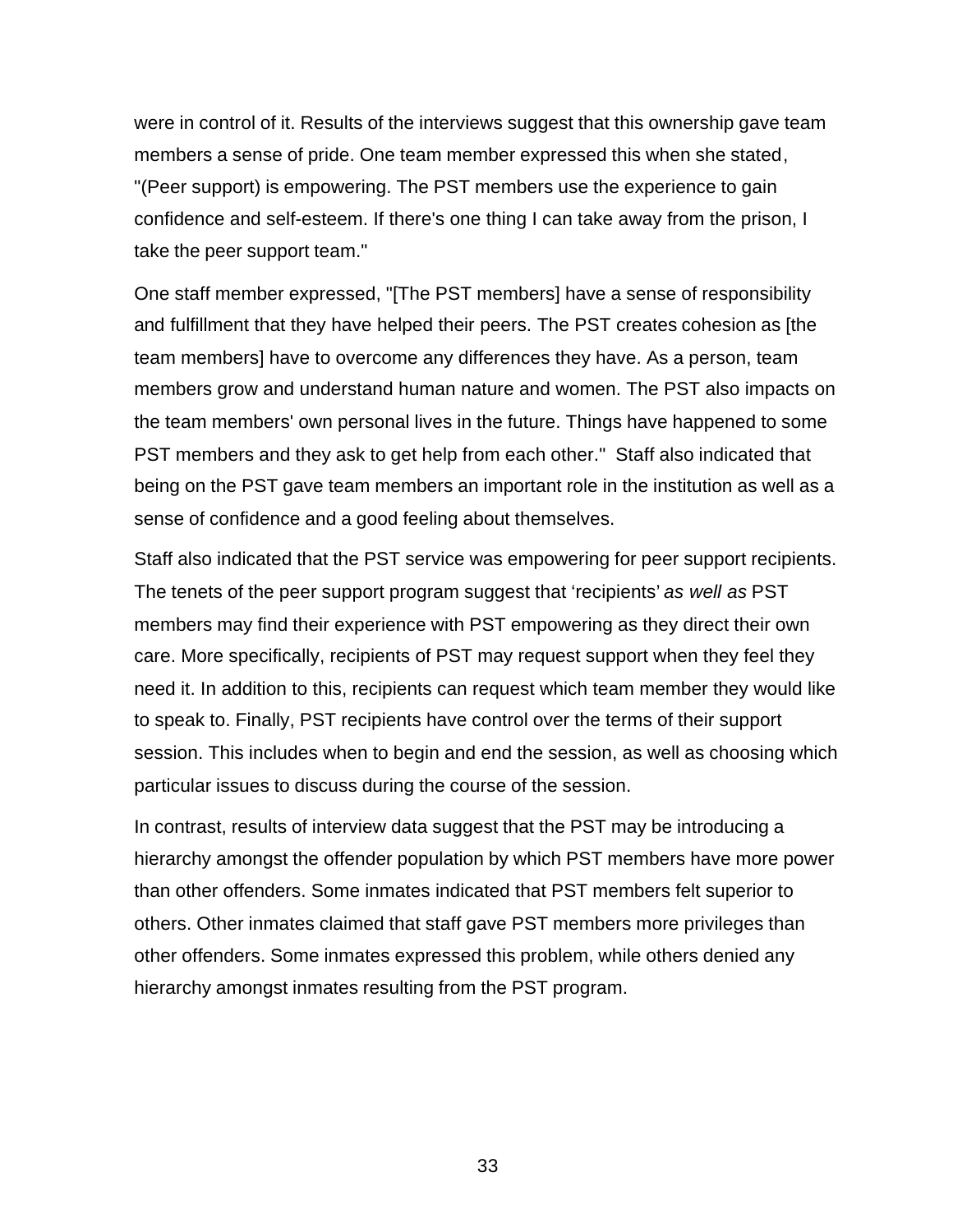**5. Does the program create any unintended positive or negative effects?**

# **5.1 Does training for the PST program reinforce effects of other programs that the Team members are participating in? Does it help to define their interests?**

Both offenders and staff indicated that the PST reinforced the effects of other institutional programs. More specifically, the PST program reinforced the effects of other programs for team members but not for other offenders. One staff member remarked on the similarity between some components of the PST training and the substance abuse program. She stated that, "PST training carries over into other programs. PST members gain both better skills and knowledge about certain topics from taking training."

Participation in the PST program can also help to define team members' interests and long-term goals in a prosocial, constructive manner. One of the team members expressed an interest in pursuing a career working with people in need. Accordingly, she was in the process of completing her bachelor's degree in psychology. Some team members expressed that the program had helped them gain awareness of women's issues and improved their skills for dealing with others. They all agreed that these skills would be valuable upon release into the community.

# **5.2 Do Team members experience pressure and burnout due to peer counseling?**

The team members at GVI reported no burnout or pressure associated with peer counseling. This may be due to the fact that there are precautionary measures in place to prevent burnout of PST members. Team members are encouraged to refuse counseling if they feel they cannot adequately provide it for some reason. The PST Coordinator explained, "Team members are encouraged to refuse to counsel or take breaks if they feel burnt-out or if they are busy dealing with their own issues. For bigger crises like a suicide, they are mandated to speak with the institutional psychologist or other staff." Team members also relayed that they can take time off of their work day if they provided counseling the night before.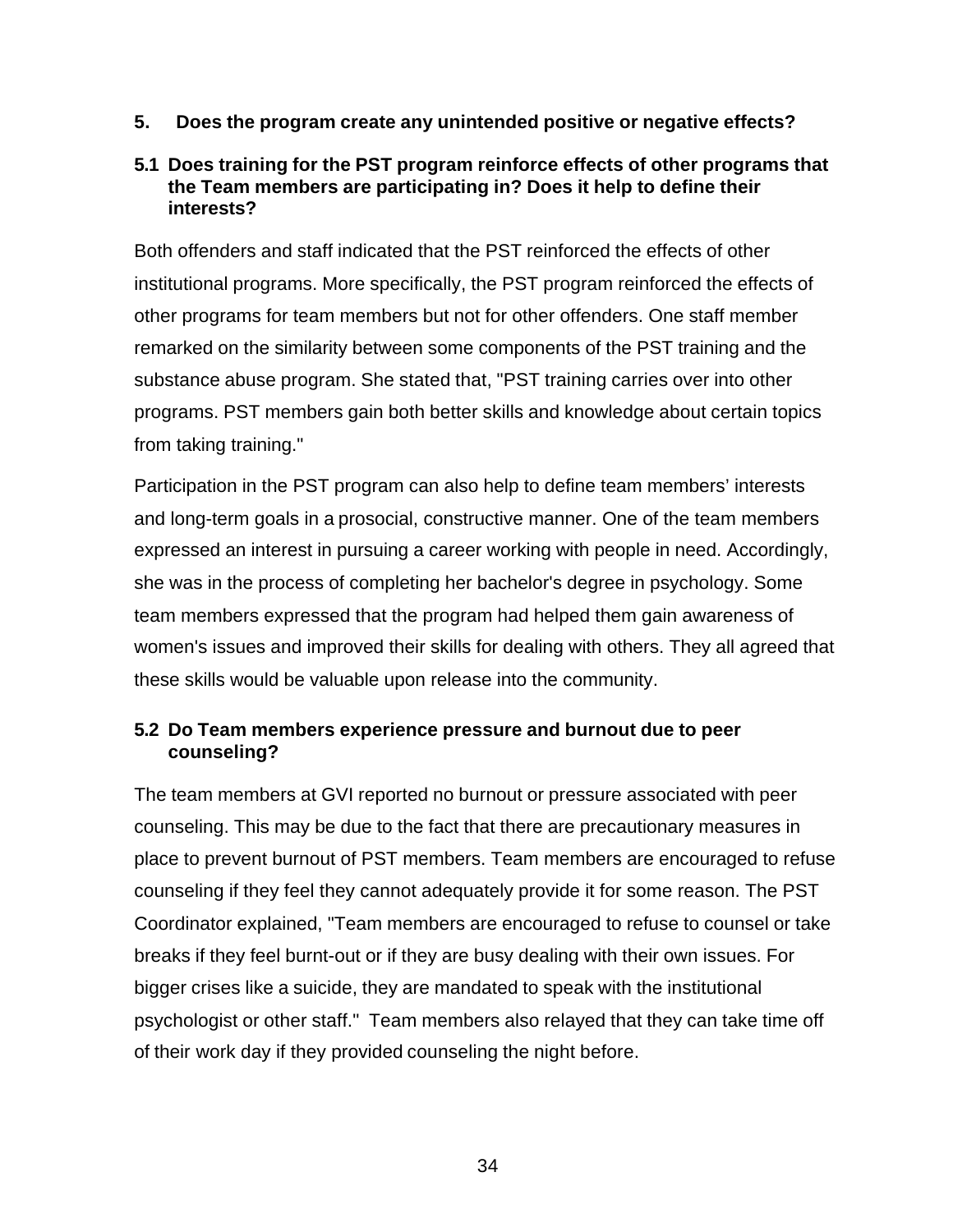Membership on the PST is accompanied by certain expectations. The PST members indicated that their role in the inmate population had changed since they became PST members. Team members indicated awareness that they are role models or examples for other offenders. Staff members often verbally remind team members of this. Although team members did not complain about their change in role in the inmate population after graduating from PST training, it seems logical that some pressure may come from acting as a role model for fellow offenders.

## **5.3 Do any negative side effects result from the PST program?**

Both staff and inmates expressed a few issues that were perceived to be negative 'side effects' of the PST program. First, some staff and inmates believed that the PST created a hierarchy amongst the inmate population. This notion was reinforced by some team members exhibiting airs of superiority, and by some staff treating PST members preferentially in comparison to other offenders.

As noted in the pilot study at EIFW, the graduation ceremony for team members following the PST training may contribute to this hierarchy between PST members and the general population (Blanchette & Eljdupovic-Guzina, 1998). While the graduation ceremony is a source of pride for team members, it may cause some offenders to feel that the team members are treated differently than themselves and that the PST is more important than other programs at GVI.

A second issue that was perceived to be a negative 'side effect' of the PST program by some staff members was misuse of the program. This misuse includes PST members using a support session as an excuse to visit other offenders. There is a 'no visiting' policy at GVI whereby the offenders cannot enter houses other than their own to visit friends. Another form of misuse of the PST mentioned was that team members could be used to transport contraband. Staff members indicated that misuse of the PST was probably occurring very rarely. They also, however, indicated that it was difficult for them to monitor potential misuse of the PST. One staff member compared the situation to when an offender asks to go to the funeral of a family member they probably haven't seen in ten years: "You just have to take their word for it." Although some staff members suspected the occasional misuse of the PST

35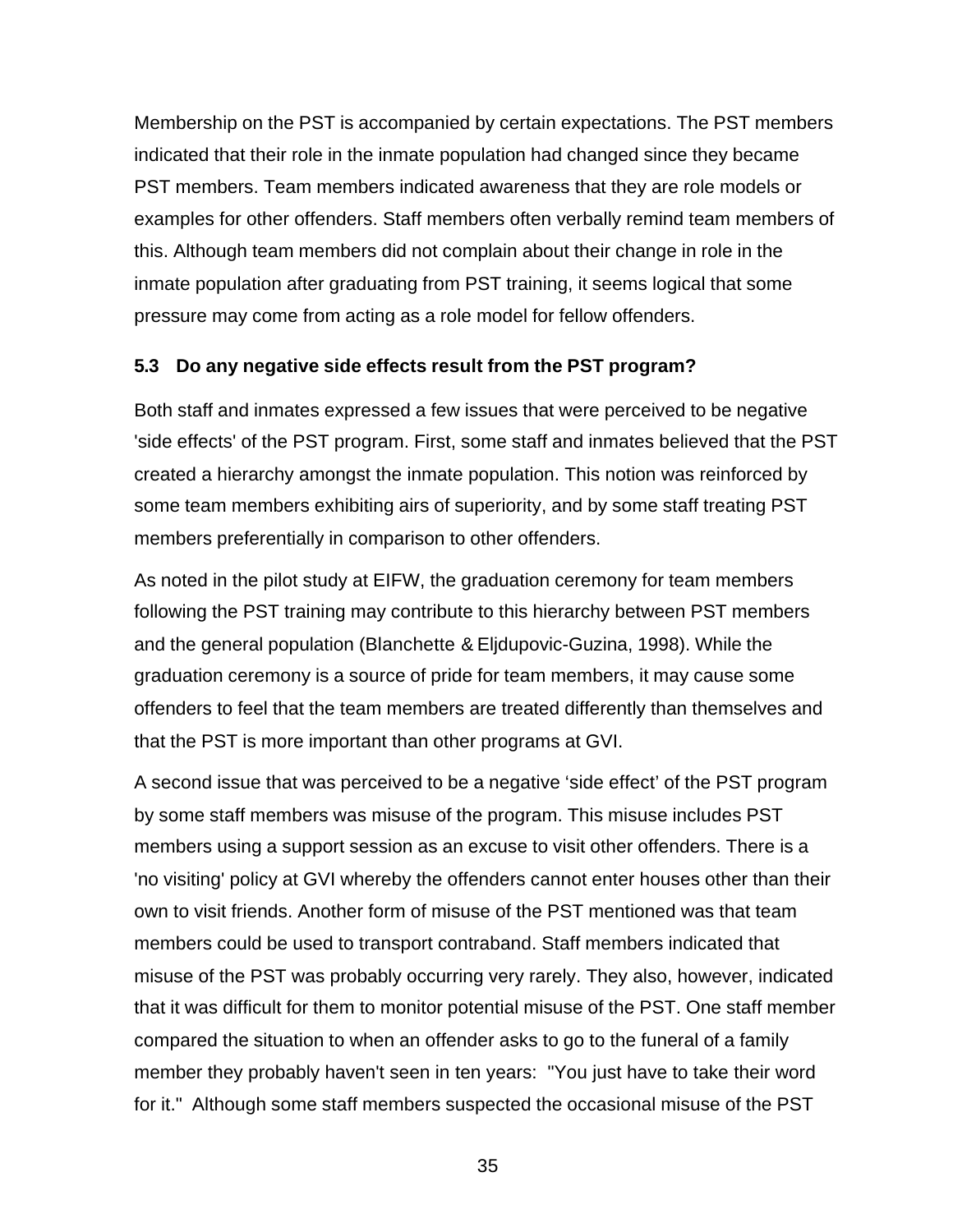program, others indicated they did not suspect such misuse. "There are situations where the PST *could* be taken advantage of, but to my knowledge this has never happened."

One staff member indicated a final potential negative effect of the PST program. This individual indicated that some inmates may become dependent on the PST and then, when they are released from the institution, the PST won't be there for them to rely on. In this way, the respondent suggested that the PST may have a negative effect on offenders' reintegration into the community.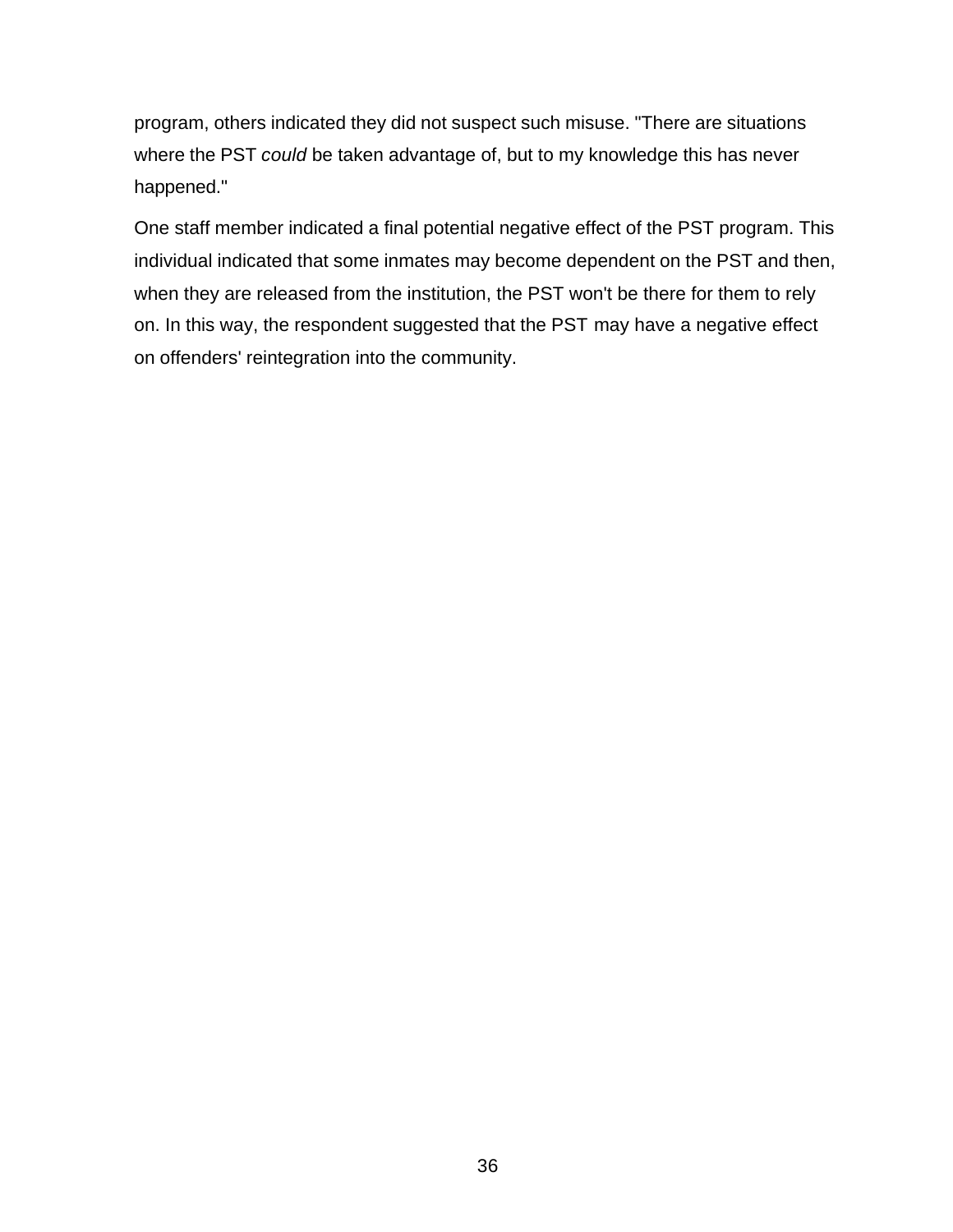## **CONCLUSIONS**

#### **Summary of Findings**

In general, both offenders and staff at GVI rate the PST program positively. The PST program also seems to be developing its own place and function. Peer support focuses on key principles in the women's mental health continuum of care, specifically: access, woman-centredness, and client participation. The process of the PST is logically linked to its outcome/goals.

The PST program generally serves the targeted population. Approximately half of the offenders surveyed had received peer counseling on at least one occasion for a variety of reasons, and generally reported satisfaction with it. Both offenders and staff recognize that the PST provides offenders with an alternative to staff to talk to. The PST has the potential to benefit both staff and offenders.

Some offenders may not benefit from PST for the following reasons. First, some indicated they did not feel the need to use peer counseling because they had other support networks. Others hesitated to request peer support because they felt their confidentiality would be breached. Still other offenders may be deterred from receiving peer counseling because of a language barrier between themselves and the PST members. It also seems that offenders who are housemates with team members may be more likely to receive peer counseling because of their proximity to the team members.

The training at GVI was rated positively by those involved. The PST training manual was also considered to be very informative. The PST would benefit from additional resources including: more monetary funds, additional staff support and more PST members. There is no Standing Order (SO) for the PST program. Having a SO would benefit the program in demonstrating formal management support, and would also help formalize aspects of the program such as allocation of resources.

There was some confusion as to how often the team members met with Coordinator. The team members indicated they did not meet with the Coordinator more than once a month while some of the staff indicated the team members and Coordinator met

37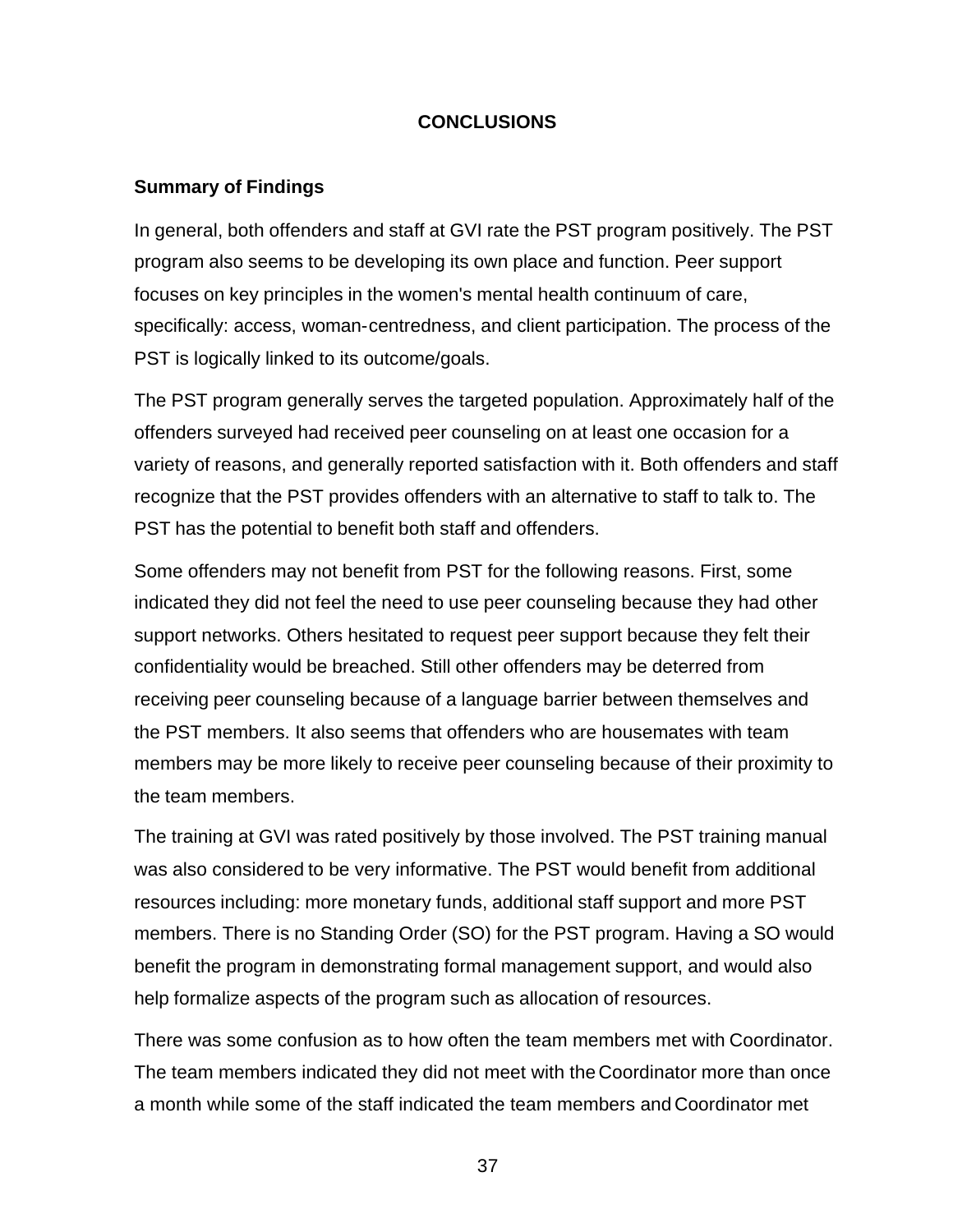more frequently than that. Although this situation may allow the team members to have ownership of the program and to feel empowered by this experience, it may also hinder a necessary exchange of information between staff and inmates.

The team members indicate that they do not have trouble fitting counseling in with their other duties. This is due in part to the strong staff support at GVI.

Those who have received peer support indicate they were satisfied and PST met their needs. Only three inmates indicated that they were not fully satisfied with their PST experiences.

Results of interviews indicated that the PST does play an effective role in crisis intervention. The PST also plays a preventive role in diffusing tension before it mounts into a crisis and provides support for offenders until the psychologist is available.

Both staff and offenders perceived very little change in the atmosphere at GVI since the implementation of the PST program. The majority of individuals who commented on the change in environment indicated positive changes.

The PST program helps members define their goals and interests and reinforces the effects of other programs. The benefits of the program for all involved is clear and conclusive. One potential unintended negative effect of the PST program is misuse of the program. This misuse includes, using a PST session to visit friends or to transport contraband. Those who suspected this misuse of the program mentioned that it was probably infrequent. Another potential negative effect of the program is the creation of a hierarchy amongst the offender population. Otherwise, evaluation results indicate no significant negative effects of the PST program.

#### **Study Limitations**

The small sample size for this evaluation precluded our ability to detect (potential) between-group differences. Furthermore, the small number of team members who responded to survey data prevented analysing their characteristics and differences between team members and other offenders. Also, it was impossible to complete a

38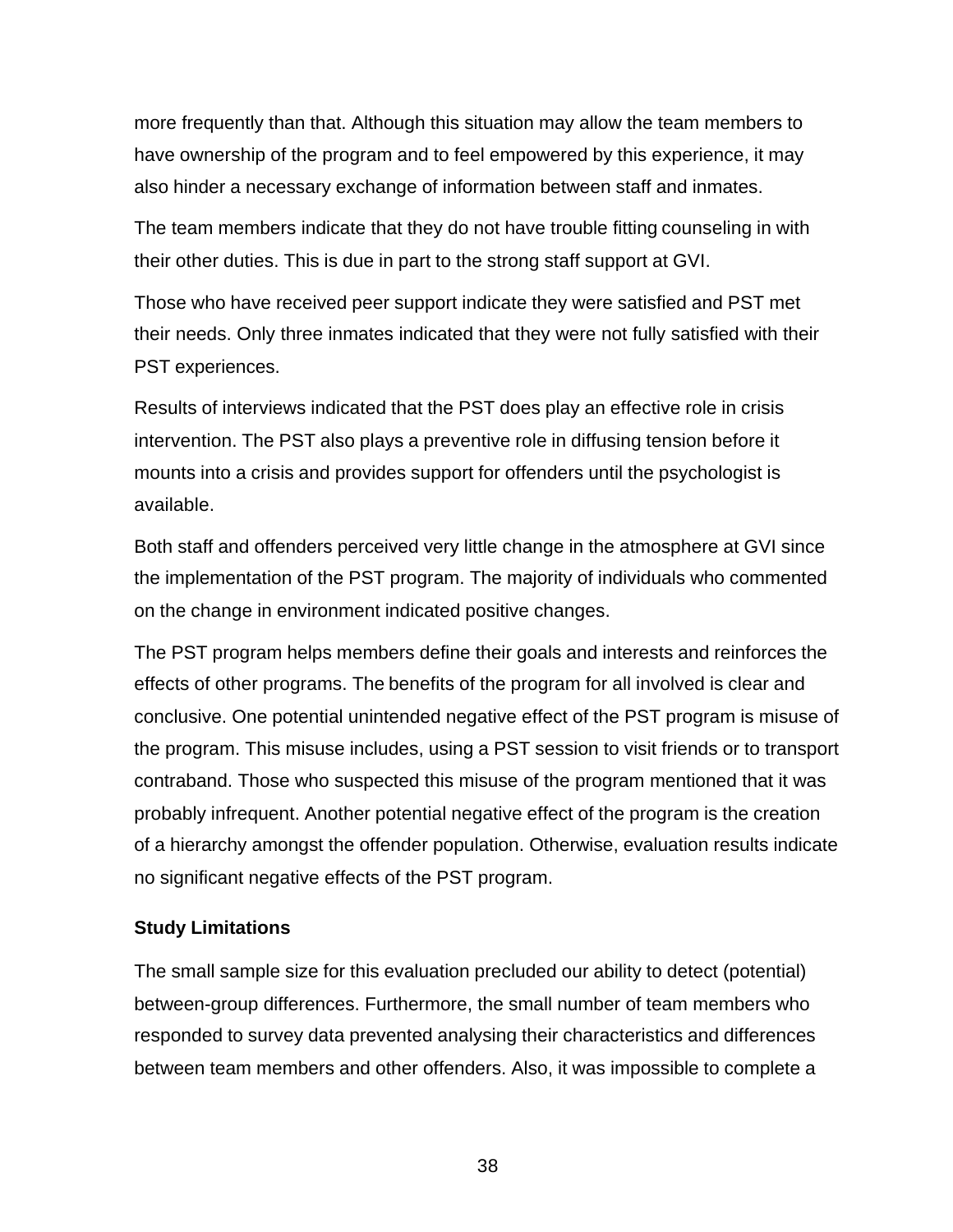sociogram with post data as none was obtained. Importantly, however, some important findings emerged despite the small sample size.

Second, the sample in this study may have been somewhat biased. As mentioned earlier, the researchers with the help of team members and the Coordinator recruited interview participants upon their arrival to GVI. This was necessary to deal with the low compliance rate for interviews. Difficulty obtaining interview participants is a common dilemma in research with volunteer participants. It is likely that offenders who have a positive view of the PST program would be more willing to participate in the evaluation study than offenders who have a negative view of the program. In addition, those with closer relationships to the team members or psychologist are both more likely to be approached, *and* are more likely to respond to requests for participation. Therefore, a social desirability response bias may have affected results.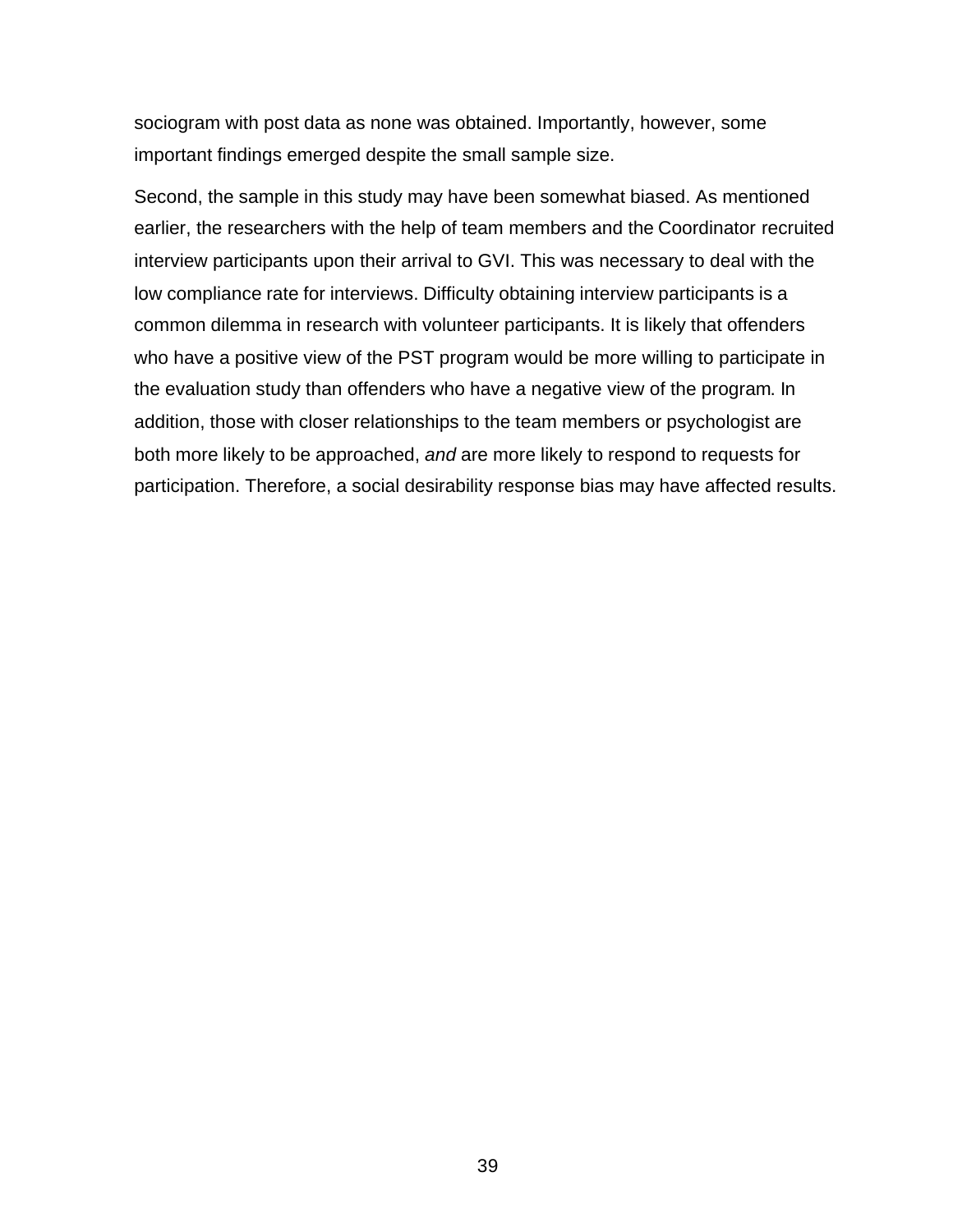#### **Recommendations for potential program improvement**

Results of the PST program at GVI support those at EIFW in clarifying that the PST program benefits three (not mutually exclusive) groups of women: peer support recipients, those who complete the training (regardless of graduation), and those who graduate to become PST members. Many positive effects for PST trainees have been identified. Accordingly, it is suggested that the opportunity for training for peer support be presented differently to offenders (Blanchette & Eljdupovic-Guzina, 1998).

The current screening criteria to select women for PST training is geared towards selecting those who would be most appropriate to provide support to their peers. Although all institutional programs require screening criteria to maximize treatment effects, amendment of the PST screening criteria would make the training more inclusive for all offenders. Results of the evaluation of the PST program at GVI suggest that several offenders could participate in (and benefit from) PST training, though they would not necessarily be ideal candidates for PST membership.

In this sense, the training could be offered as a program from which a higher proportion of women would complete the training, but only a few women would become 'official' PST members. Results of the current evaluation support the recommendation of the pilot study at EIFW for a two-tier process whereby the first phase involves the completing PST training (and graduation), and the second phase entails official membership on the PST team. Stringent screening criteria would be implemented for phase two of this process. This two-tier strategy would alleviate feelings of inferiority for those women who complete the training but *do not* become members of the PST.

Results of the PST evaluation at GVI revealed that the majority of staff and offenders were aware of the PST program. However, some offenders indicated that the availability of the PST service needs to be better communicated to offenders upon their admission. Posting notices at admission and discharge, the gym and other areas at GVI as well as introducing the team members to all new inmates would help inform offenders of the PST service.

40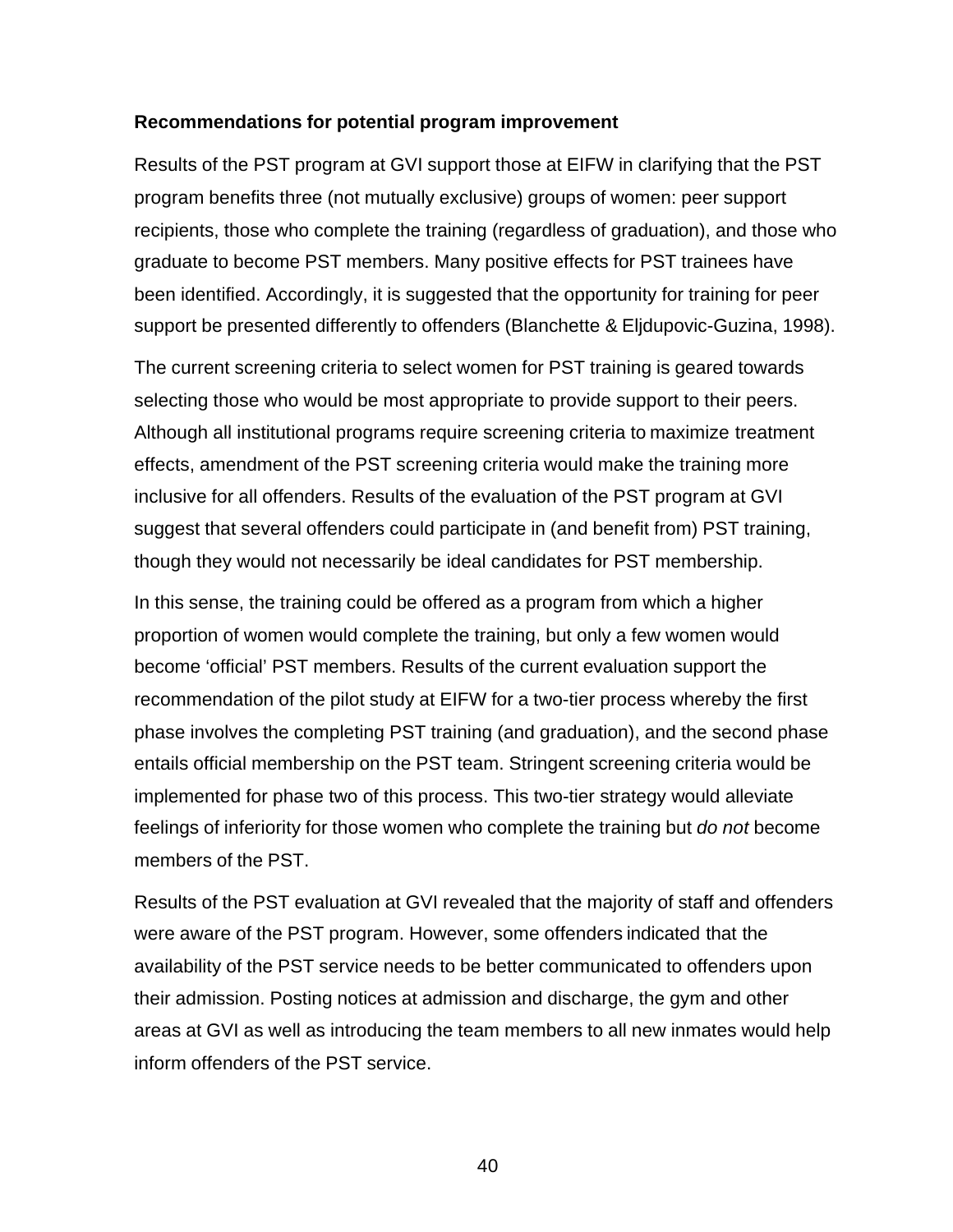There is a need to clarify the PST's role in the institution, a Standing Order would help formalize the PST program.

Communication between staff and team members and between the team members themselves also needs some improvement. Although, team members enjoy their autonomy in running the PST program, it is recommended that team members keep records of their counseling sessions for the coordinator. These records should include basic information about each PST session team members provide, such as the name of the PST member, date and time of session, type of problem encountered, and recommendations offered (if any). The records would only take a few minutes to complete. Currently, it is difficult for the Coordinator to monitor PST activity and for PST members to receive feedback on the counseling they are providing. Team members should be reminded to provide this information regularly, and be accountable for every PST session they provide.

There is also no process by which PST members at GVI receive feedback from staff or their peers. Improving exchange of information between team members and the staff would benefit the PST program. Therefore, it is suggested that PST members be provided with an opportunity to discuss, and receive feedback regarding their support work. Incorporating feedback forms like the ones used at EIFW (Appendix G) may also be beneficial to the program.

Communication regarding the PST at GVI could be improved by regularly scheduled performance appraisals with the PST Coordinator. This would ensure that PST members have an opportunity to discuss the issues and problems they encounter in supporting their peers, and enable the Coordinator to monitor their work. It is important to note that anonymity of the PST recipient should be maintained through all feedback sessions, with the PST member disclosing basic details of the session, without providing the recipient's name.

Feedback from the general offender population may also be beneficial to the PST program. A suggestion box for the PST would provide offenders with an opportunity to make comments regarding the PST program anonymously.

41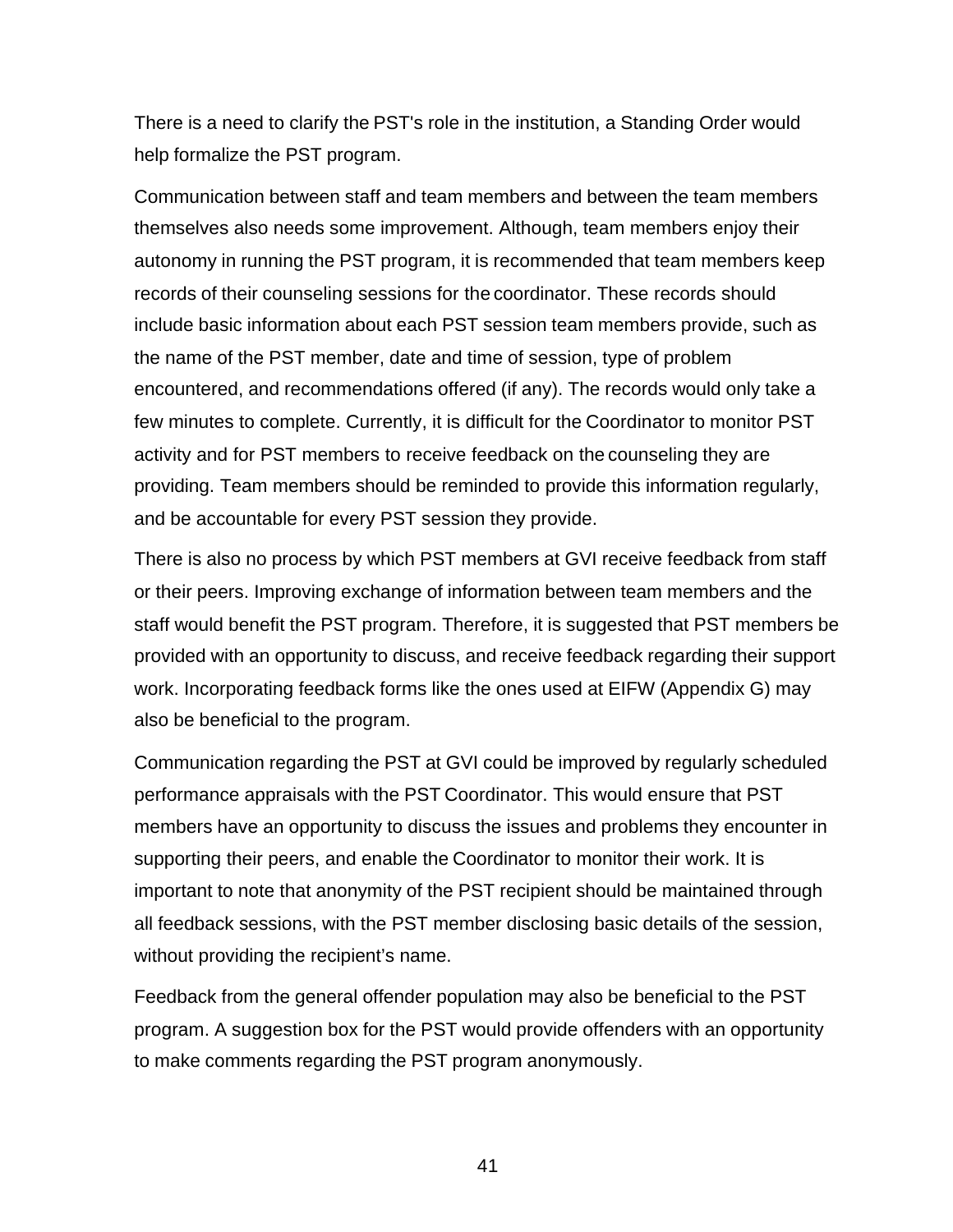Results of the PST evaluation at GVI revealed that some inmates chose not to receive peer counseling because they were concerned that what they revealed in a PST session would not be kept confidential. Enforcing a 'zero tolerance' for breaches of confidentiality may help deal with this problem.

 Five of the six team members at GVI lived in the same housing unit. This setup has a few potential negative consequences associated with it. Spreading team members throughout the housing units at GVI would be beneficial in dealing with these problems. Perhaps having an even number of team members in each house would be a good idea.

Presently, the PST programs at each of the regional women's facilities operate in isolation from one another. There is no existing channel of communication between PST Coordinators from the different regional facilities. Communication between the PST Coordinators at the different women's facilities would provide them with suggestions and exchange of information regarding the PST program. This could help the PST Coordinators at the different facilities to learn from each others experiences. All PST Coordinators could post electronic mail messages and/or meet annually in person. In this way, they could share experience and obtain ideas and/or advice from one another.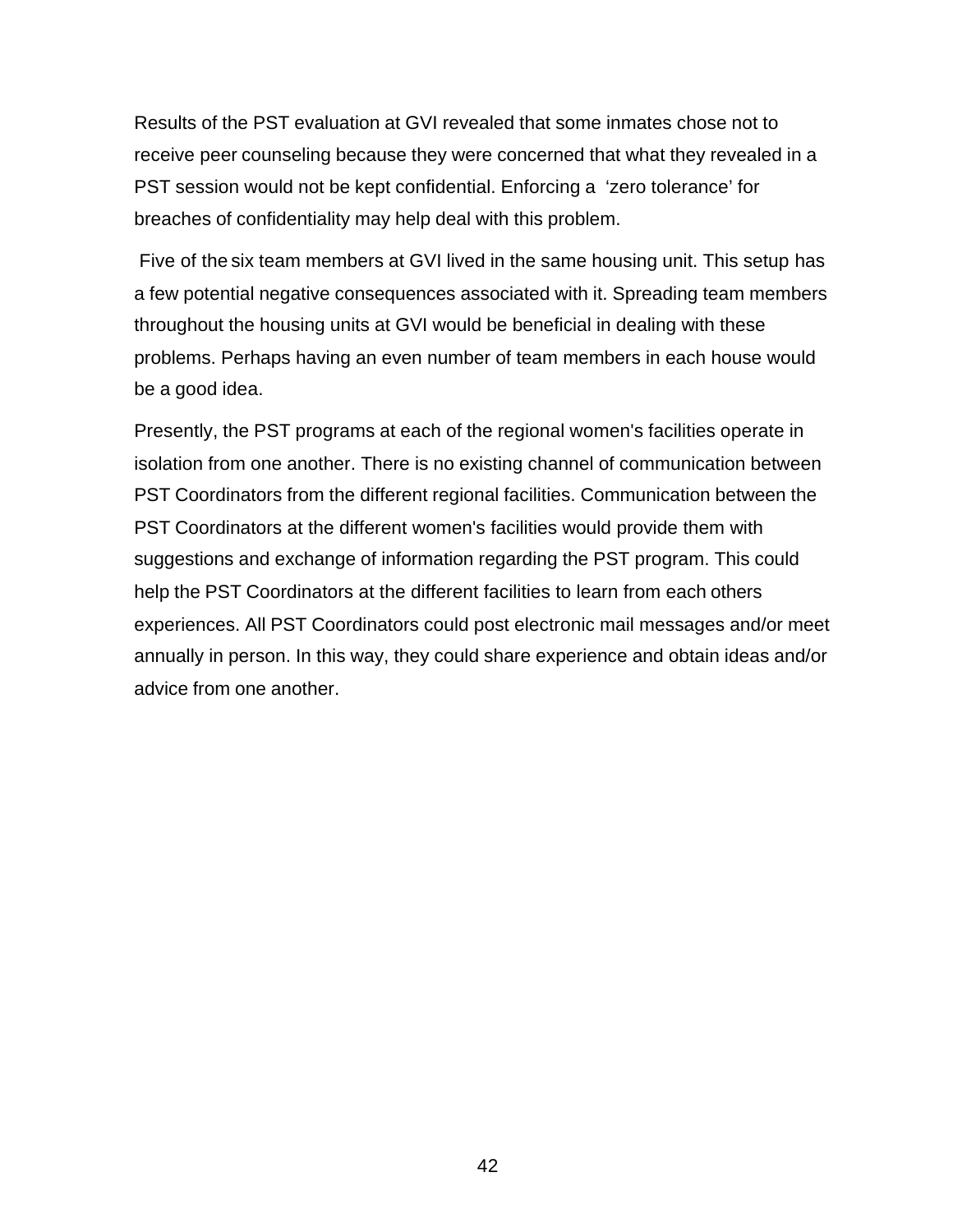#### **REFERENCES**

Correctional Service of Canada (1992). Regional Facilities for Federally Sentenced Women: Draft #4 Operational Plan. Ottawa: Author.

Blanchette, K. & Eljdupovic-Guzina, G. (1998). Results of a Pilot Study of the Peer Support Program for Women Offenders. Ottawa: Correctional Service of Canada.

Correctional Service of Canada (1996a). Peer Support Team Manual: Coordinator Manual. Ottawa: Author.

Correctional Service of Canada (1996a). Peer Support Team Manual: Volunteer Manual. Ottawa: Author.

Eljdupovic-Guzina, G., & Blanchette, K. (1997). An Evaluation Framework for the Peer Support Team Models for Women Offenders. Unpublished Document Submitted to the Correctional Service of Canada, Ottawa.

Heney, J. (1990). Report of Self-Injurious Behavior in the Kingston Prison for Women. Ottawa: Correctional Service of Canada.

Laishes, J. (1997). Correctional Service of Canada Mental Health Strategy for Women Offenders. Ottawa: Correctional Service of Canada.

Northway, M. L. & Weld, L. (1957). Sociometric Testing. Toronto: University of Toronto Press.

O'Brien, E. (1985). Global self-esteem scales: unidimensional or multidimensional? Psychological Reports, 57, 383-389.

Rosenberg, M. (1965). Society and the Adolescent Self Image. Princeton, NJ: Princeton University Press.

Task Force on Federally Sentenced Women (1990). Creating Choices: Report of the Task Force on Federally Sentenced Women. Ottawa: Correctional Service of Canada.

Wolfus, B., & Stasiak, E. (1996). The Correctional Environment Status Inventory: A Tool for Measuring the Quality of Correctional Environments. Research Report 96- 8. Brampton: Ontario Correctional Institute, Ministry of the Solicitor General and Correctional Services.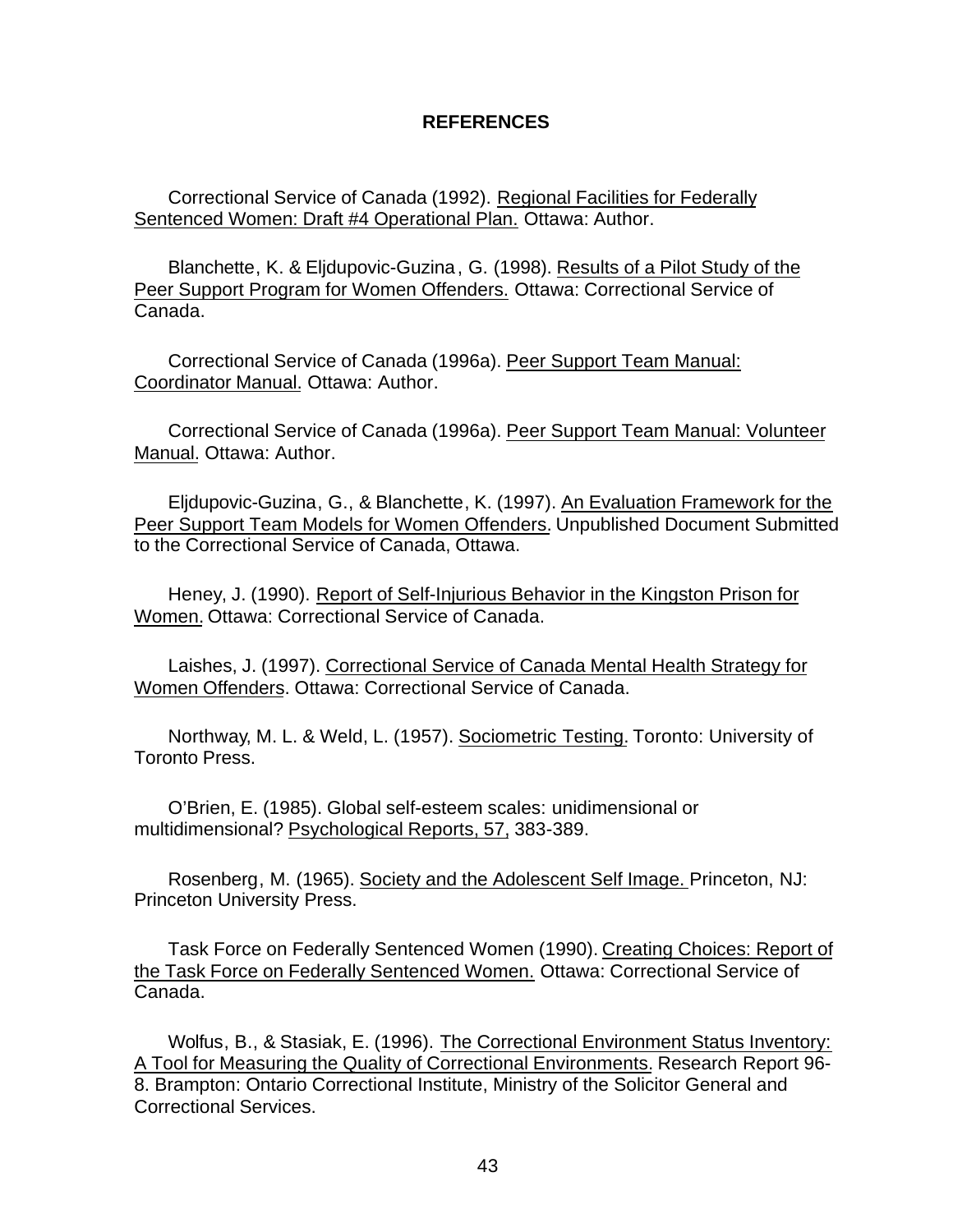## **APPENDIX A:**

## **Rosenberg's self-esteem scale**

#### **Instructions**

Please indicate your degree of agreement with each of the following statements by circling the appropriate option for each statement.

- S = Strongly Agree
- $A = \text{Agree}$

 $D = Disagree$ 

SD = Strongly Disagree

1. On the whole, I am satisfied with myself.

SA A D SD

2. At times I think I am no good at all.

SA A D SD

3. I feel that I have a number of good qualities.

SA A D SD

4. I am able to do things as well as most other people.

SA A D SD

5. I feel I do not have much to be proud of.

SA A D SD

6. I certainly feel useless at times.

SA A D SD

- 7. I feel that I'm a person of worth, at least on an equal plane with others. SA A D SD
- 8. I wish I could have more respect for myself.

SA A D SD

9. All in all, I am inclined to feel that I am a failure.

SA A D SD

10. I take a positive attitude toward myself.

SA A D SD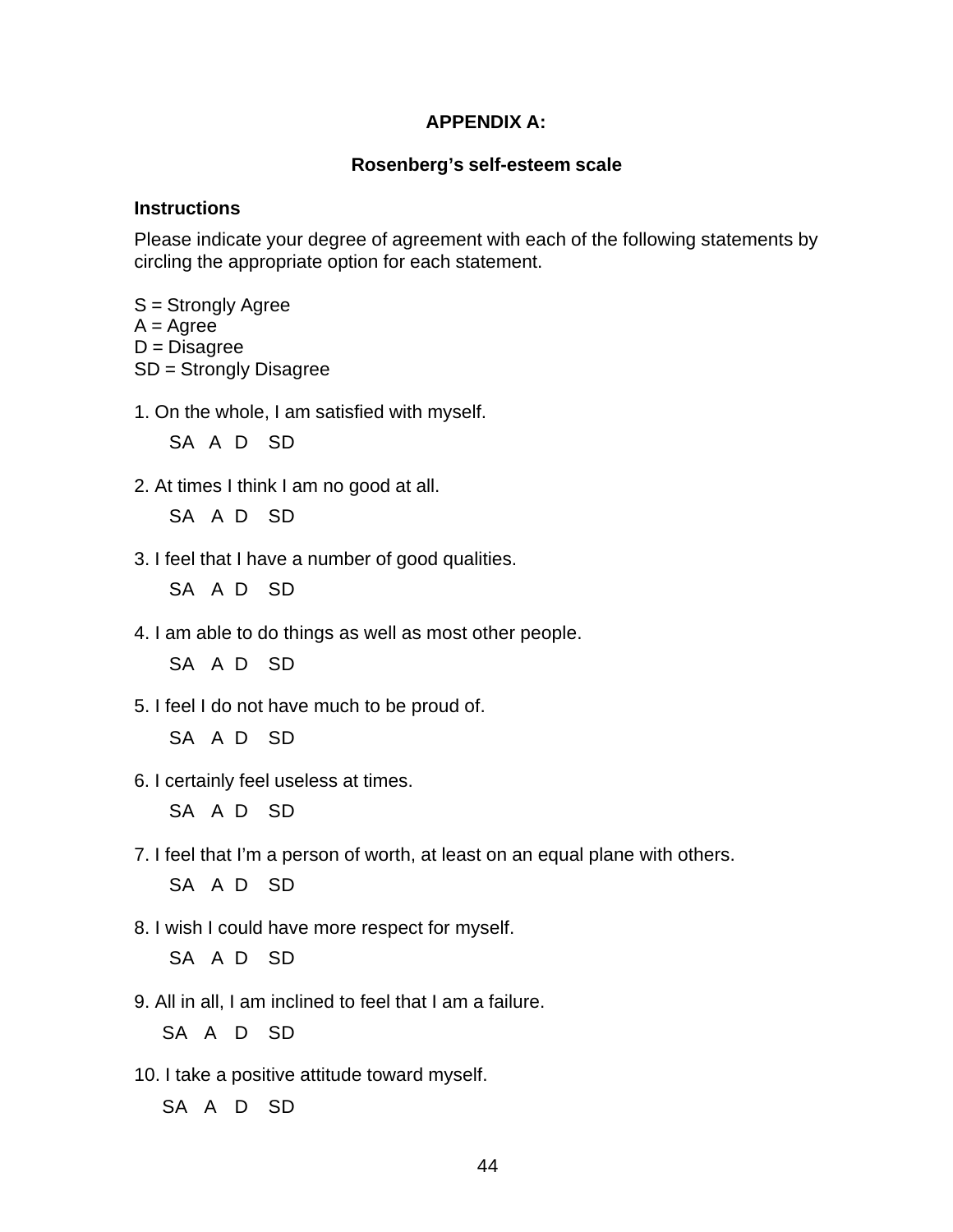# **APPENDIX B:**

# **Sociometric Test**

We would like a better understanding of the relationships between women at the facility. For that reason, it would be of great help if you would provide answers to the following question. **Your responses are entirely confidential!**

| Who do you spend your free time with? | Please indicate first and last names, if possible. |  |
|---------------------------------------|----------------------------------------------------|--|
| First choice:                         |                                                    |  |
| Second choice:                        |                                                    |  |
| Third choice:                         |                                                    |  |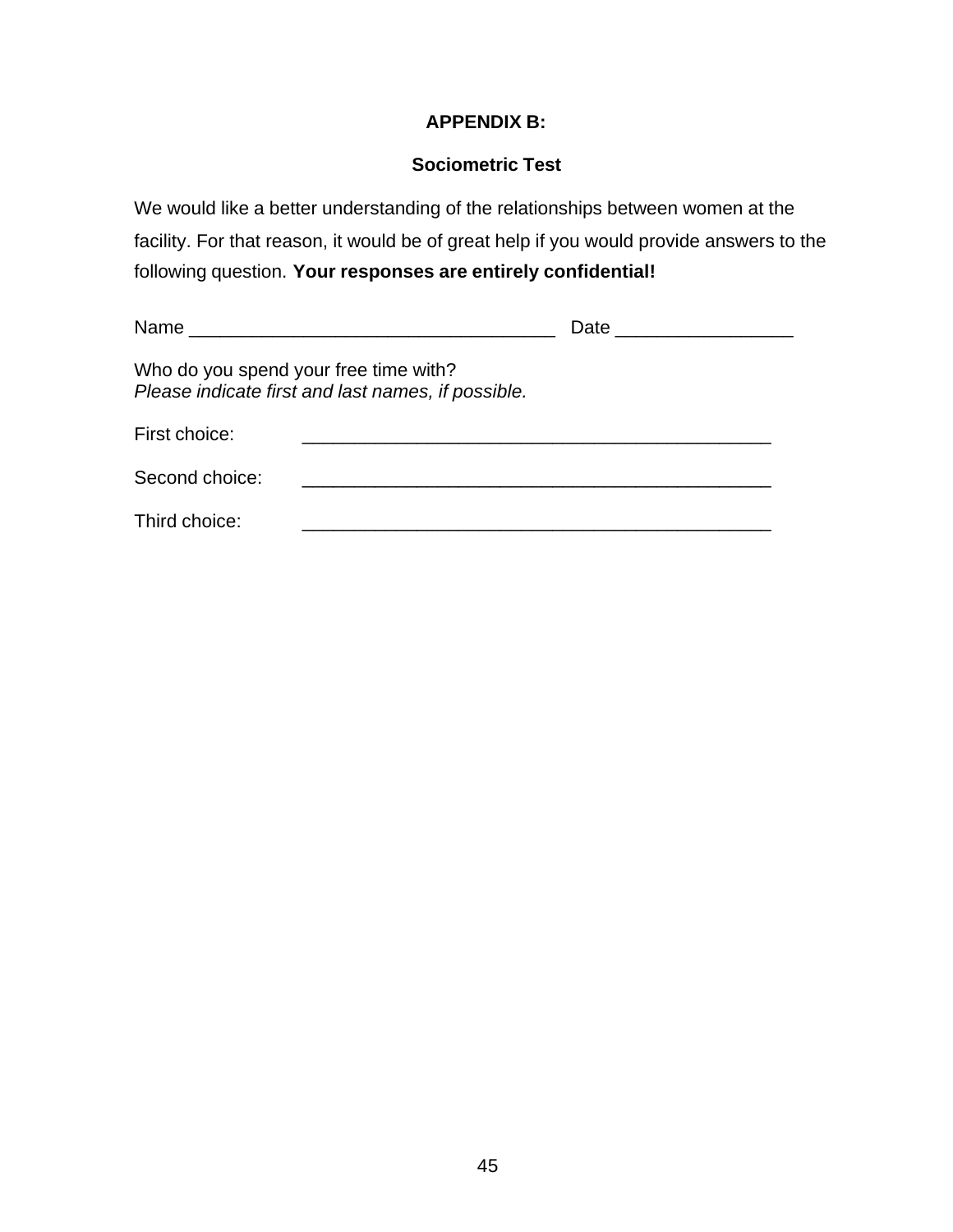# **APPENDIX C:**

# **Correctional Environment Status Inventory**

Facility:\_\_\_\_\_\_\_\_\_\_\_\_\_\_\_\_\_\_\_\_\_\_\_ Date(dd/mm/yy): \_\_\_\_ / \_\_\_\_ / \_\_\_\_

This questionnaire is being sent to you as part of the routine evaluation of this facility. It contains statements about your unit, the correctional staff at this facility and about you. Please take the time to complete the questionnaire. There is no need to write your name on the questionnaire. This will ensure that the results are confidential.

Once you have finished, place the completed questionnaire in the envelope, which is enclosed, and seal the envelope. Then give it to staff to return. Please take no longer than 5 days to return the package.

(A) Are you: (circle 1 or 2)

- 1 male
- 2 female

(B) How old are you?

- (C) Are you an Aboriginal person? (circle 1 or 2)
	- 1 yes
	- 1 no
- (D) How long is your current jail sentence? (circle 1 or 2)
	- 1 2 years to 4 years
	- 2 four years or more
- (E) Have you been in jail before? (circle 1 or 2)
	- 1 yes
	- 2 no

On the next page, there are statements which describe the kinds of things that might go on in your facility and other statements which describe the way you may be feeling or thinking. Each statement is followed by the numbers 1 to 5. As you read each statement, circle a number from 1 to 5.

- Circle **'1'** if what the statement describes never happens
- Circle **'2'** if it happens once in a while
- Circle **'3'** if it happens often
- Circle **'4'** if it happens most of the time
- Circle **'5'** if it always happens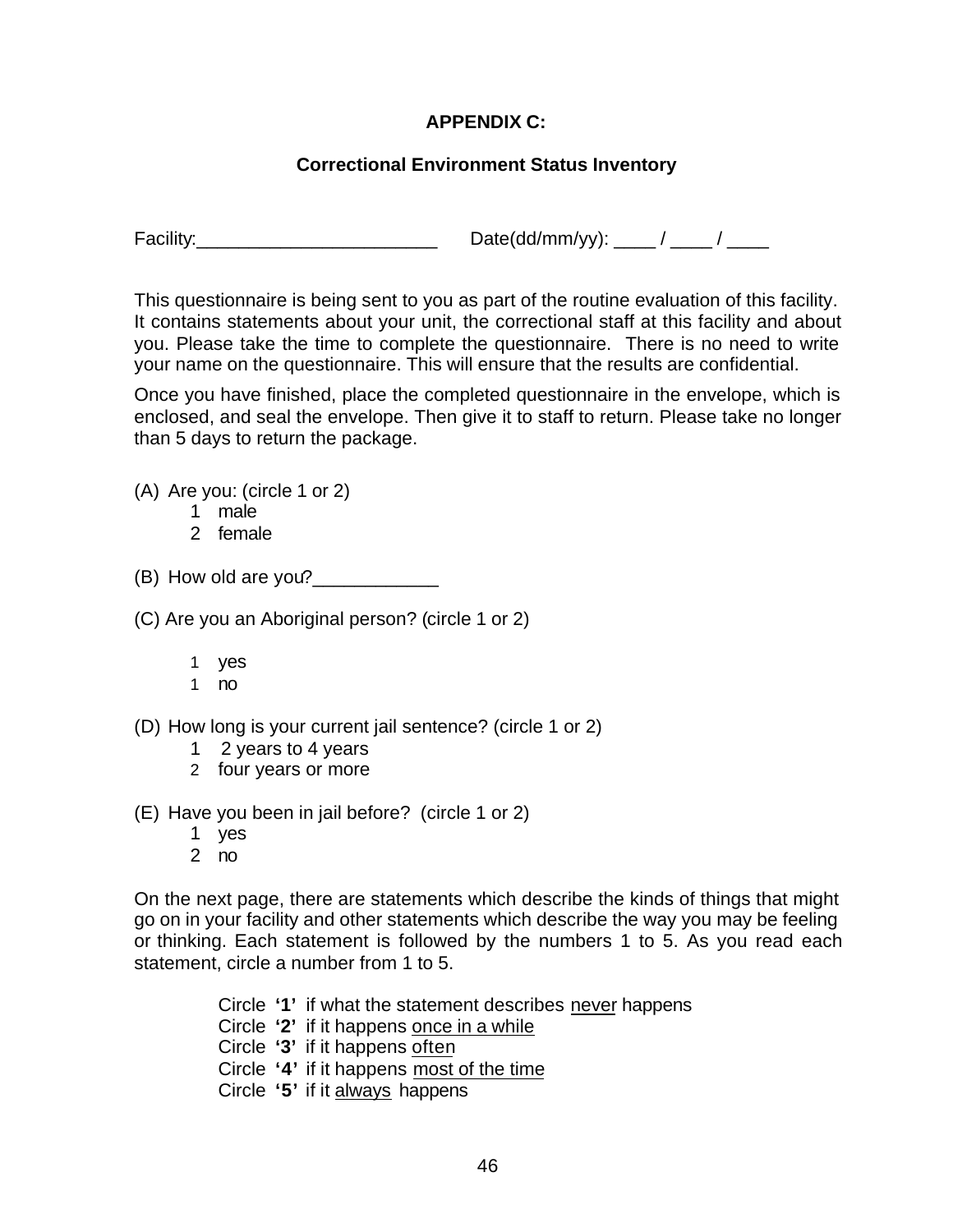**Do not circle a number if you are not sure about what the statement means or if it is not applicable to your facility. Do not circle more than one number for a statement. Please note also that "correctional staff" refers to mainly to Primary Workers, though may also include Team Leaders, Mental Health personnel, and Management.**

 **1=NEVER 2=ONCE IN A WHILE 3=OFTEN 4=MOST OF THE TIME 5=ALWAYS**

| 1.  | Correctional staff ignore me.                                                    | 1              | $\overline{2}$ | 3              | $\overline{4}$           | 5 |
|-----|----------------------------------------------------------------------------------|----------------|----------------|----------------|--------------------------|---|
| 2.  | Correctional staff take into consideration residents' explanations for things    |                |                |                |                          |   |
|     | that happen at the facility.                                                     | 1              | 2              | 3              | 4                        | 5 |
| 3.  | Correctional staff keep residents waiting for appointments.                      | $\mathbf{1}$   | $\overline{2}$ | 3              | $\overline{4}$           | 5 |
| 4.  | Correctional staff act on residents' suggestions.                                | 1              | 2              | 3              | 4                        | 5 |
| 5.  | Correctional staff apologize to residents when they have made a mistake.         | $\mathbf{1}$   | $\overline{2}$ | 3              | $\overline{4}$           | 5 |
| 6.  | When correctional staff disagree with each other, they work it out.              | 1              | $\overline{2}$ | 3              | 4                        | 5 |
| 7.  | If I am being treated unfairly by a primary worker, I get a fair hearing.        | 1              | $\overline{2}$ | 3              | $\overline{4}$           | 5 |
| 8.  | Correctional staff change their minds about what we should be doing.             | 1              | $\overline{2}$ | 3              | 4                        | 5 |
| 9.  | Correctional staff help residents to resolve arguments.                          | $\mathbf{1}$   | $\overline{2}$ | $\mathfrak{B}$ | $\overline{4}$           | 5 |
| 10. | When a resident's programme is changed, a primary worker explains why.           | 1              | $\overline{2}$ | 3              | 4                        | 5 |
| 11. | Correctional staff encourage me to try new ways of doing things.                 | $\mathbf{1}$   | $\overline{2}$ | 3              | $\overline{4}$           | 5 |
| 12. | Correctional staff and residents say how they feel about each other.             | 1              | $\overline{2}$ | 3              | 4                        | 5 |
| 13. | Before correctional staff give out a ticket, they try to find out what happened. | $\mathbf{1}$   | $\overline{2}$ | 3              | 4                        | 5 |
| 14. | The more mature residents at the facility help take care of the less mature      |                |                |                |                          |   |
|     | ones.                                                                            | 1              | $\overline{2}$ | 3              | 4                        | 5 |
| 15. | Facility meetings start on time.                                                 | 1              | $\overline{2}$ | 3              | $\overline{4}$           | 5 |
| 16. | Correctional staff let me know when they think I've done something really        |                |                |                |                          |   |
|     | good.                                                                            | 1              | 2              | 3              | 4                        | 5 |
| 17. | Correctional staff pay attention to residents.                                   | $\overline{1}$ | $\overline{2}$ | 3              | $\overline{4}$           | 5 |
| 18. | Correctional staff get along well with each other.                               | 1              | 2              | 3              | $\overline{4}$           | 5 |
| 19. | Some residents are very insulting to others at this facility.                    | $\mathbf{1}$   | $\overline{2}$ | 3              | $\overline{4}$           | 5 |
| 20. | I speak to correctional staff respectfully.                                      | 1              | $\overline{2}$ | 3              | 4                        | 5 |
| 21. | On this facility it is OK to speak your mind.                                    | 1              | $\overline{2}$ | 3              | $\overline{4}$           | 5 |
| 22. | It is OK for residents to disagree openly with primary workers.                  | 1              | 2              | 3              | 4                        | 5 |
| 23. | Correctional staff agree on what kinds of behaviours are acceptable.             | 1              | $\overline{2}$ | 3              | $\overline{\mathcal{A}}$ | 5 |
| 24. | I feel comfortable telling correctional staff how I feel.                        | 1              | 2              | 3              | 4                        | 5 |
| 25. | I hide my real feelings from other residents.                                    | $\mathbf{1}$   | $\overline{2}$ | $\mathfrak{B}$ | $\overline{4}$           | 5 |
| 26. | Residents at the facility call each other names.                                 | 1              | 2              | 3              | 4                        | 5 |
| 27. | I like having correctional staff participate in our activities.                  | 1              | 2              | 3              | $\overline{4}$           | 5 |
| 28. | I feel safe in confronting other residents who are doing something they          |                |                |                |                          |   |
|     | shouldn't be doing.                                                              |                | 2              | 3              | 4                        | 5 |
| 29. | I try to help other residents on my facility to work out their problems.         | 1              | $\overline{2}$ | 3              | 4                        | 5 |
| 30. | When residents get into trouble, it's pretty clear why.                          | 1              | $\overline{2}$ | 3              | 4                        | 5 |
| 31. | Correctional staff work as a team.                                               | 1              | $\overline{2}$ | 3              | 4                        | 5 |
| 32. | This is a very well organized facility.                                          | 1              | $\overline{2}$ | 3              | 4                        | 5 |
| 33. | If a resident doesn't want to shower regularly, the other residents on the       |                |                |                |                          |   |
|     | facility deal with it.                                                           | 1              | $\overline{2}$ | 3              | $\overline{4}$           | 5 |
| 34. | Correctional staff help me to deal with my anger in a better way.                |                | 2              | 3              | 4                        | 5 |
| 35. | Correctional staff encourage residents to think about their goals.               | $\mathbf 1$    | $\overline{2}$ | 3              | $\overline{4}$           | 5 |
| 36. | This is a clean facility.                                                        | 1              | $\overline{2}$ | 3              | 4                        | 5 |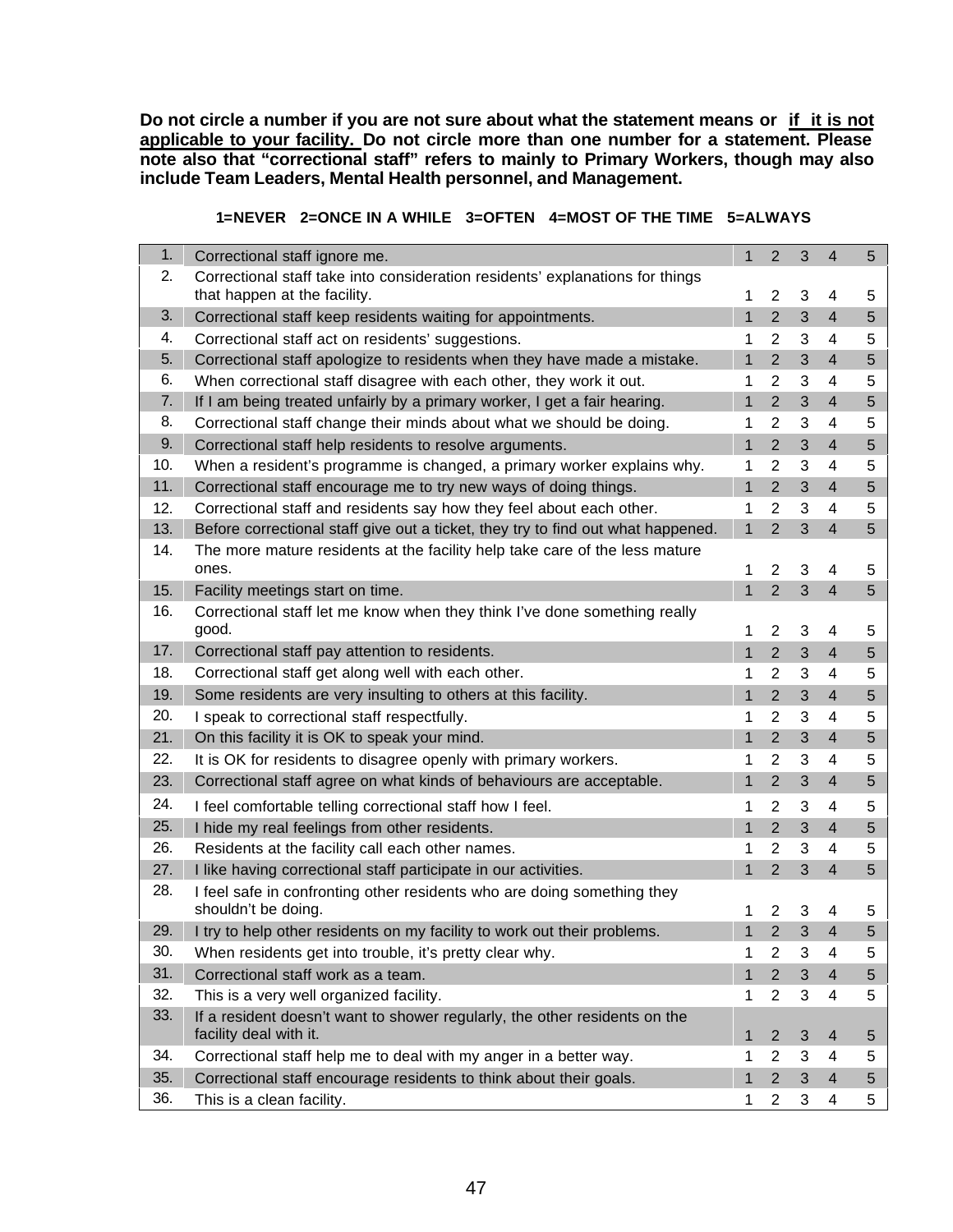**The next set of questions asks you to show how much you agree with each statement. Again, circle a number from 1 to 5. Once again, "correctional staff" refers to mainly to Primary Workers, though may also include Team Leaders, Mental Health personnel, and Management.**

**1**=COMPLETELY DISAGREE **2**=DISAGREE A BIT **3**=AGREE A BIT **4**=MOSTLY AGREE **5**=COMPLETELY AGREE

| 37. | Residents are expected to share their personal problems with each<br>other.                     | $\mathbf{1}$   | $\overline{2}$                   | 3              | $\overline{4}$           | 5 |
|-----|-------------------------------------------------------------------------------------------------|----------------|----------------------------------|----------------|--------------------------|---|
| 38. | Correctional staff here are trying to help me.                                                  | 1              | $\overline{2}$                   | 3              | 4                        | 5 |
| 39. | I am trying to improve and get better.                                                          | $\mathbf{1}$   | $\overline{2}$                   | $\overline{3}$ | $\overline{4}$           | 5 |
| 40. | The other residents at this facility help me to understand myself.                              | 1              | $\overline{2}$                   | 3              | $\overline{\mathcal{A}}$ | 5 |
| 41. | I know what my next steps will be when I am released.                                           | 1              | $\overline{2}$                   | 3              | $\overline{4}$           | 5 |
| 42. | Correctional staff are interested in how I am doing.                                            | 1              | $\overline{2}$                   | 3              | $\overline{4}$           | 5 |
| 43. | Getting into treatment programs is important to me.                                             | 1              | 2 <sup>1</sup>                   | 3              | 4                        | 5 |
| 44. | I respect the correctional staff.                                                               | 1              | $\overline{2}$                   | 3              | $\overline{4}$           | 5 |
| 45. | Correctional staff care about me.                                                               | $\mathbf 1$    | $\overline{2}$                   | 3              | $\overline{4}$           | 5 |
| 46. | Residents know what jobs need to be done and when they need to get<br>them done.                | 1              | $\overline{2}$                   | 3              | 4                        | 5 |
| 47. | Correctional staff help me to feel that I can stay out of jail in the future.                   | $\mathbf{1}$   | $\overline{2}$                   | $\overline{3}$ | $\overline{4}$           | 5 |
| 48. | Correctional staff prefer to stay in their offices rather than spend time with<br>residents.    | 1              | $\overline{2}$                   | 3              | 4                        | 5 |
| 49. | Rules at this facility are clear.                                                               | $\mathbf{1}$   | $\overline{2}$                   | 3              | $\overline{4}$           | 5 |
| 50. | I am solving the problems that got me in here.                                                  | 1              | $\overline{2}$                   | 3              | $\overline{4}$           | 5 |
| 51. | I know what kinds of behaviour will get me into trouble.                                        | 1              | $\overline{2}$                   | 3              | $\overline{4}$           | 5 |
| 52. | I want to change the way I am.                                                                  | 1              | $\overline{2}$                   | 3              | $\overline{4}$           | 5 |
| 53. | Correctional staff would like to know how I'm doing once I have been<br>released.               | 1              | $\overline{2}$                   | 3              | $\overline{4}$           | 5 |
| 54. | I am learning better ways of solving my problems.                                               | 1              | $\overline{2}$                   | 3              | $\overline{4}$           | 5 |
| 55. | Residents are encouraged to plan for the future.                                                | $\overline{1}$ | $\overline{2}$                   | 3              | $\overline{4}$           | 5 |
| 56. | The other residents at the facility have nothing to offer me.                                   | 1              | $\overline{2}$                   | 3              | $\overline{4}$           | 5 |
| 57. | I care about what happens to the other residents.                                               | $\mathbf{1}$   | $\overline{2}$                   | 3              | $\overline{4}$           | 5 |
| 58. | I have a really good sense of what I should and shouldn't do around here.                       | 1              | $\overline{2}$                   | 3              | $\overline{4}$           | 5 |
| 59. | When I arrived, the other residents helped me to learn how things work                          |                |                                  |                |                          |   |
|     | around here.                                                                                    | $\mathbf 1$    | $\overline{2}$<br>$\overline{2}$ | 3<br>3         | $\overline{4}$           | 5 |
| 60. | Correctional staff are more interested in their pay checks than in me.                          | 1              |                                  |                | $\overline{4}$           | 5 |
| 61. | Correctional staff think that only residents are responsible for problems at<br>the facility.   | 1              | $\overline{2}$                   | 3              | $\overline{4}$           | 5 |
| 62. | My case manager is interested in how I am doing.                                                | 1              | $\overline{2}$                   | 3              | $\overline{4}$           | 5 |
| 63. | I like most of the residents at this facility.                                                  | $\mathbf{1}$   | $\overline{2}$                   | 3              | $\overline{4}$           | 5 |
| 64. | At this facility, every resident is out for herself.                                            | 1              | $\overline{2}$                   | 3              | $\overline{4}$           | 5 |
| 65. | I will have to solve my problems if I want to stay out of jail.                                 | $\mathbf{1}$   | $\overline{2}$                   | 3              | $\overline{4}$           | 5 |
| 66. | Correctional staff help me to feel that I can manage my life better than I<br>have in the past. | 1              | $\overline{2}$                   | 3              | 4                        | 5 |

Please check your questionnaire to make sure that you have not overlooked any statements. On the reverse side of this page, feel free to make note of any important aspects of the prison environment that this questionnaire did not cover.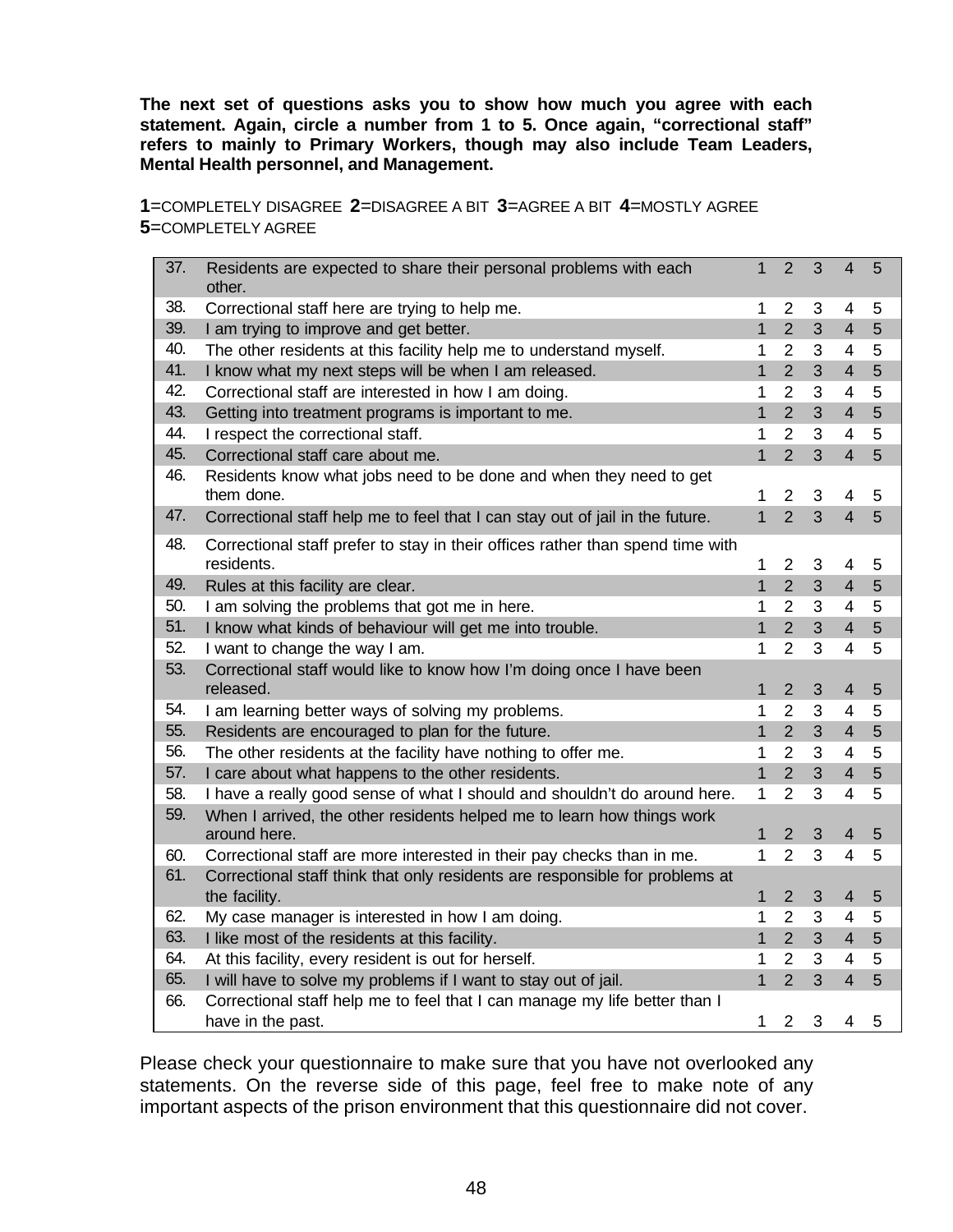# **APPENDIX D:**

#### **Survey Formats**

#### OFFENDER SURVEY

The Peer Support Team (PST) is a peer counseling service for all women in this facility. PST volunteers are trained in peer counseling and crisis intervention counseling. If you are feeling depressed, angry, suicidal, or upset the PST may be able to help. The counseling is entirely confidential.

In order to understand how this process is going and to find ways to make it even better, we would appreciate if you would fill out this questionnaire and tell us how you feel about Peer Support.

## **Your responses will be kept entirely confidential and your anonymity is guaranteed.**

- 1. How old are you? 2. How long is your current sentence? 3. How long have you been incarcerated? 4. How long have you been at this facility? 5. Were you aware of PST Program and the possibility to receive support and counseling from your peers (PST member)? \_\_\_\_\_ Yes \_\_\_\_\_ No 6. If yes, how did you find out about it?
- - \_\_\_\_\_\_ saw notices, postings
	- \_\_\_\_\_\_ another offender told you
	- \_\_\_\_\_\_ you were approached by the Team member who explained the program to you \_\_\_\_\_\_ other *(specify)*\_\_\_\_\_\_\_\_\_\_\_\_\_\_\_\_\_\_\_\_\_\_\_\_\_\_\_\_\_\_\_\_\_\_\_\_\_\_\_\_
		-
- 7. Do you know who the Team members are? \_\_\_\_\_\_ Yes \_\_\_\_\_ No
- 8. Do you know how to submit a request for counseling? \_\_\_\_\_\_ Yes \_\_\_\_\_ No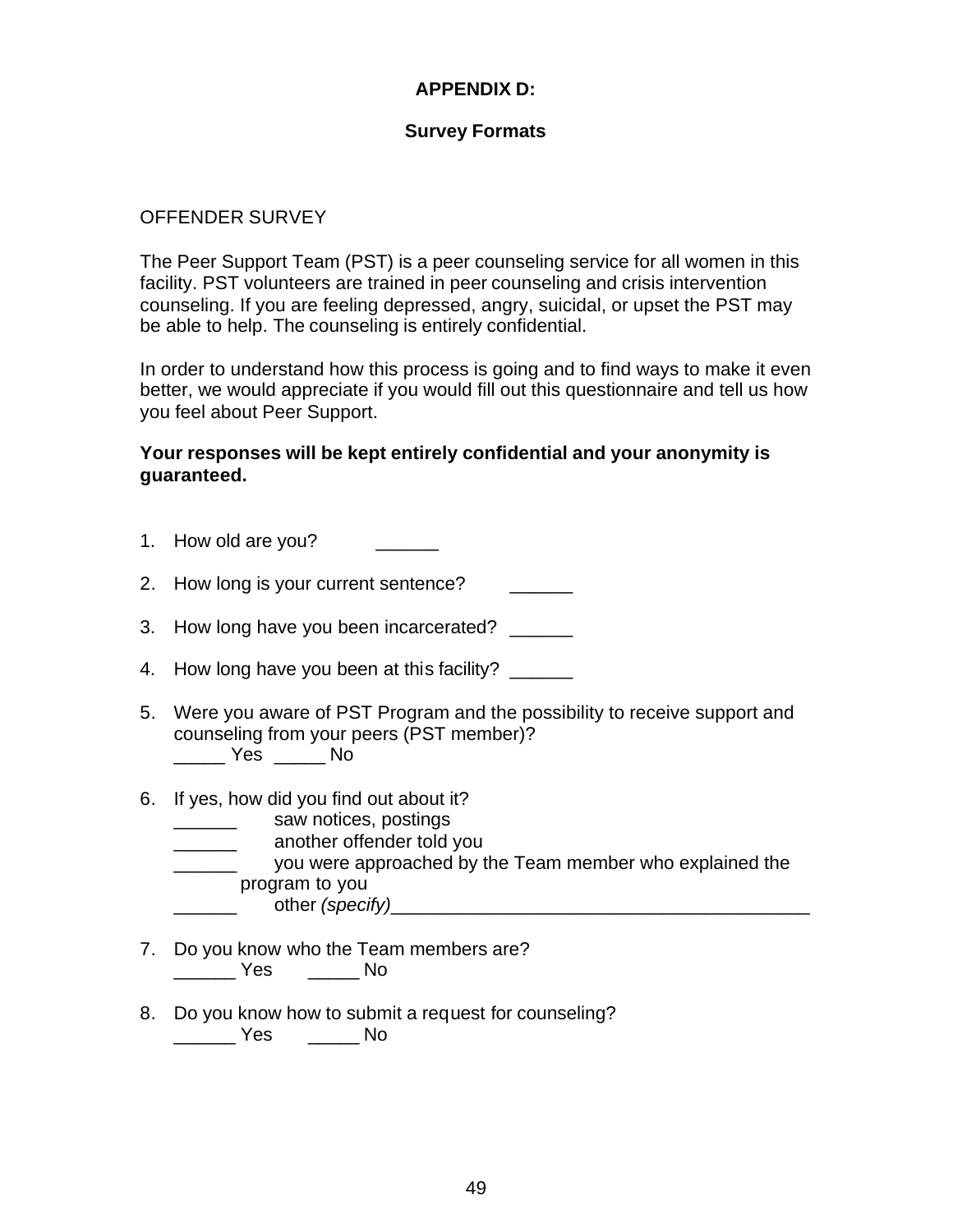- 9. How many times have you asked to see a PST member?
	- \_\_\_\_\_\_ Never
	- \_\_\_\_\_ Once
	- \_\_\_\_\_ 2 -5 times
	- \_\_\_\_\_ More than 5 times
- 10. If you have **NOT** asked to see a PST member, is it because:
	- \_\_\_\_\_ You did not know about PST?
	- \_\_\_\_\_ You haven't needed to?
	- \_\_\_\_\_ You do not feel comfortable with anyone on the PST?
	- \_\_\_\_\_ You are worried about confidentiality?
	- \_\_\_\_\_ You are worried what other people might think?
	- \_\_\_\_\_ You are a PST member
	- \_\_\_\_\_ Other reason *(specify)*
- 11. Have you ever asked to see a PST member and been told that you could not see one?

\_\_\_\_\_\_\_\_\_\_\_\_\_\_\_\_\_\_\_\_\_\_\_\_\_\_\_\_\_\_\_\_\_\_\_\_\_\_\_\_\_\_\_\_\_\_\_\_\_\_\_\_\_\_\_\_\_\_\_\_\_\_\_\_ \_\_\_\_\_\_\_\_\_\_\_\_\_\_\_\_\_\_\_\_\_\_\_\_\_\_\_\_\_\_\_\_\_\_\_\_\_\_\_\_\_\_\_\_\_\_\_\_\_\_\_\_\_\_\_\_\_\_\_\_\_\_\_\_

\_\_\_\_\_ Yes \_\_\_\_\_ No

12. Is there anything that would make you feel more comfortable to ask to see a PST member? *(If yes, please specify)*

\_\_\_\_\_\_\_\_\_\_\_\_\_\_\_\_\_\_\_\_\_\_\_\_\_\_\_\_\_\_\_\_\_\_\_\_\_\_\_\_\_\_\_\_\_\_\_\_\_\_\_\_\_\_\_\_\_\_\_\_\_\_\_\_

13. If you **HAVE ASKED** for peer counseling, was your request *(check both if appropriate):*

Formal (you approached PST member or staff and a meeting was organized)

Informal (you and the PST member got together and talked during your free time without any specific arrangements being made)

- 14. Why did you ask for peer counseling? *(please check all that apply)*
	- psychologist or other professional staff was not available
	- **\_\_\_** argument with staff
	- **\_\_\_ argument with another offender**
	- \_\_\_ you felt like injuring yourself
	- \_\_\_ depressed
	- \_\_\_ you felt suicidal
	- \_\_\_ you were upset/angrv
	- \_\_\_ you felt very lonely
	- \_\_\_ other *(specify)* \_\_\_\_\_\_\_\_\_\_\_\_\_\_\_\_\_\_\_\_\_\_\_\_\_\_\_\_\_\_\_\_\_\_\_\_\_\_\_\_\_\_\_\_\_\_ \_\_\_\_\_\_\_\_\_\_\_\_\_\_\_\_\_\_\_\_\_\_\_\_\_\_\_\_\_\_\_\_\_\_\_\_\_\_\_\_\_\_\_\_\_\_\_\_\_\_\_\_\_\_\_\_\_\_\_\_\_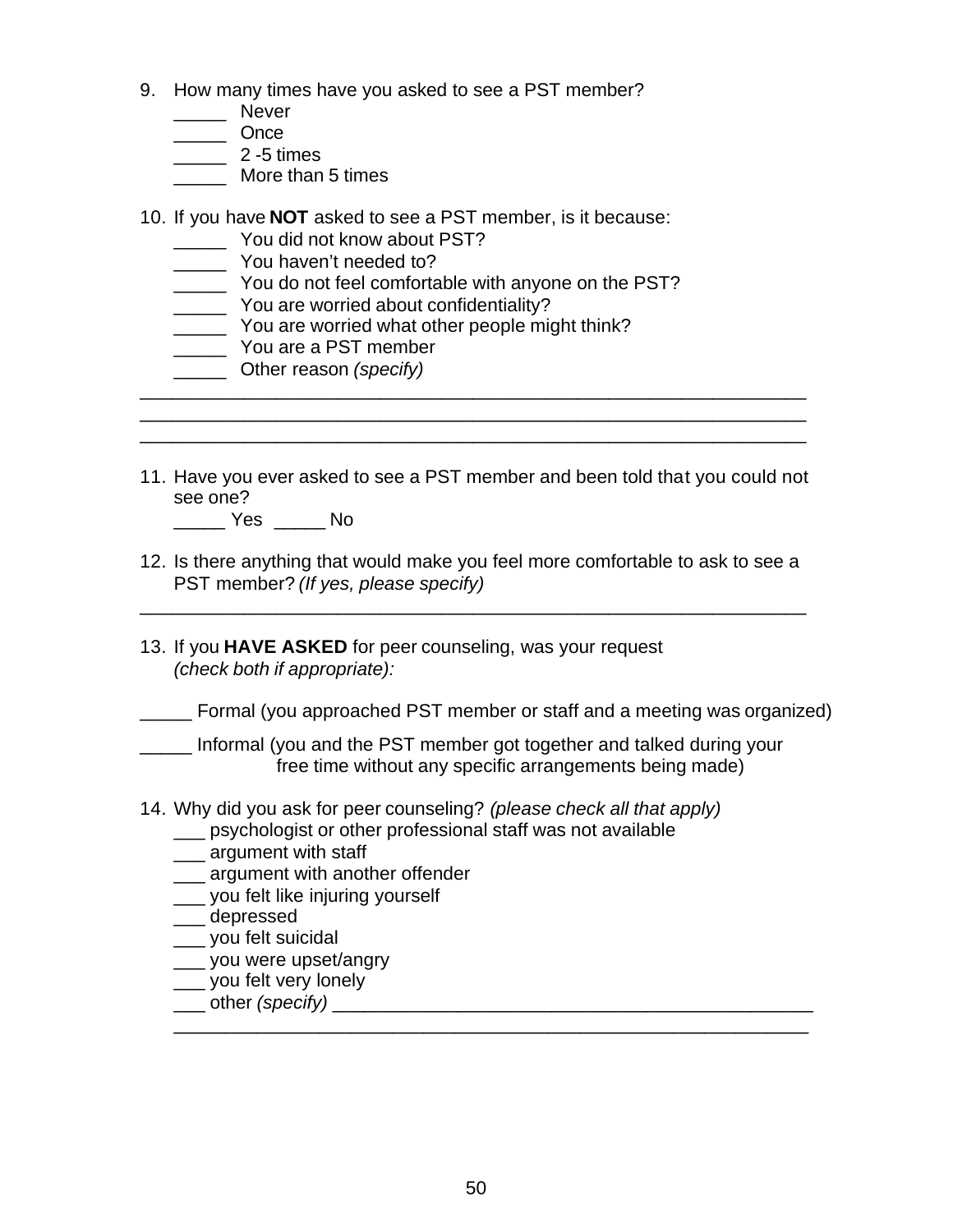15. How helpful was the peer counseling? *(please circle one number)*

| 12345678910 |  |          |  |  |         |
|-------------|--|----------|--|--|---------|
| Not helpful |  | Somewhat |  |  | √erv    |
| at all      |  | helpful  |  |  | helpful |

16. Did peer counseling fulfill your expectations?

1......2......3......4......5.......6......7.......8.......9......10<br>Not at all Somewhat Somewhat

- 17. If yes, in what way?
- 18. If no, why not?
- 19. How satisfied were you with promptness of the counseling being organized for you upon your request?

\_\_\_\_\_\_\_\_\_\_\_\_\_\_\_\_\_\_\_\_\_\_\_\_\_\_\_\_\_\_\_\_\_\_\_\_\_\_\_\_\_\_\_\_\_\_\_\_\_\_\_\_\_\_\_\_\_\_\_\_\_\_\_\_

\_\_\_\_\_\_\_\_\_\_\_\_\_\_\_\_\_\_\_\_\_\_\_\_\_\_\_\_\_\_\_\_\_\_\_\_\_\_\_\_\_\_\_\_\_\_\_\_\_\_\_\_\_\_\_\_\_\_\_\_\_\_\_\_

\_\_\_\_\_\_\_\_\_\_\_\_\_\_\_\_\_\_\_\_\_\_\_\_\_\_\_\_\_\_\_\_\_\_\_\_\_\_\_\_\_\_\_\_\_\_\_\_\_\_\_\_\_\_\_\_\_\_\_\_\_\_\_\_

\_\_\_\_\_\_\_\_\_\_\_\_\_\_\_\_\_\_\_\_\_\_\_\_\_\_\_\_\_\_\_\_\_\_\_\_\_\_\_\_\_\_\_\_\_\_\_\_\_\_\_\_\_\_\_\_\_\_\_\_\_\_\_\_

1......2.......3......4......5.......6......7.......8.......9.......10<br>Not at all Somewhat Somewhat

20. How long did you have to wait for staff to get you in touch with PST member?

1......2......3......4......5......6......7......8......9......10<br>Not long Very long

21. How long did you have to wait for the counselor to respond to your request?

1......2......3......4......5......6......7......8......9......10<br>Not long Very long

- 22. Were you 'excused' from other duties in order to be able to receive peer counseling? **\_**\_\_ Yes \_\_\_ No
- 23. If Peer Support counseling **did not help**, could you please tell us why?

\_\_\_\_\_\_\_\_\_\_\_\_\_\_\_\_\_\_\_\_\_\_\_\_\_\_\_\_\_\_\_\_\_\_\_\_\_\_\_\_\_\_\_\_\_\_\_\_\_\_\_\_\_\_\_\_\_\_\_\_\_

\_\_\_\_\_\_\_\_\_\_\_\_\_\_\_\_\_\_\_\_\_\_\_\_\_\_\_\_\_\_\_\_\_\_\_\_\_\_\_\_\_\_\_\_\_\_\_\_\_\_\_\_\_\_\_\_\_\_\_\_\_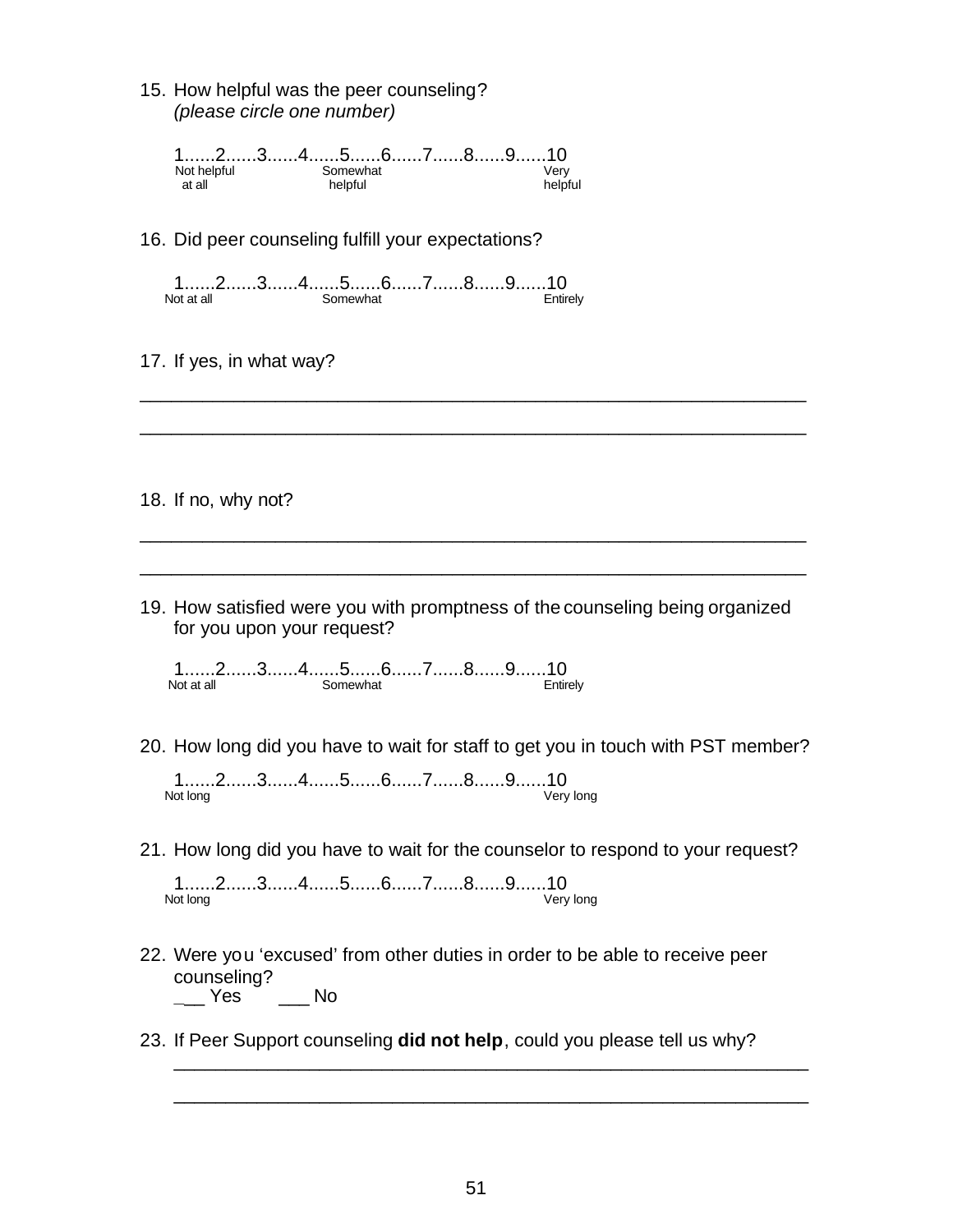24. Have you noticed any changes in the general atmosphere on the facility, or the relationship between staff and offenders and amongst offenders due to the PST Program?

| N٥                                                                                                                                                  |
|-----------------------------------------------------------------------------------------------------------------------------------------------------|
| Yes What kind?                                                                                                                                      |
|                                                                                                                                                     |
|                                                                                                                                                     |
| 25. Do you believe that peer counseling (or the Peer Support Program) is ever<br>used for other purposes (e.g., to chat, to avoid work, and so on)? |
| <b>No</b>                                                                                                                                           |
| Yes                                                                                                                                                 |
| How?                                                                                                                                                |
|                                                                                                                                                     |
|                                                                                                                                                     |

26. Do you feel that you have gained a better understanding of women's issues through the PST Program? *(If yes, please explain)*

\_\_\_\_\_\_ No

\_\_\_\_\_\_ Yes- How?\_\_\_\_\_\_\_\_\_\_\_\_\_\_\_\_\_\_\_\_\_\_\_\_\_\_\_\_\_\_\_\_\_\_\_\_\_\_\_\_\_\_\_\_\_

If you **have received** peer counseling, would you be willing to talk more about it with the researcher? If yes, please write your name and we will contact you. We would like to assure you that our conversation will be entirely confidential.

\_\_\_\_\_\_\_\_\_\_\_\_\_\_\_\_\_\_\_\_\_\_\_\_\_\_\_\_\_\_\_\_\_\_\_\_\_\_\_\_\_\_\_\_\_\_\_\_\_\_\_\_\_\_\_\_\_\_\_\_\_\_\_\_ \_\_\_\_\_\_\_\_\_\_\_\_\_\_\_\_\_\_\_\_\_\_\_\_\_\_\_\_\_\_\_\_\_\_\_\_\_\_\_\_\_\_\_\_\_\_\_\_\_\_\_\_\_\_\_\_\_\_\_\_\_\_\_\_

**Yes**, I am willing to talk about my experiences with peer counseling.

**Name** \_\_\_\_\_\_\_\_\_\_\_\_\_\_\_\_\_\_\_\_\_\_\_\_\_\_\_\_\_ **Date** \_\_\_\_\_\_\_\_\_\_\_\_\_\_\_\_\_\_\_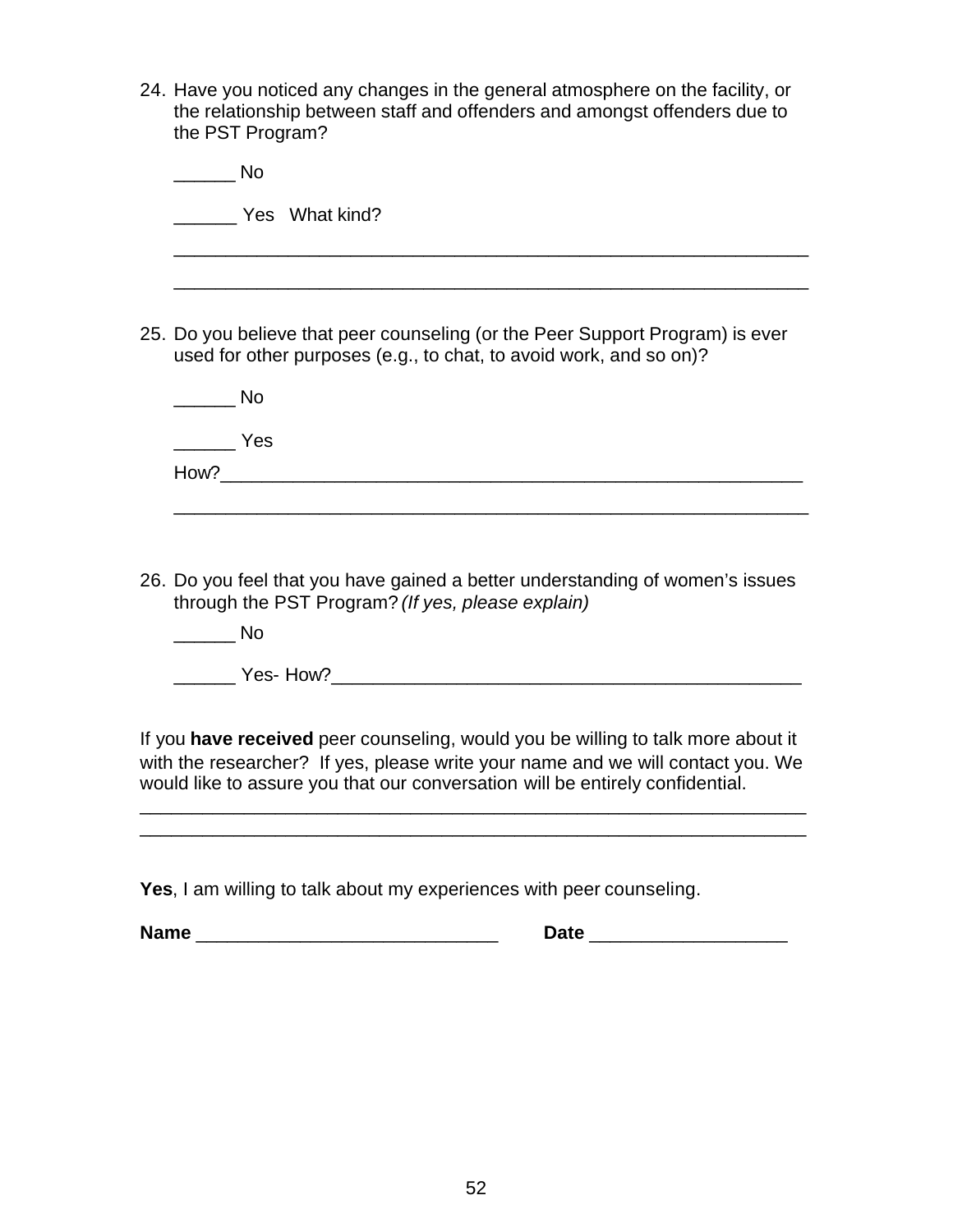# **SURVEY FOR STAFF**

This questionnaire is designed to determine the effectiveness of the Peer Support Team program at your facility. As you know, this program represents a peer counseling service for all women offenders which is provided by trained offenders. PST volunteers are trained in peer counseling and crisis intervention counseling. If an offender is feeling depressed, angry, suicidal, or upset, she may require the help of the PST member, or the PST member may provide help by being there with the woman in distress, without her formally requesting counseling.

We would appreciate if you would respond to the following questions. Your perceptions and feelings about this program are of great importance for its evaluation. The questionnaire is anonymous, and your responses will be kept entirely confidential.

We would also like to talk to you about this program, since we believe that an interview can provide better understanding of your own personal opinions about this program. If you are willing to volunteer for an interview, please indicate so at the bottom of this questionnaire.

1. How did you find out about the PST Program?

\_\_\_\_\_\_ Psychologist told you

\_\_\_\_\_\_ Saw postings

\_\_\_\_\_\_ Other *(explain) \_\_\_\_\_\_\_\_\_\_\_\_\_\_\_\_\_\_\_\_\_\_\_\_\_\_\_\_\_\_\_\_\_\_\_\_\_\_\_\_\_\_*

\_\_\_\_\_\_\_ I was not aware of it

2. Do you know who Team members are?

\_\_\_\_\_\_ Yes \_\_\_\_\_\_ No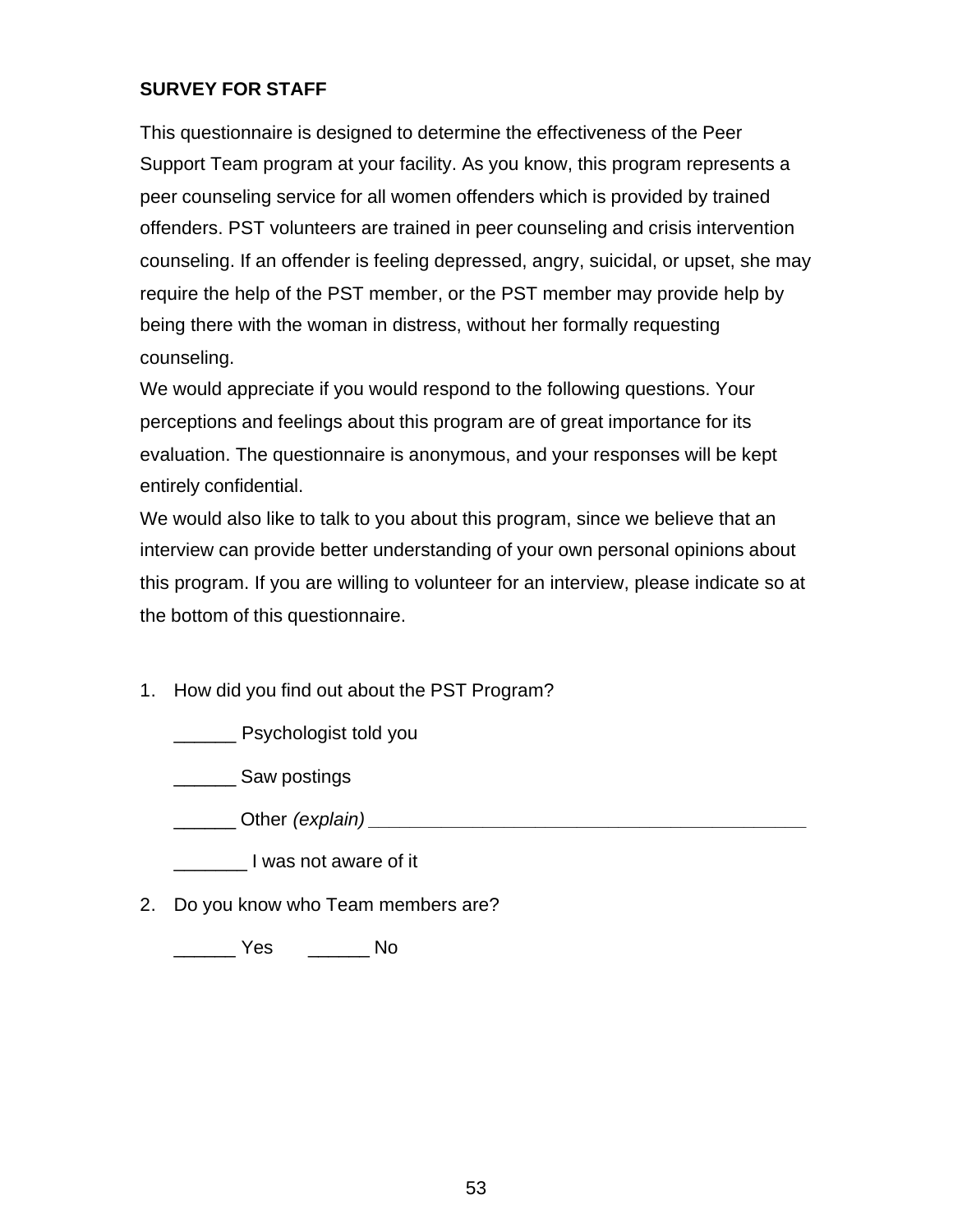3. Do you know how to proceed when an offender requests peer counseling?

| <b>No</b>                                                                                                                                                                                                                              |
|----------------------------------------------------------------------------------------------------------------------------------------------------------------------------------------------------------------------------------------|
| How? The contract of the contract of the contract of the contract of the contract of the contract of the contract of the contract of the contract of the contract of the contract of the contract of the contract of the contr<br>Yes. |
| 4. How effective do you find PST Program to be in crisis intervention:                                                                                                                                                                 |
| a) With problems of individual offenders?                                                                                                                                                                                              |
| $1$ 2345678910<br>Somewhat<br>Not helpful<br>Very<br>helpful<br>helpful<br>at all                                                                                                                                                      |
| b) In terms of preventing or assisting in the case of institutional crisis?<br>$1$ 2345678910<br>Not helpful<br>Somewhat<br>Very<br>at all<br>helpful<br>helpful                                                                       |
| 5.<br>Have you noticed any changes in the general atmosphere on the facility,<br>relationship between staff and offenders and amongst offenders due to the<br>PST Program?                                                             |
| No                                                                                                                                                                                                                                     |
| <b>The State What kind?</b> The State of the State of the State of the State of the State of the State of the State of the State of the State of the State of the State of the State of the State of the State of the State of the     |

6. Please indicate the level of trust you have for PST members?

1......2......3......4.......5......6......7......8......9......10<br>No trust

Complete trust

Does it vary for different Team members? \_\_\_\_\_\_ Yes \_\_\_\_\_\_ No

7. Have you noticed any changes in PST members since their involvement in the Program (how they deal with their personal issues, incarceration; their role in the offender group; their relationship and behavior towards the staff)?  $\blacksquare$ 

\_\_\_\_\_\_\_\_\_\_\_\_\_\_\_\_\_\_\_\_\_\_\_\_\_\_\_\_\_\_\_\_\_\_\_\_\_\_\_\_\_\_\_\_\_\_\_\_\_\_\_\_\_\_\_\_\_\_\_\_\_\_\_\_

\_\_\_\_\_\_\_\_\_\_\_\_\_\_\_\_\_\_\_\_\_\_\_\_\_\_\_\_\_\_\_\_\_\_\_\_\_\_\_\_\_\_\_\_\_\_\_\_\_\_\_\_\_\_\_\_\_\_

**Wes In what way?**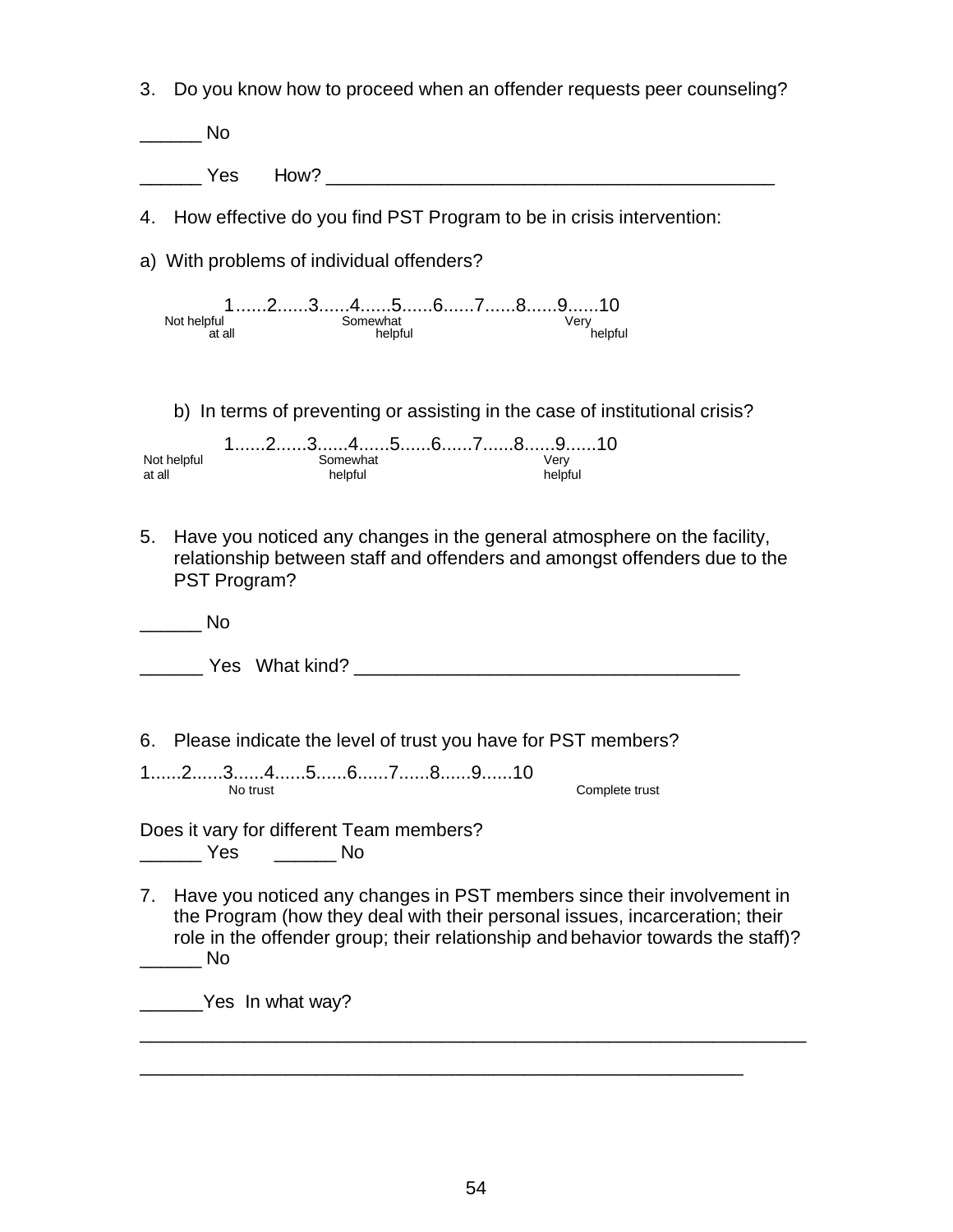- 8. Do you think that PST Program reinforces the positive effects of other programs:
- 1......2......3......4......5......6......7......8......9......10<br>not at all **a** great deal b) For all offenders? 1......2......3......4......5......6......7.......8.......9......10<br>not at all not a great deal

a) For Team members?

9. Did peer counseling ever create a crisis or a problem that was greater than the original one? *(If yes, please explain)*

| Nο |                      |  |
|----|----------------------|--|
|    | Yes Why and when? __ |  |

10. Do you feel that counseling sessions are sometimes used by women for other purposes? *(If yes, please explain)*

| Yes How? |  |
|----------|--|

\_\_\_\_\_\_\_\_\_\_\_\_\_\_\_\_\_\_\_\_\_\_\_\_\_\_\_\_\_\_\_\_\_\_\_\_\_\_\_\_\_\_\_\_\_\_\_\_\_\_\_\_\_\_\_\_\_\_\_\_\_

## **Please answer the following questions if you feel comfortable to do so, otherwise, please feel free to skip them.**

What is your position at this facility?

How long have you been in this position?

How long have you been working with women offenders?

## **Would you be willing to have an interview with us regarding this program? The duration of the interview is 20-40 min.**

**Yes Name\_\_\_\_\_\_\_\_\_\_\_\_\_\_\_\_\_\_\_\_\_\_\_\_\_\_**

# **THANK YOU VERY MUCH FOR YOUR COOPERATION!**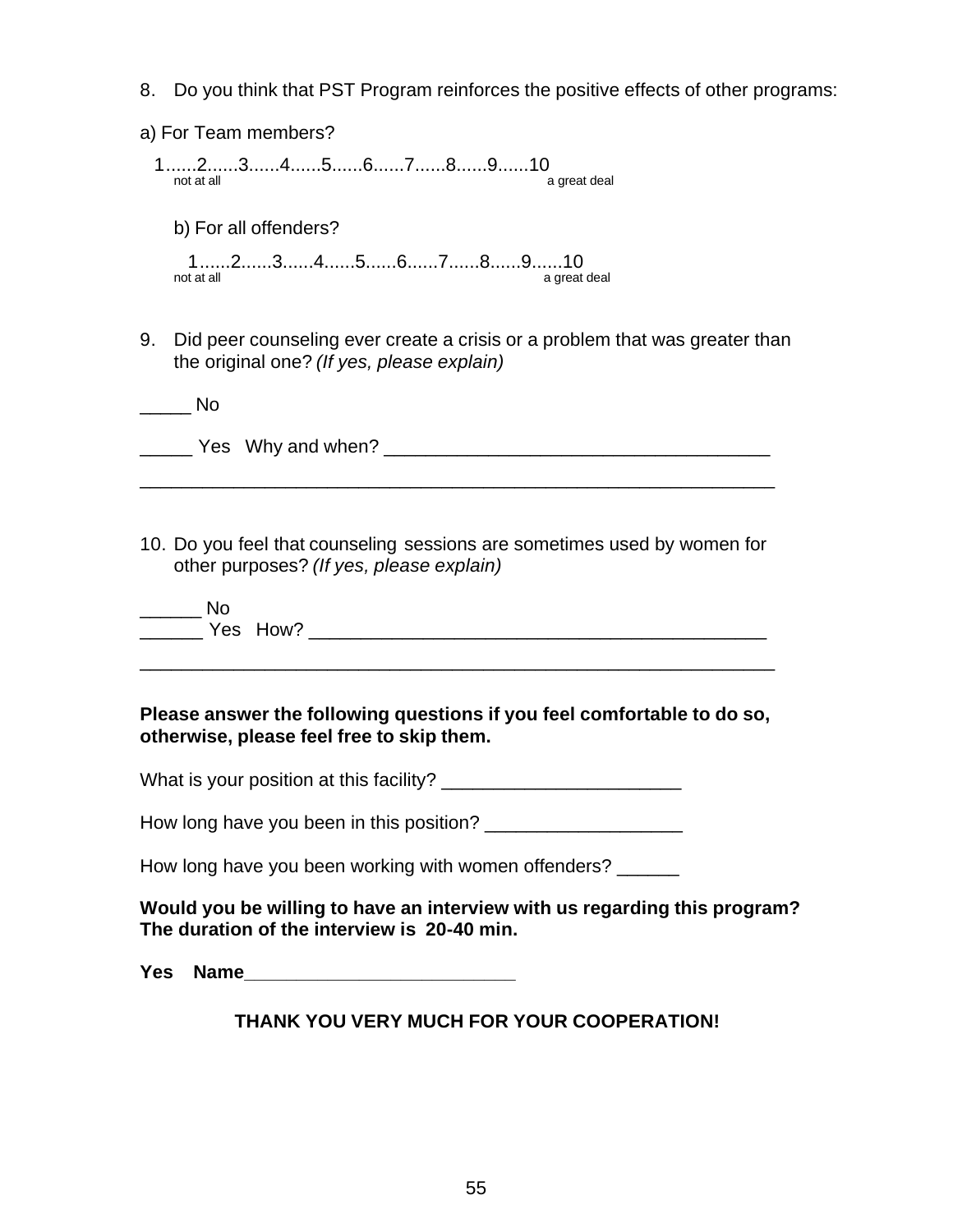# **APPENDIX E:**

# **Items in CESI Scales and Subscales**

# **Scale: Staff Involvement**

# *Subscale: Responsive Staff*

Correctional staff take into consideration resident's explanations for things that happen at the facility

Correctional staff act on resident's suggestions

Correctional staff apologize to residents when they have made a mistake

If I am being treated unfairly by a correctional officer, I get a fair hearing

When a resident's program is changed, a correctional officer explains why

Before correctional staff give out a ticket, they try to find out what happened

# *Subscale: Caring Staff*

Correctional staff are interested in how I am doing

Correctional staff care about me

Correctional staff would like to know how I'm doing once I have been released

My case manager is interested in how I am doing

## *Subscale: Disinterested Staff*

Correctional staff keep residents waiting for appointments

Correctional staff prefer to stay in their offices rather than spend time with residents

Correctional staff ignore me

Correctional staff are more interested in their pay checks than in me

Correctional staff think that only residents are responsible for problems on the facility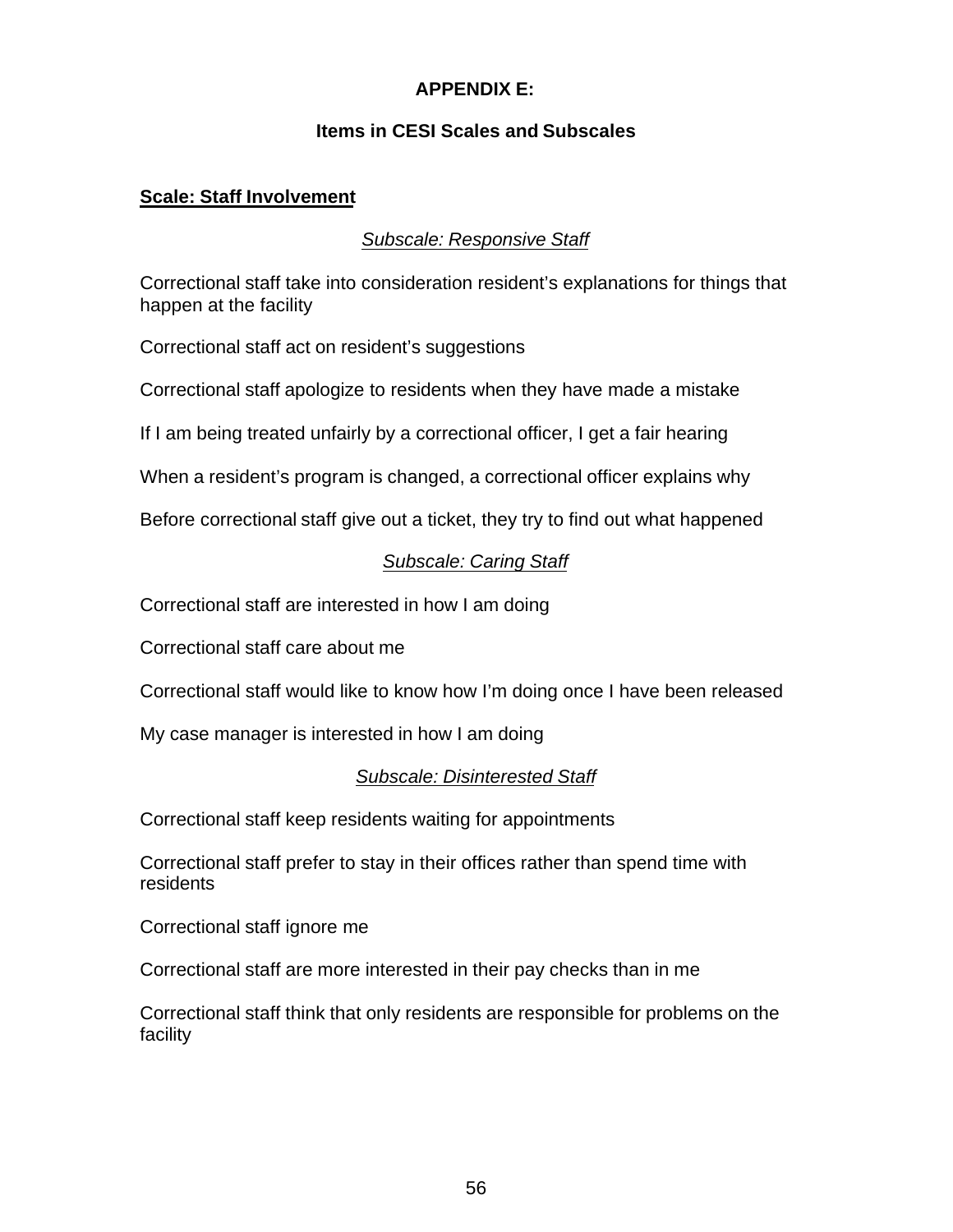# **Scale: Staff Treatment Focus**

#### *Subscale: Encouragement*

Correctional staff pay attention to residents

Correctional staff help me to deal with my anger in a better way

Correctional staff encourage residents to think about their goals

Correctional staff are trying to help me

Correctional staff help me feel that I can stay out of trouble

Residents are encouraged to plan for the future

Correctional staff help me to feel that I can manage my life better than I have in the past

#### *Subscale: Open Communication*

Correctional staff help residents to resolve arguments

Correctional staff encourage me to try new ways of doing things

Correctional staff and residents say how they feel about each other

Correctional staff let me know when they think I've done something good

It is OK for residents to disagree openly with correctional officers

I feel comfortable telling correctional staff how I feel

#### **Scale: Staff Cohesion**

When correctional staff disagree with each other, they work it out

Correctional staff get along well with each other

I speak to correctional staff respectfully

Correctional staff agree on what kinds of behaviours are acceptable

I like having correctional staff participate in our activities

Correctional staff work as a team

I respect the correctional staff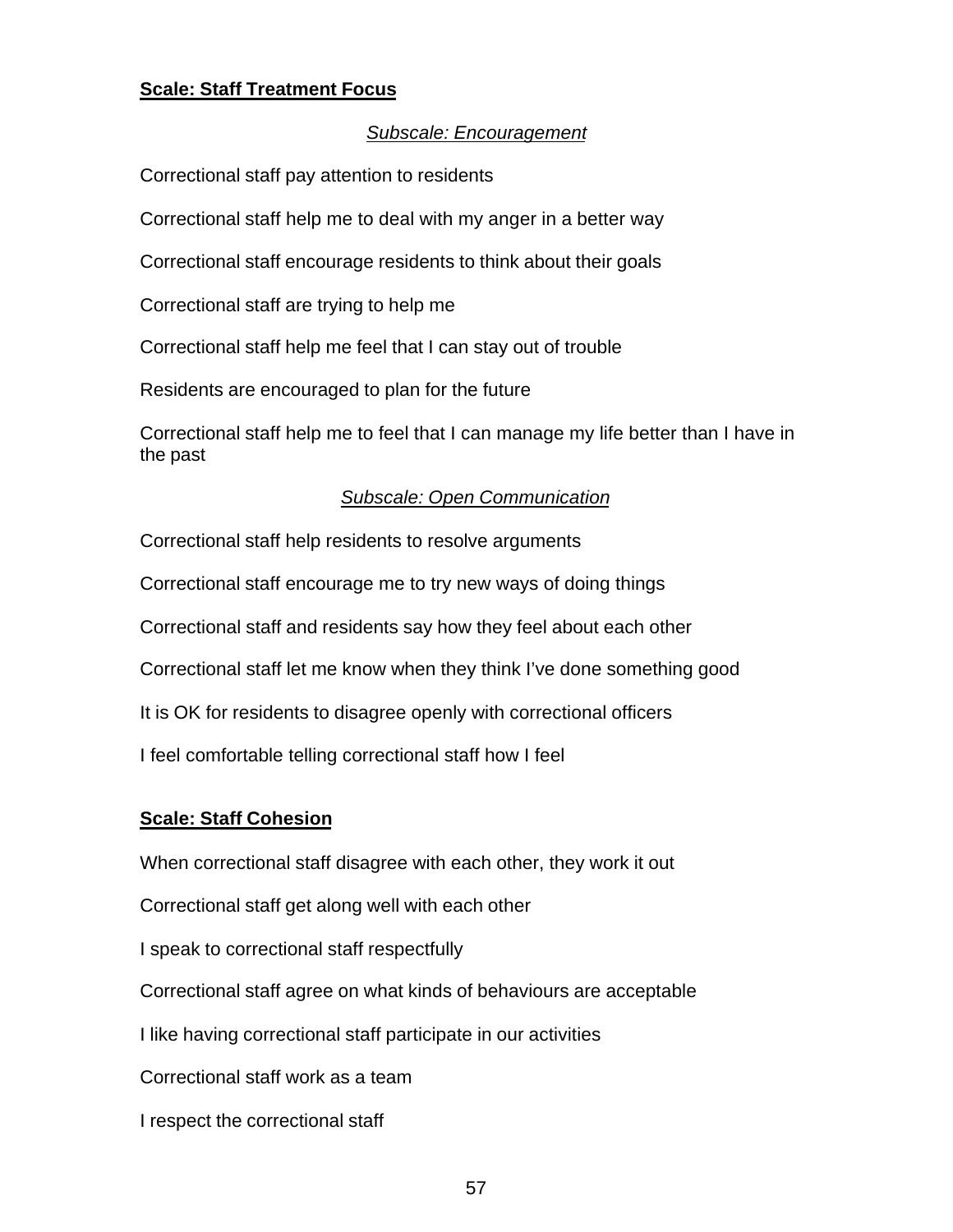# **Scale: Clarity & Organization**

Rules at this facility are clear

Facility meetings start on time

When residents get into trouble, it's pretty clear why

I have a really good sense of what I should and shouldn't do around here

Correctional staff change their minds about what we should be doing

This is a clean facility

Residents know what jobs need to be done and when they need to get them done

This is a very well organized facility

# **Scale: Offender Treatment Orientation**

# *Subscale: Problem Solving*

I am solving the problems that got me in here

I know what kinds of behaviours will get me into trouble

I am learning better ways of solving my problems

I will have to solve my problems if I want to stay out of jail

I want to change the way I am

# *Subscale: Change Orientation*

On this facility it is OK to speak your mind

I am trying to improve and get better

I know what my next steps will be when I am released

Getting into treatment programs is important to me

Residents are expected to share their personal problems with each other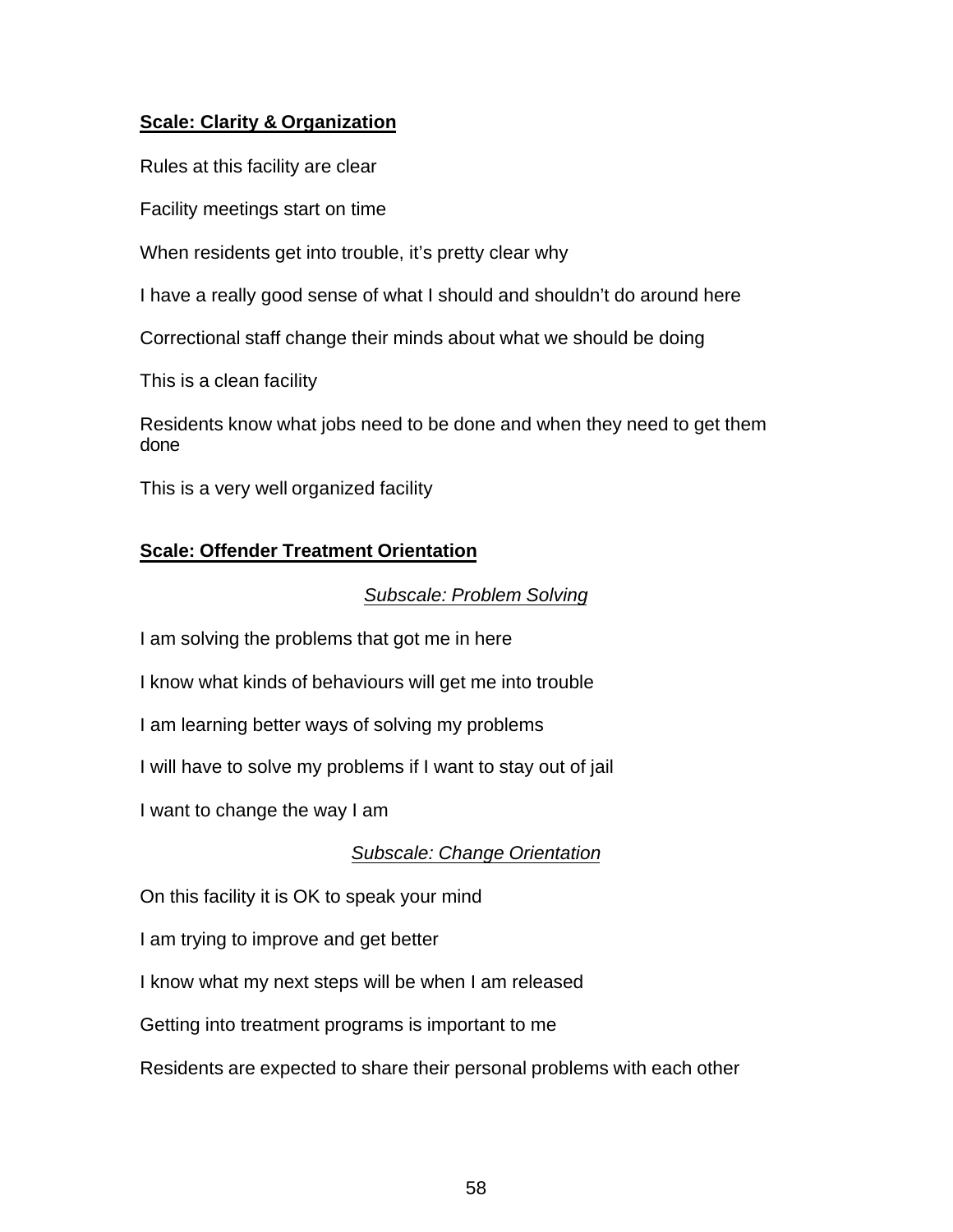# **Scale: Offender Relationships**

# *Subscale: Mutual Caring*

Correctional staff get along well with each other

The other residents on this facility help me to understand myself

The other residents on the facility have nothing to offer me

I care about what happens to the other residents

When I arrived, the other residents helped me learn how things work around here

I like most of the residents on this facility

At this facility, every resident is out for herself

# *Subscale: Peer Support*

The more mature residents on the facility help take care of the less mature ones

I feel safe in confronting other residents who are doing something they shouldn't be doing

I try to help other residents on my facility to work out their problems

If a resident doesn't want to shower regularly, the other residents on the facility deal with it

# *Subscale: Hostility*

Some residents are very insulting to others on the facility

I hide my real feelings from other residents

Residents at this facility call each other names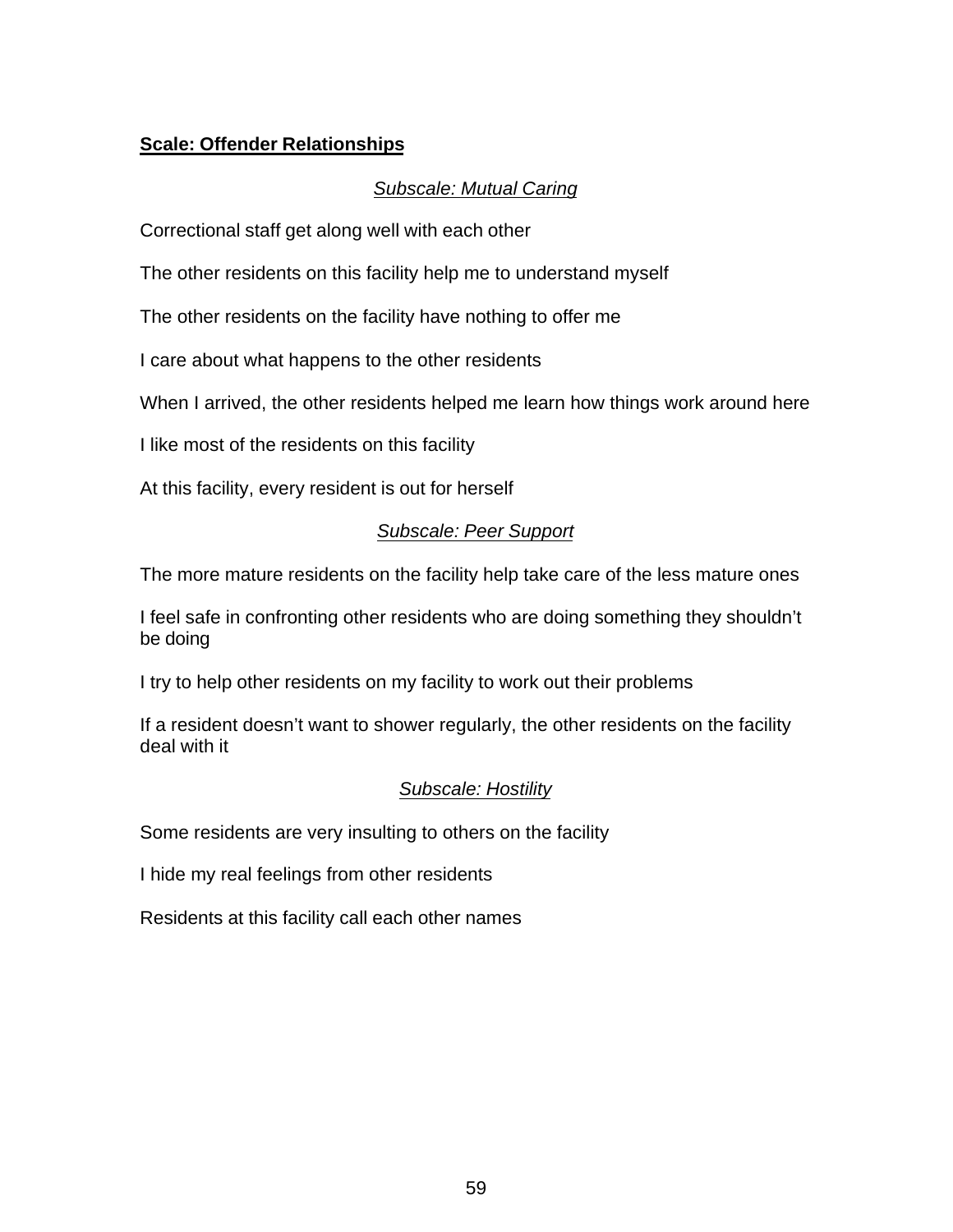# **APPENDIX F:**

**Guidelines for Semi-Structured Interviews**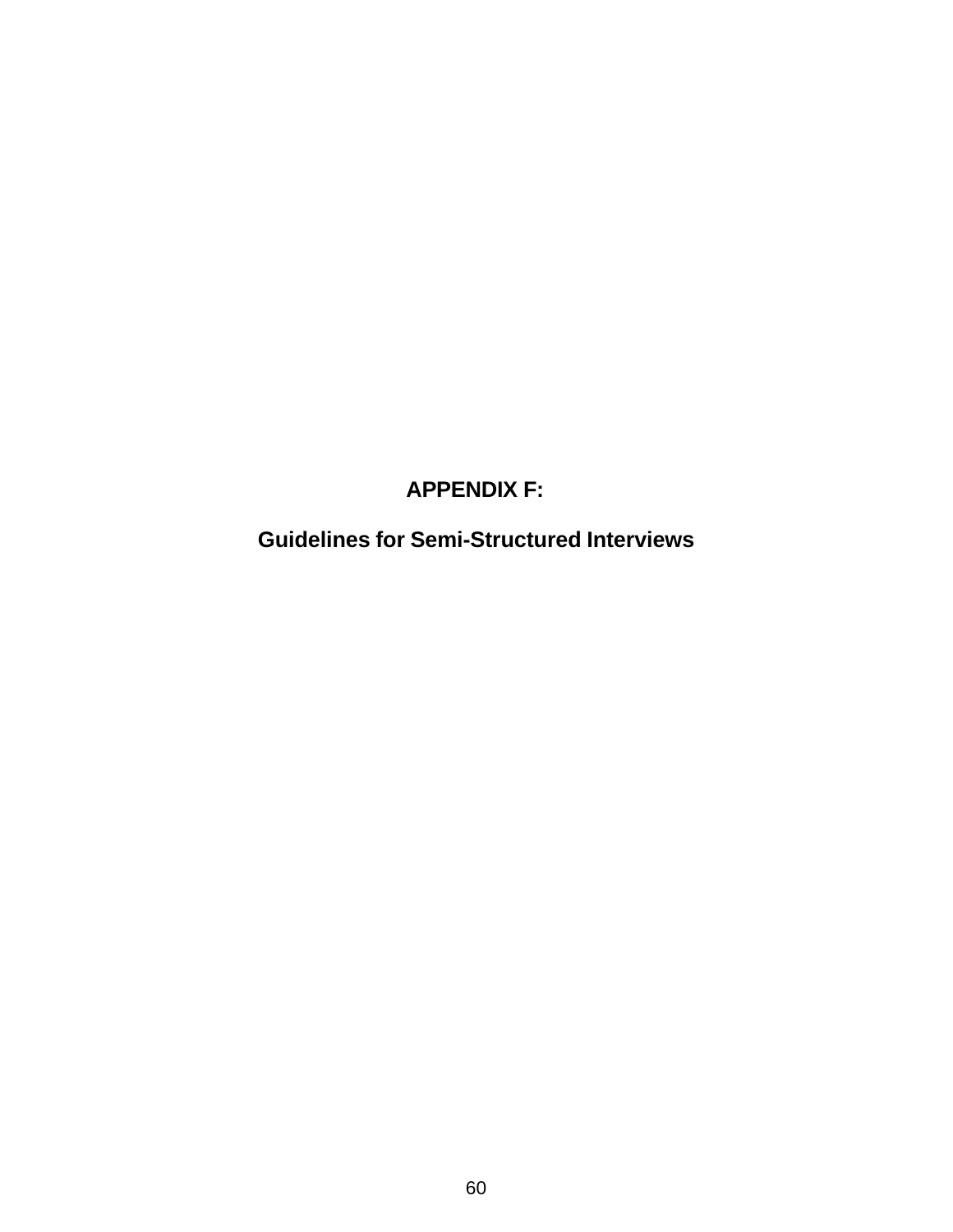# GUIDE FOR INTERVIEW WITH THE PROGRAM COORDINATOR

# *Description of the PST Program modality*

Please describe the Peer Support Team Program and/or related activities at your facility?

*If different from the one described in the Manual for PST Program*:

Please describe the rationale for establishing the program/activities in this particular way?

What are the goals and aims of the peer support notion and related activities at your facility?

## *Establishing the PST Program*

# **i) Support**

Do you feel that the PST Program is considered important by the following staff at the facility?

Mental health professionals 1......2......3......4......5......6......7......8......9......10 Not important Somewhat Very at all important important

Primary workers 1......2......3......4......5......6......7......8......9......10 Not important Somewhat Very at all important important

Warden 1......2......3......4......5......6......7......8......9......10 Not important Somewhat Very at all important important

Have you noticed any resistance to the PST Program, either by inmates or staff?

Are the amount of time and energy you put into PST Program acknowledged as part of your regular job?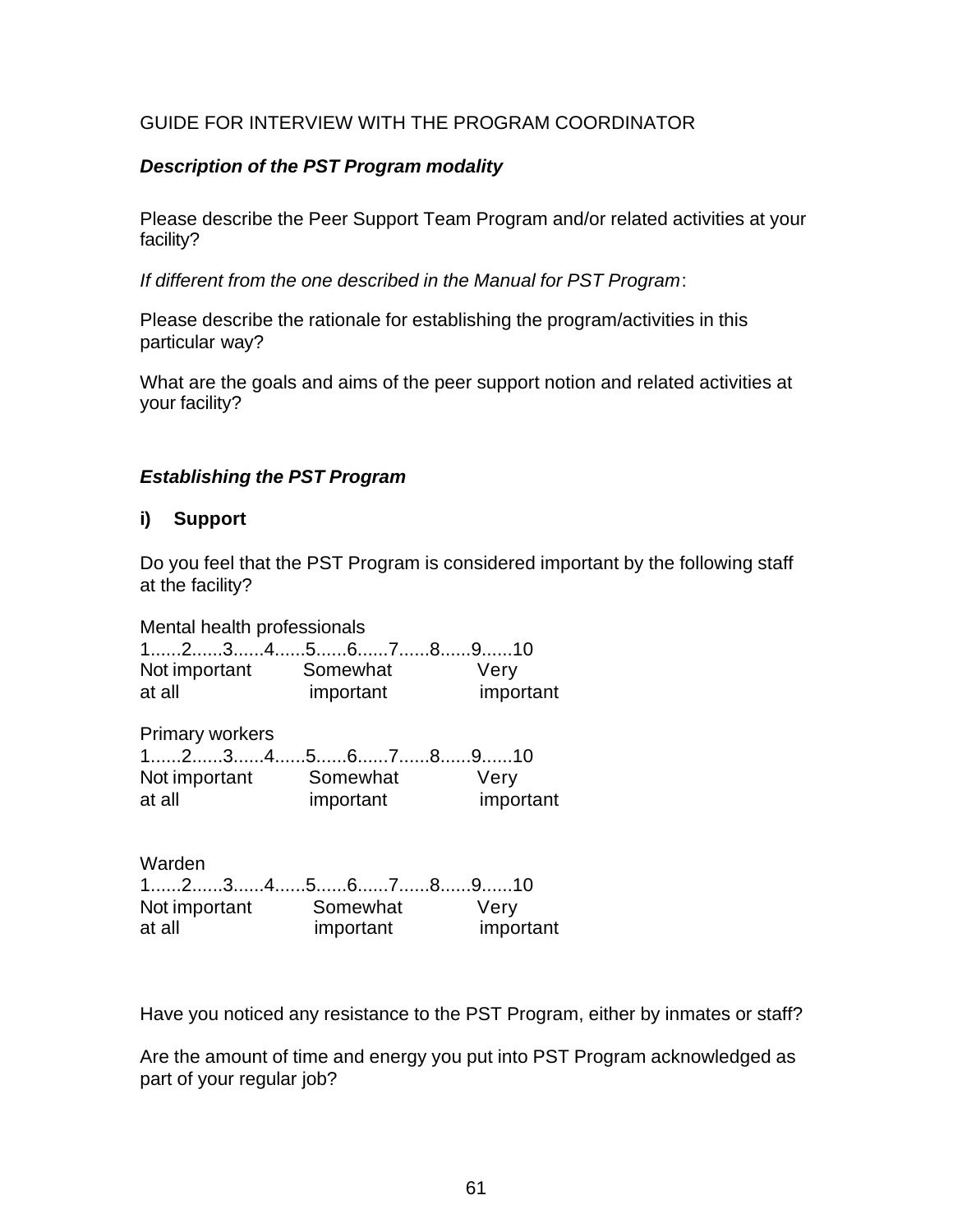How is the funding of the program organized?

What would you find helpful for running the program, is there anything that you would need more of, or less of?

# **ii) Features of the Program**

How long can an individual be a PST member for?

How many PST members are in a course at a time?

Last time?

How many of those graduated?

How is it decided who graduates? (Who decides?)

Is there an initial screening of potential PST members before the interview?

If so, what screening criteria are used?

Who does the screening?

Is there a standing order for the PST?

## **iii) Training**

How helpful do you find the training?

|             | 12345678910 |         |
|-------------|-------------|---------|
| Not helpful | Somewhat    | Verv    |
| at all      | helpful     | helpful |

Do you feel that you covered enough topics during the training?

Was the time devoted to them sufficient?

How useful do you find the Manual for the PST members?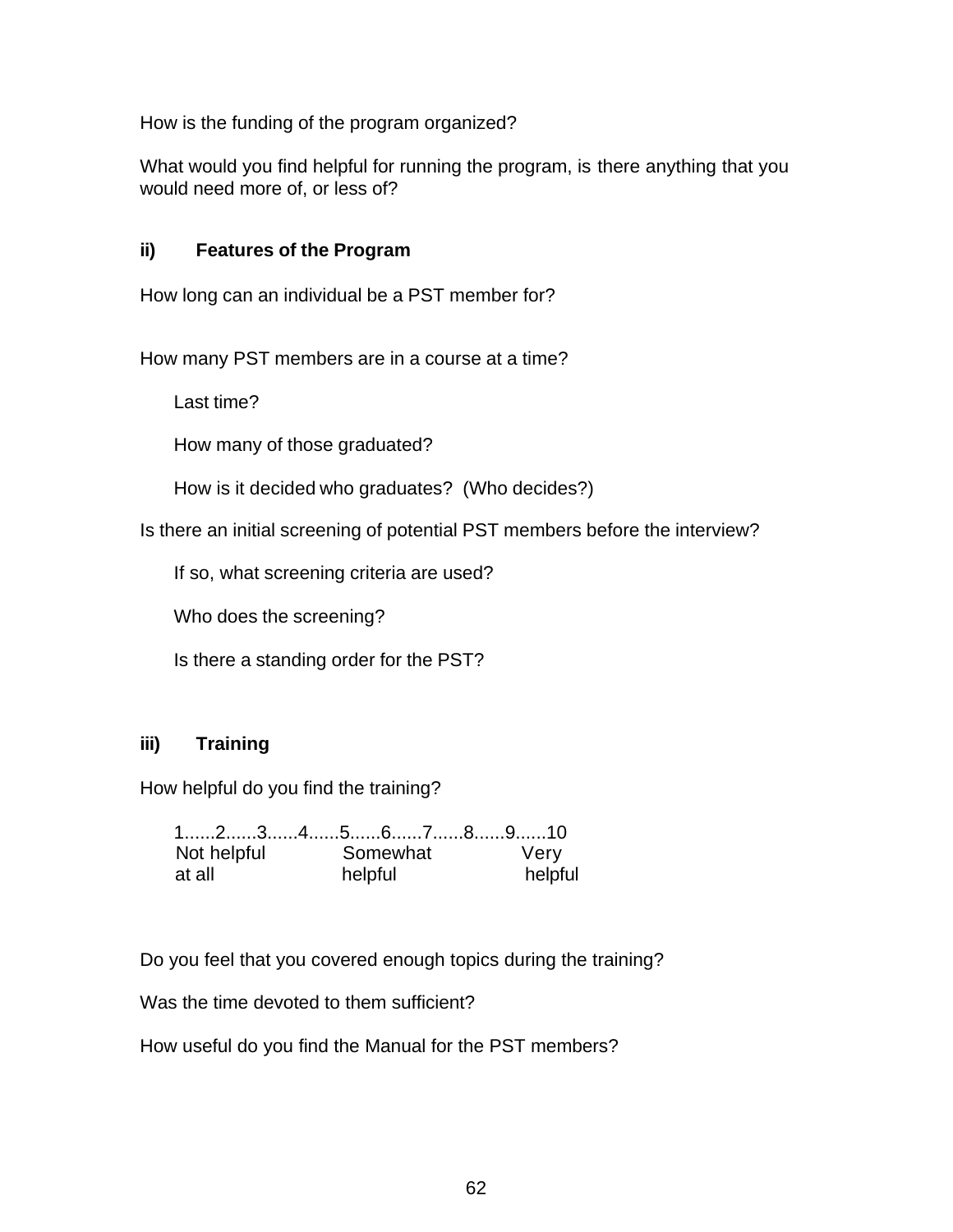## **iv) Balancing PST activities of Team members with other activities at the facility**

Are members attending the training sessions supported (e.g. is peer support acknowledged as regular work)?

1......2......3......4......5......6......7......8......9......10 Not at all Somewhat **Entirely** 

Were other staff members expecting them to be somewhere else or to be engage in some other activity?

Was there a graduation ceremony?

Who was invited, and how did the Team members feel about it?

To what extent do you feel that the process from inmate's request for counseling to receiving it, is going smoothly?

1......2......3......4......5......6......7......8......9......10 Not at all Somewhat Entirely

How do you perceive Primary Workers' responsiveness to inmate's requests?

How do you perceive PST members' responsiveness/promptness?

## *Implementation*

#### **i) Relationships**

How do you feel about the idea of peers, (i.e. inmates) helping each other?

How would you assess the quality of relationship and the established trust between you and PST members?

1......2......3......4......5......6......7......8......9......10 poor moderate very good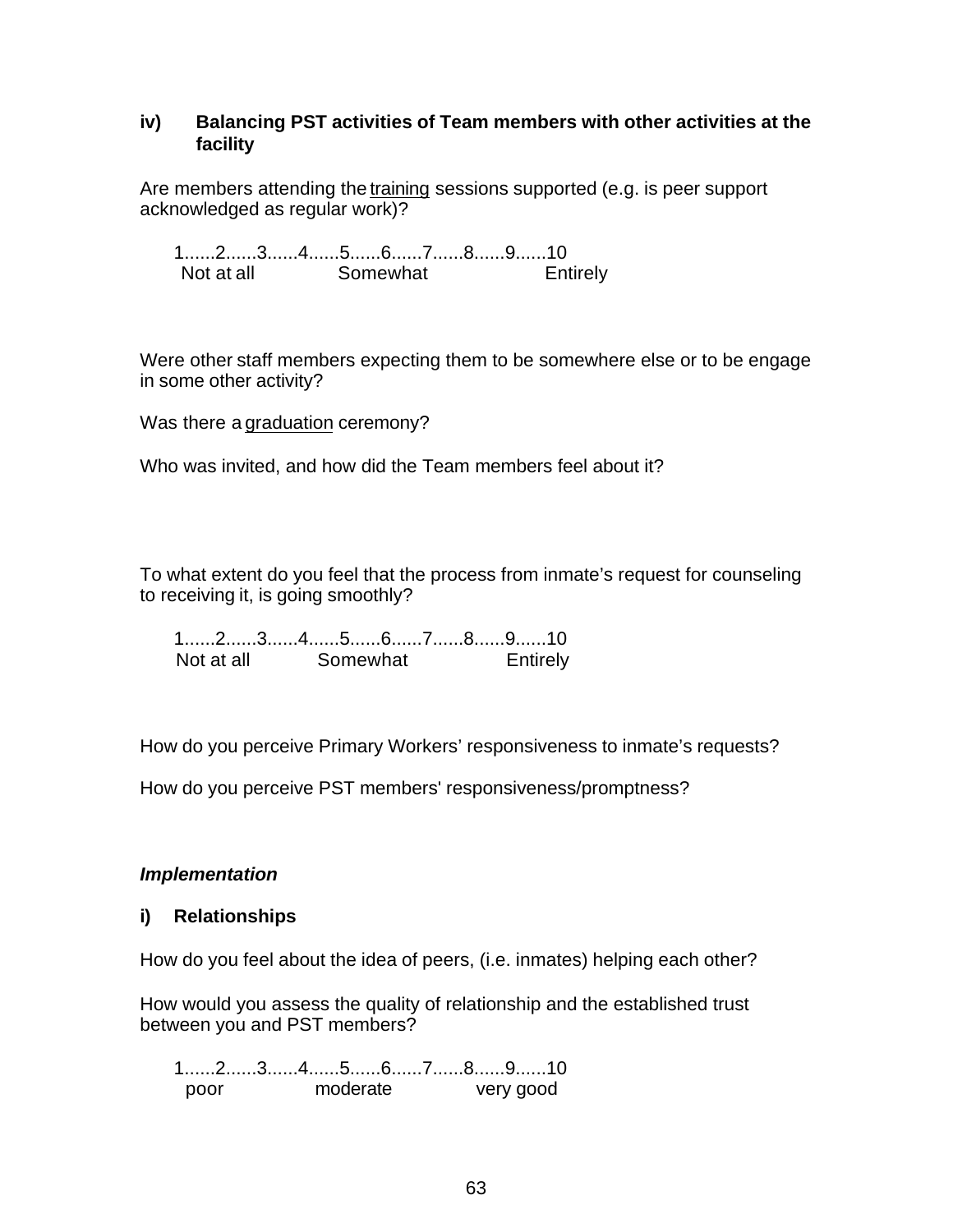How would you assess the quality of relationship and the established trust between PST members and the following staff?

Primary workers 1......2......3......4......5......6......7......8......9......10 poor moderate very good

| Mental health |      | $1$ 2345678910 |          |  |           |  |
|---------------|------|----------------|----------|--|-----------|--|
| professionals | poor |                | moderate |  | very good |  |

How would you assess the quality of relationship and the established trust amongst Team members?

|      |          | 1……2……3……4……5……6……7……8……9……10 |
|------|----------|-------------------------------|
| noor | moderate | very good                     |

How would you assess other meetings and other staff's involvement in the Program?

Have you noticed any changes in the general atmosphere at the facility, relationship between staff and inmates and amongst inmates due to the PST Program?

Have you ever had to deal with policy violations by Team members, complaints by 'recipients' of peer counseling? If so, how did you deal with them?

## *Effectiveness of the Program*

## **i) Crisis Intervention**

How effective do you find PST Program to be in crisis intervention?

a) For individual inmates?

|             | $1$ 2345678910 |         |
|-------------|----------------|---------|
| Not helpful | Somewhat       | Very    |
| at all      | helpful        | helpful |

b) In terms of preventing or assisting institutional crises?

|             | $1$ 2345678910 |         |
|-------------|----------------|---------|
| Not helpful | Somewhat       | Very    |
| at all      | helpful        | helpful |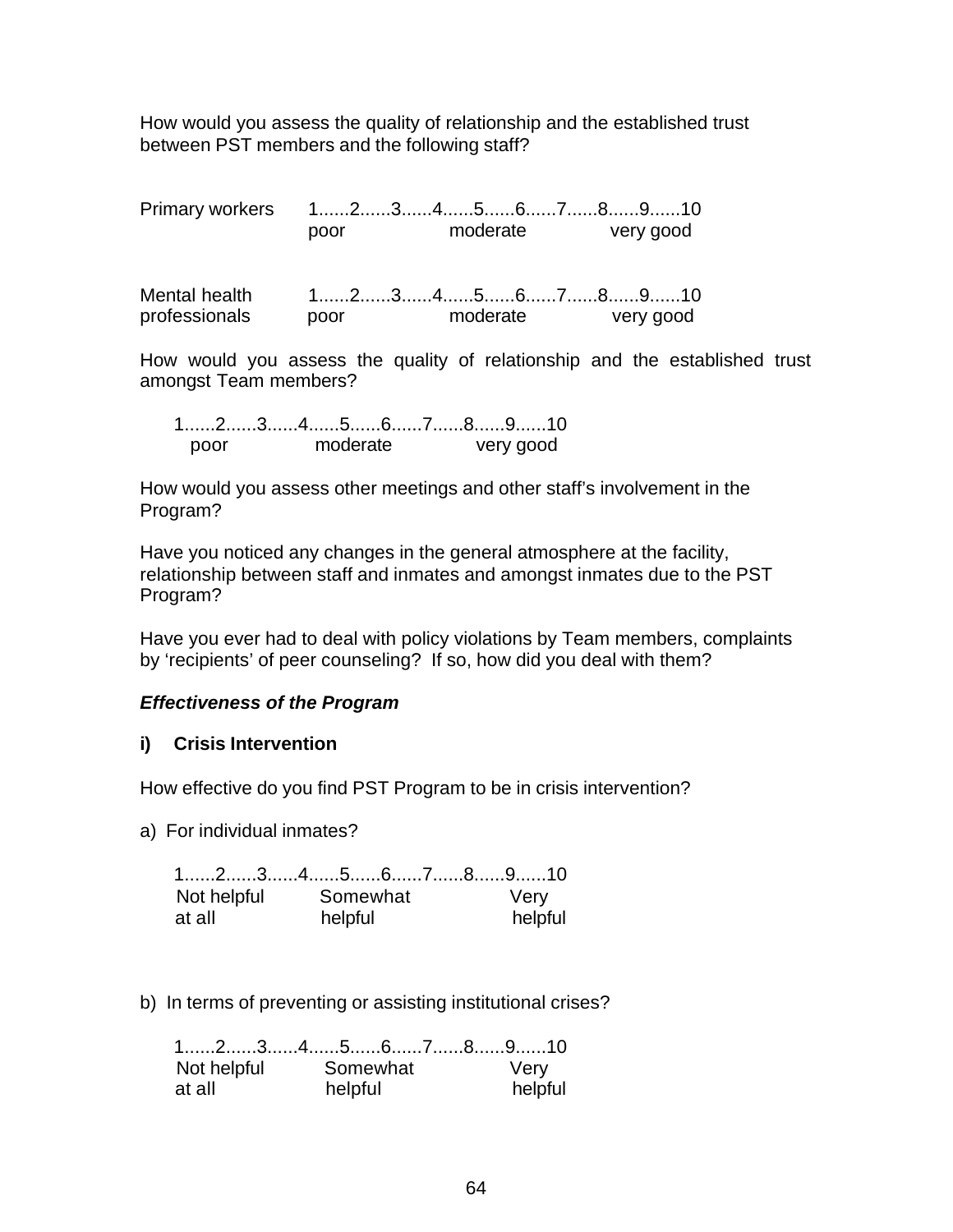# **ii) Changes in Team members**

Have you noticed any changes in PST members since their involvement in the

Program?

How they deal with their personal issues, incarceration, etc.?

What is their role in the inmate group, their relationship and behavior towards the

staff?

# *Unintended effects*

Do you think that PST Program reinforces effects of other programs or has other long term positive effects, in the case of Team members and/or all inmates?

Do Team members have a tendency to counsel too much? Are there any mechanisms in place to safeguard against burn-out? Are there any regulations in case of breach of confidentiality?

Do you see a possibility that peer counseling can create an opposite effect and actually increase the crisis in some situations?

Do Team members tend to develop some form of 'elitism' due to their status in the group?

As a Coordinator did you encounter any challenges in balancing the facilitation of the Program and having to step in and take over the process in some situations?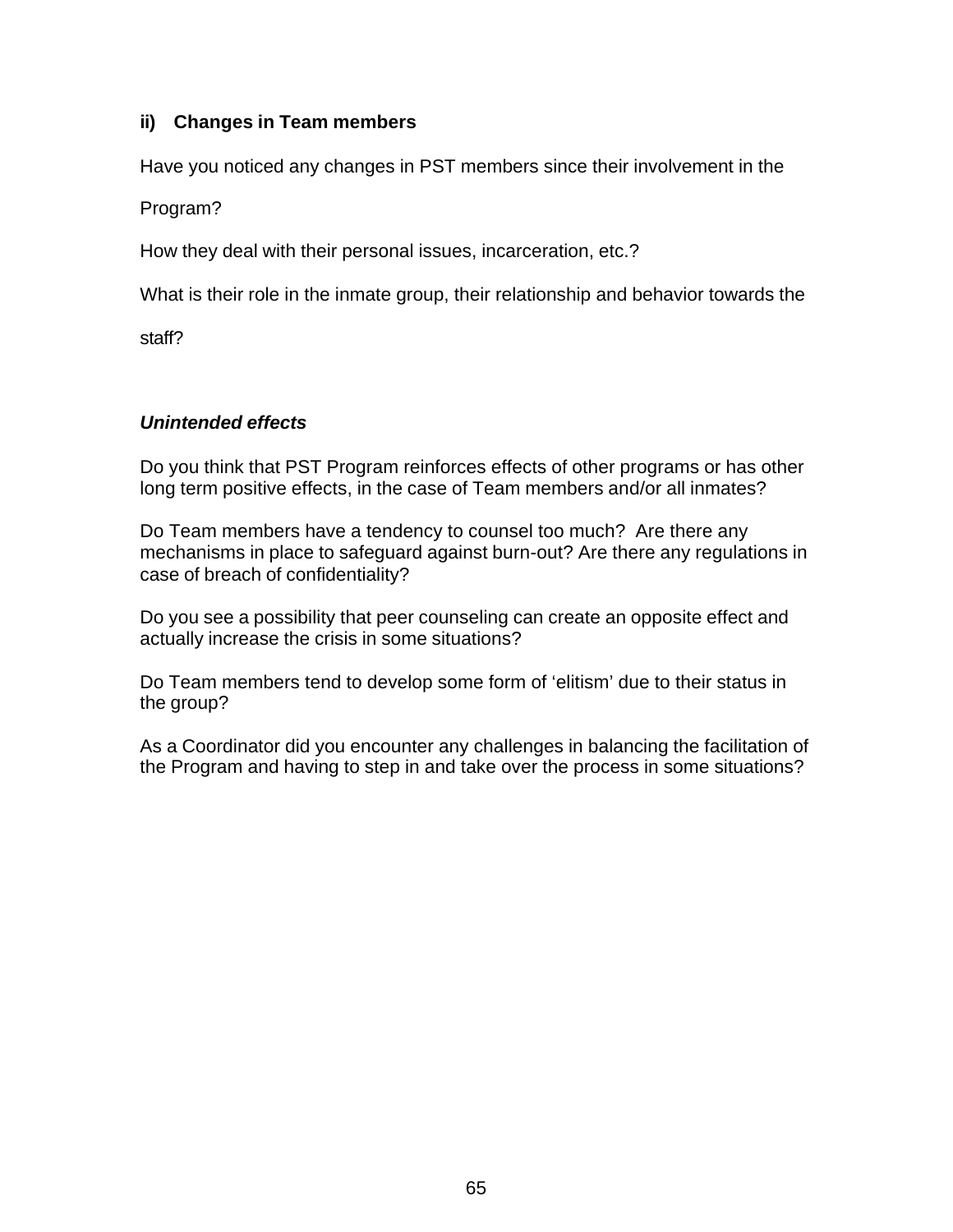# GUIDE FOR THE INTERVIEW WITH PEER SUPPORT TEAM MEMBERS

# **Establishing the PST Program**

# **i) Training**

How helpful did you find the PST training?

1......2......3......4......5......6......7......8......9......10 Not helpful Somewhat Very at all helpful helpful

Do you feel that you covered enough topics during the training? Was the time devoted to them sufficient?

How useful do you find the Manual for the PST members?

# **ii) Balancing PST duties with other activities at the facility**

Was your attendance of the training sessions supported?

1......2......3......4......5......6......7......8......9......10 not at all somewhat entirely

Were staff members expecting you to be somewhere else or to be engage in some other activity?

Was there a graduation ceremony? Who was invited? How did you feel about it?

How easy do you find it to fit counseling with your other duties and work?

1......2......3......4......5......6......7......8......9......10 very hard very easy

How satisfied are you with assistance you are getting for fitting in your counseling with other duties and work you are expected to perform?

1......2......3......4......5......6......7......8......9......10 not at all very satisfied

If you counseled during the working hours were you paid for that time?

If you counseled during the night, were you able to take equivalent amount of time off work the following day?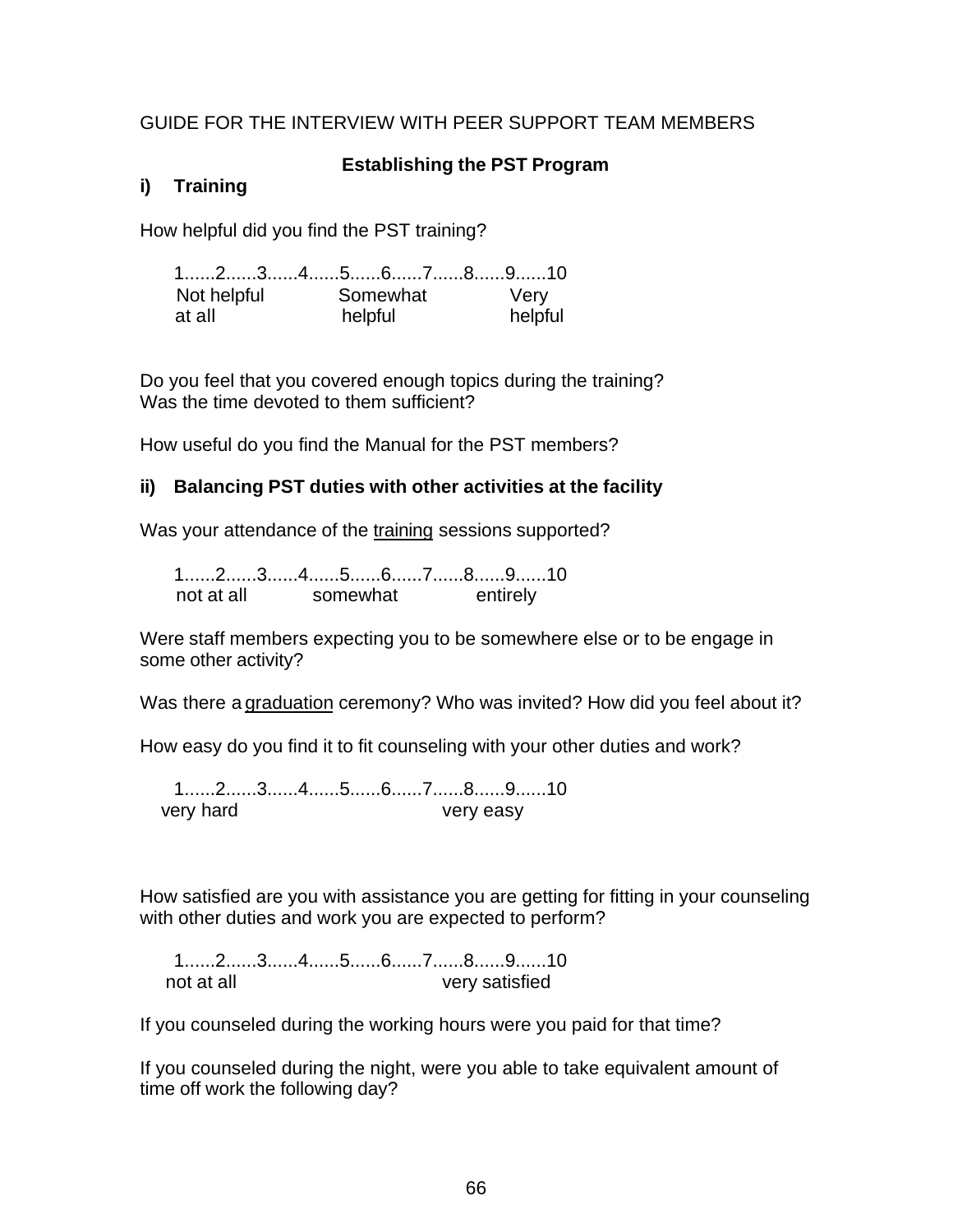Did you receive enough support, help, financial assistance for events that your Team is organizing or planing?

Have you noticed any resistance to the PST Program either by staff or inmates?

# *Implementation*

# **i) Meeting the inmates' needs**

What types of requests for counseling do you receive ( formal, informal, other)?

How often do you find yourself 'informally' counseling another woman (i.e., no 'formal' request for peer support was submitted)?.

Have you ever used the PST?

If not, why not?

If you needed to, would you?

# **ii) Relationships**

How do you feel about the idea of peers, (i.e., inmates) helping each other?

How satisfied are you with the availability of the Coordinator to have consultations with you when you need them?

1......2......3......4......5......6......7......8......9......10 not at all very satisfied

How would you describe Coordinator's relationship with you?

How satisfied are you with support and relationships with other Team members and what you are getting from the Team meetings?

1......2......3......4......5......6......7......8......9......10 not at all very satisfied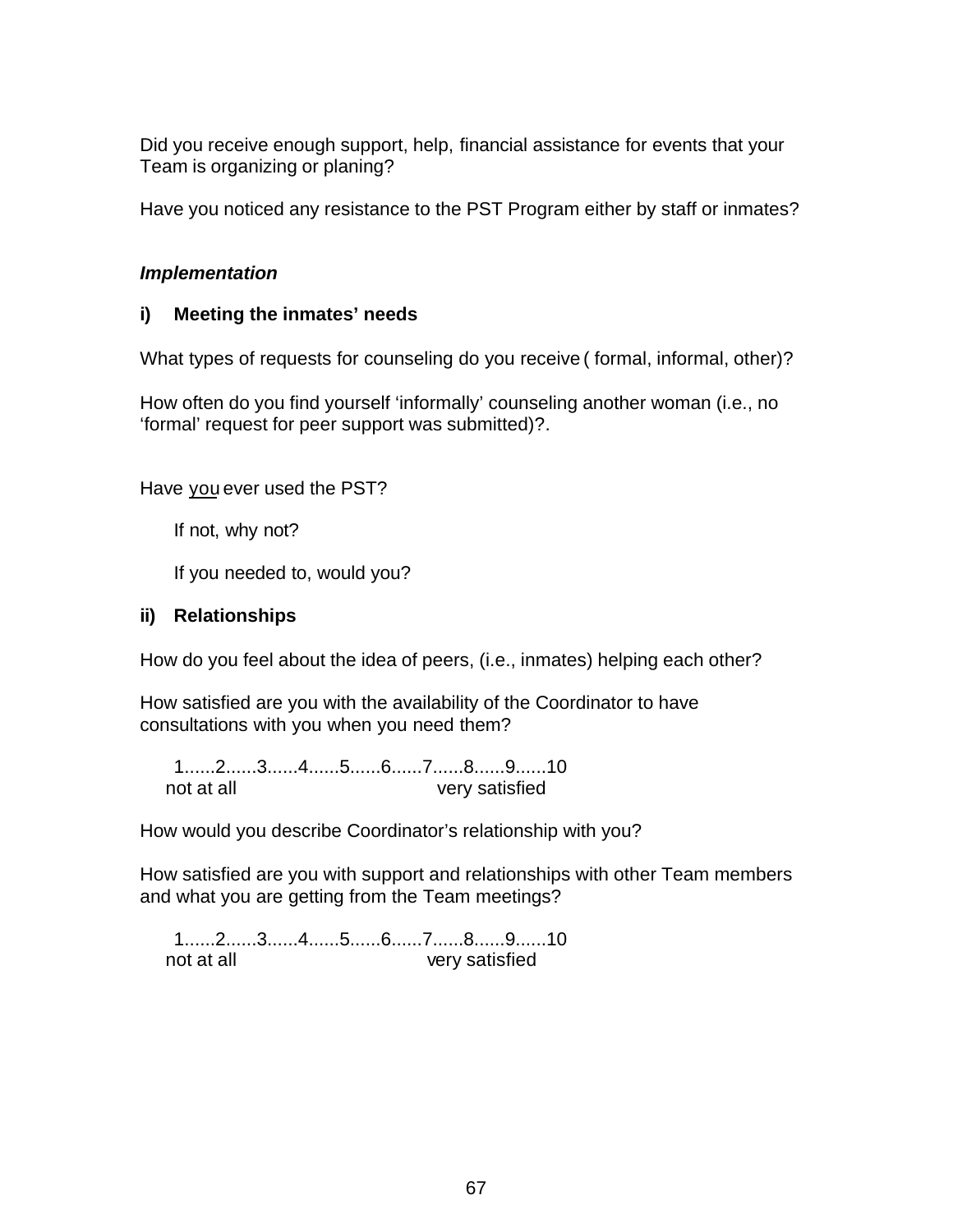How would you assess the quality of relationship and the established trust between you and other PST members?

|      |          | 12345678910 |
|------|----------|-------------|
| nnor | moderate | very good   |

How would you assess the quality of relationship and the established trust between PST members and the following staff?

| Primary workers 12345678910    |                                                                                                                 |          |  |           |
|--------------------------------|-----------------------------------------------------------------------------------------------------------------|----------|--|-----------|
|                                | poor                                                                                                            | moderate |  | very good |
| Mental health<br>professionals | $1, \ldots, 2, \ldots, 3, \ldots, 4, \ldots, 5, \ldots, 6, \ldots, 7, \ldots, 8, \ldots, 9, \ldots, 10$<br>poor | moderate |  | very good |

How do you feel about other meetings regarding the PST Program (e.g., Steering Committee)?

## *Effectiveness of the Program and Unintended effects*

Did you change in any way as a result of being a PST member (for example, how you deal with your personal issues, incarceration)?

Did your role in the inmate group change?

Did your relationship and behavior towards institutional staff change?

Do you feel that you are in charge of the Program, or rather, that you are being directed to a great extent by the Coordinator and/or other staff?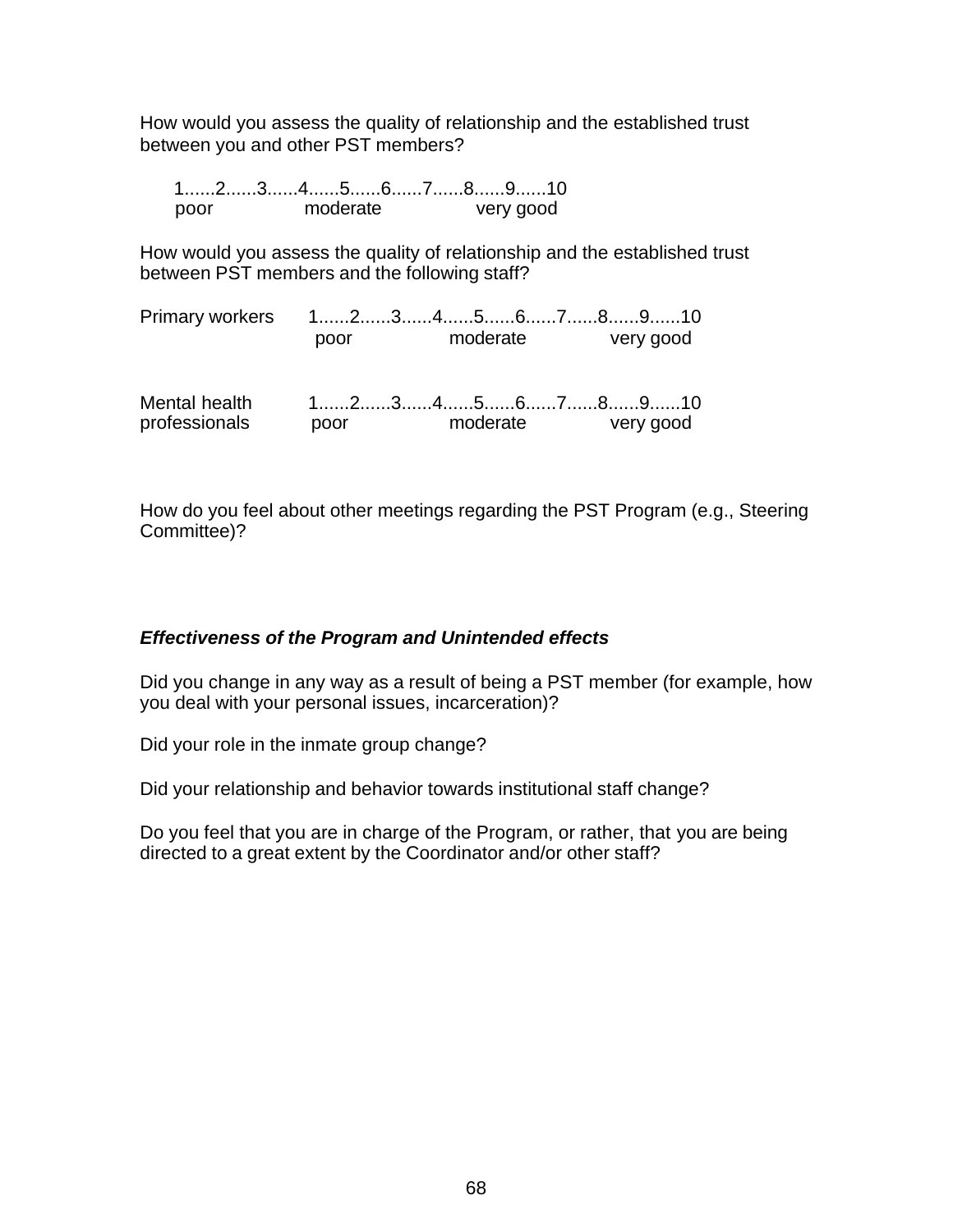## GUIDE FOR INTERVIEWS WITH STAFF

- 1) Please tell us what is your perception of the Peer Support Team program?
- 2) How do you feel about peers (i.e., inmates) supporting each other?
- 2) Do you see any benefits or hindrances of having this program at your facility for Team members, recipients and staff?
- 4) How do you perceive its effect on the relationship among inmates; inmates and staff?
- 5) Does it affect the atmosphere at the facility in any way?
- 6) Do you believe that the Peer Support program is ever used inappropriately (i.e., for alternate purposes, such as socializing, to evade work or other programs, etc.)?
- 7) Can you suggest any improvements to the PST program?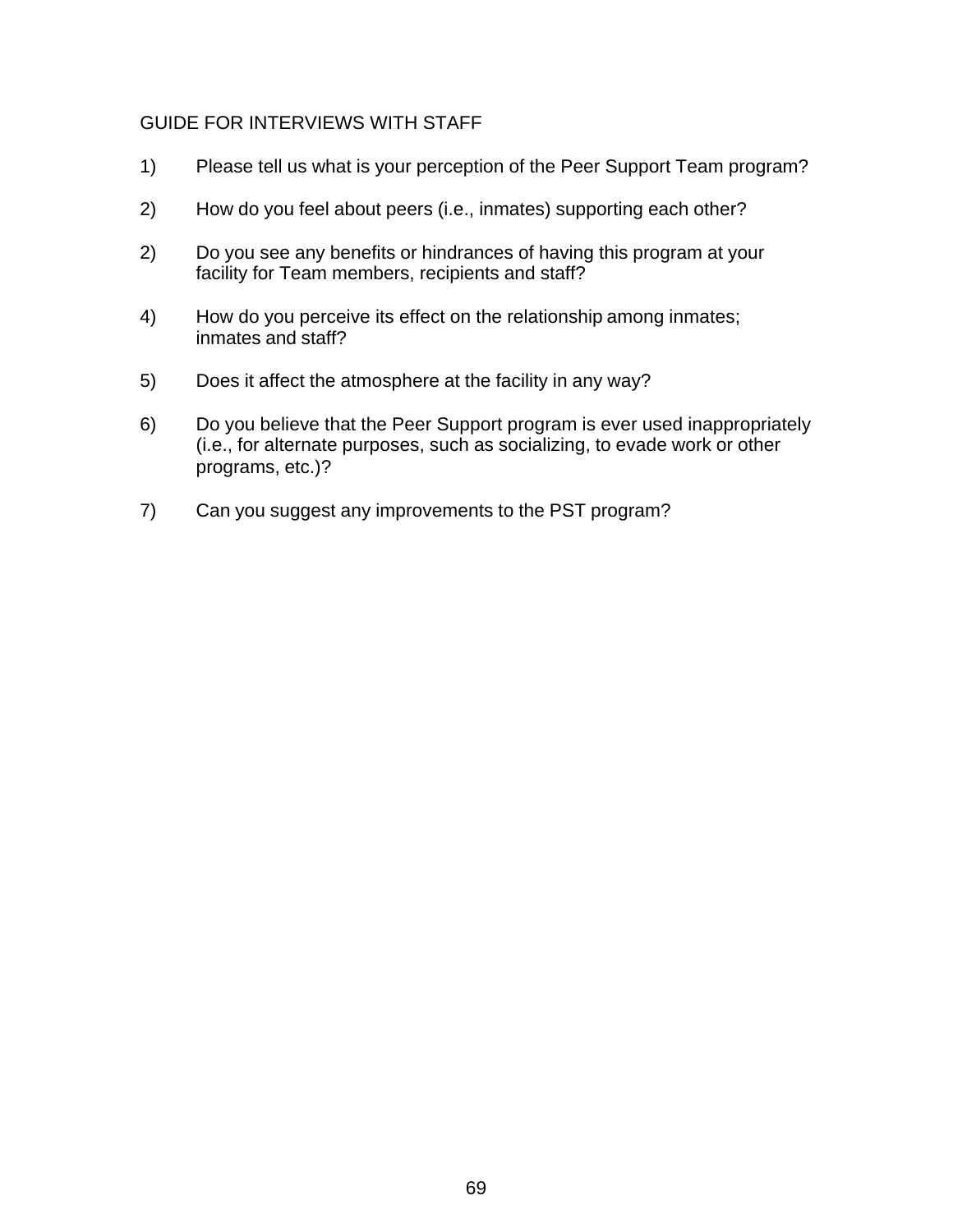# GUIDE FOR INTERVIEWS WITH RECIPIENTS

- 1) Would you please tell me about your experience with Peer counseling was like?
- 2) If you feel comfortable doing so, can you explain why you requested peer support? What did the PST member suggest?
- 3) Did you find it helpful and if yes, why and in what way?
- 4) Is there anything you particularly liked or disliked about counseling?
- 5) Are there any changes in this process that you would recommend?
- 6) How do you feel about the very notion of peers, (i.e., inmates) supporting each other?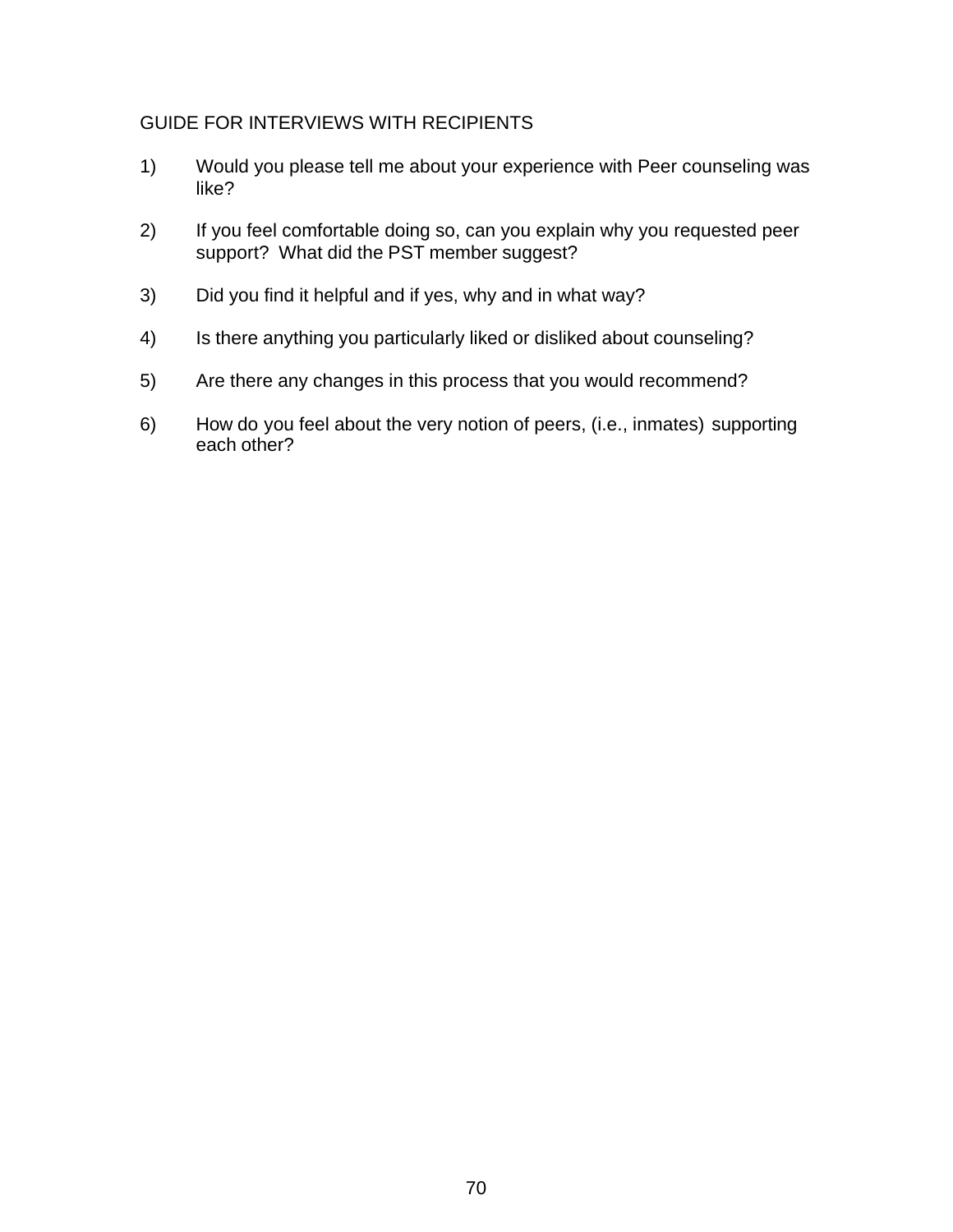# GUIDE FOR INTERVIEW WITH THOSE WHO DO NOT KNOW ABOUT PEER SUPPORT

# **If interviewee DOESN'T know about PST:**

The Peer Support Team (PST) is a peer counseling service for all women in this facility. PST volunteers are trained in peer counseling and crisis intervention counseling. If you are feeling depressed, angry, lonely, or upset the PST may be able to help. The counseling is entirely confidential.

- 1) Do you think this program is a good idea? Why or why not?
- 2) Would you like to be a member? Why or why not?
- 3) Do you think you would ever use peer support? Why or why not?
- 4) What do you think would be a good way to inform everyone about peer support?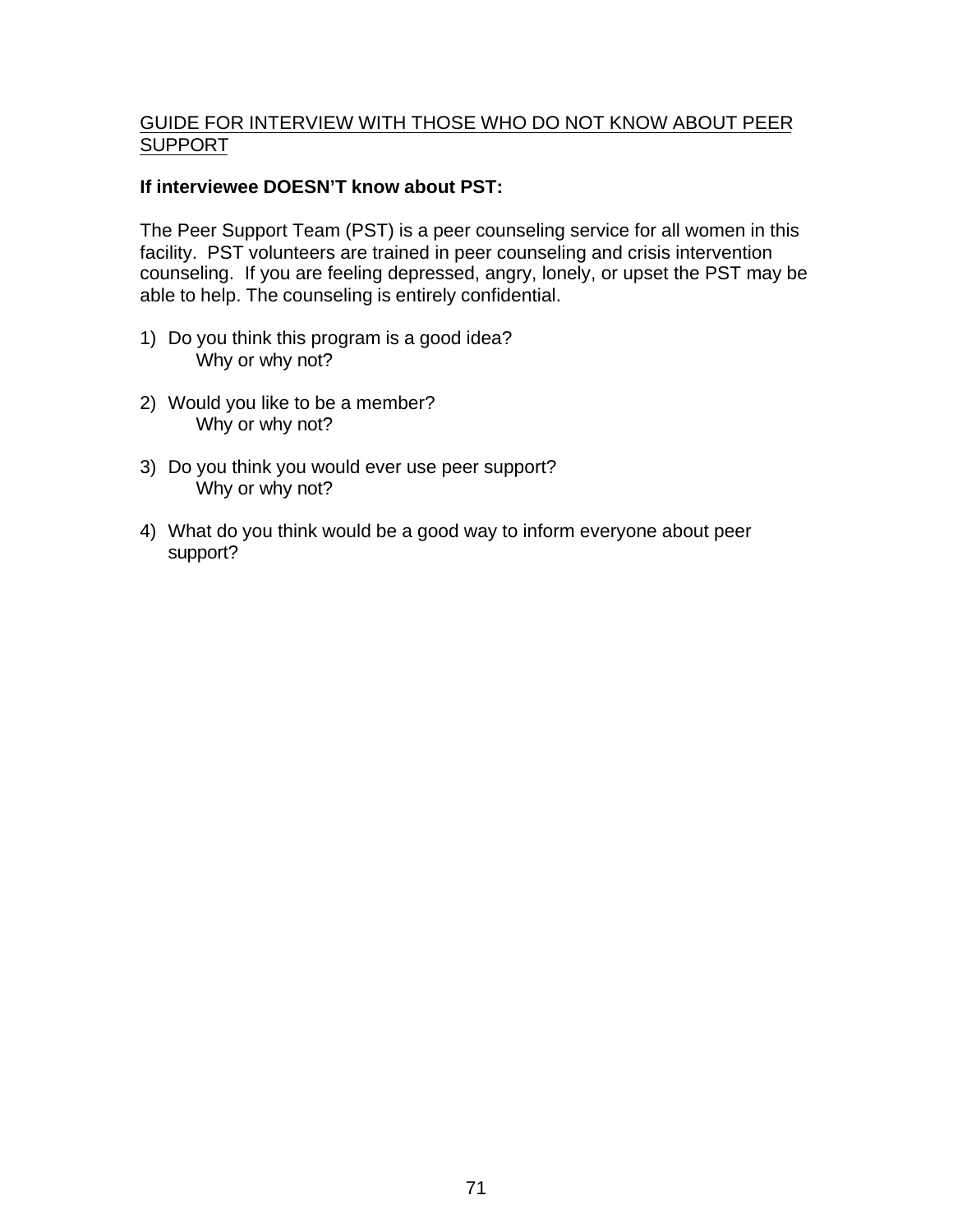GUIDE FOR INTERVIEW WITH THOSE WHO HAVE NEVER RECEIVED PEER **COUNSELLING** 

- 1) Why have you never used peer counseling?
- 2) Would you ever use peer counseling in the future? Why or why not?
- 3) What are some benefits of peer counseling?
- 4) What are some disadvantages of peer counseling?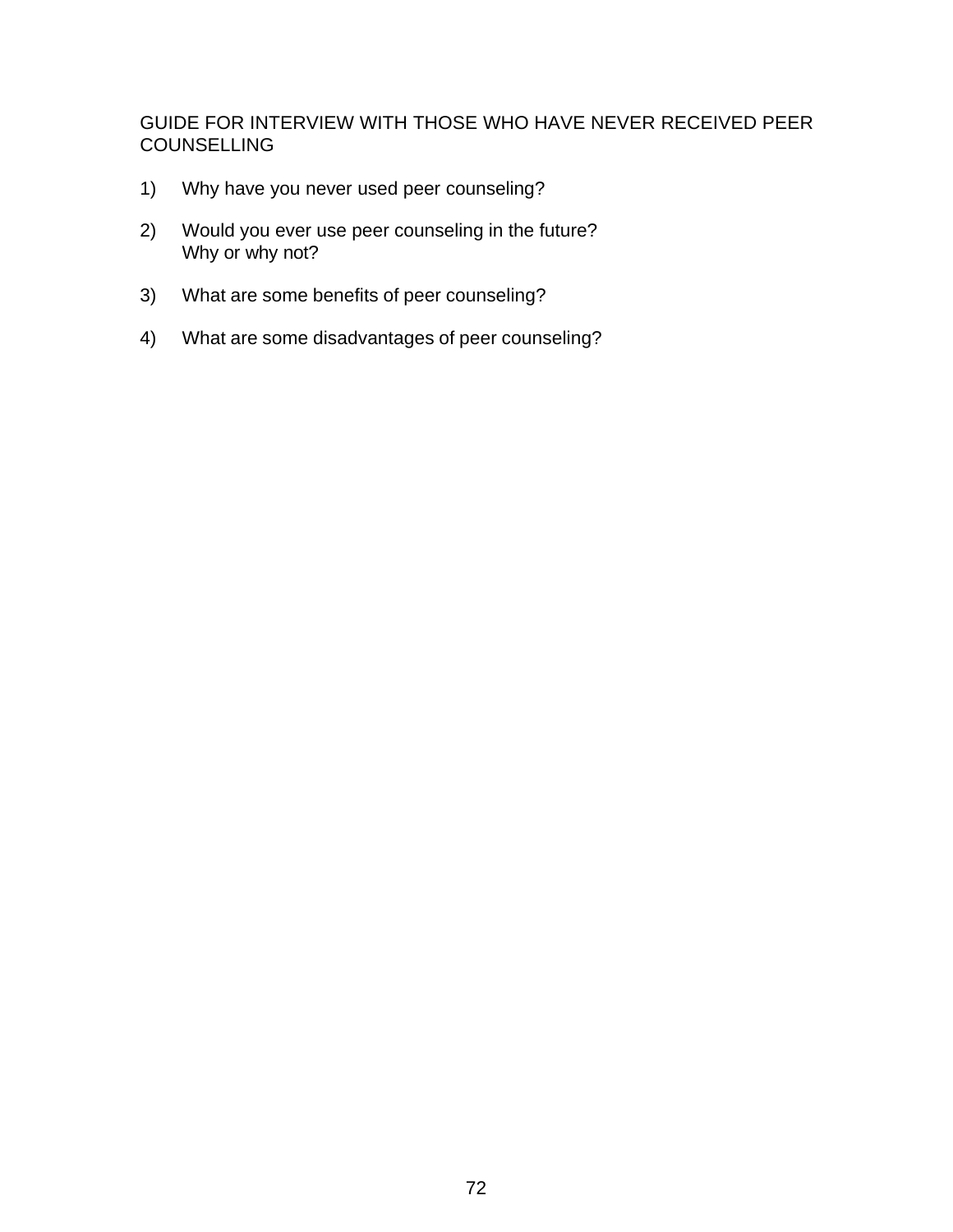## GUIDE FOR INTERVIEW WITH THOSE WHO WANTED TO BE PST MEMBERS BUT WERE **NOT ACCEPTED** FOR PST TRAINING & THOSE WHO **DID NOT GRADUATE** FROM PST TRAINING

- 1) Why did you want to be a PST member?
- 2) How did you feel about not getting accepted as a PST member (or not graduating from PST training)? OR Why do you think you were not accepted to be a PST member? OR What were you told was the reason you were not accepted as a PST member?
- 3) How do you feel about others who are or are becoming PST members?
- 4) Have you used PST in the past?

Why or why not?

5) Would you use PST in the future?

Why or why not?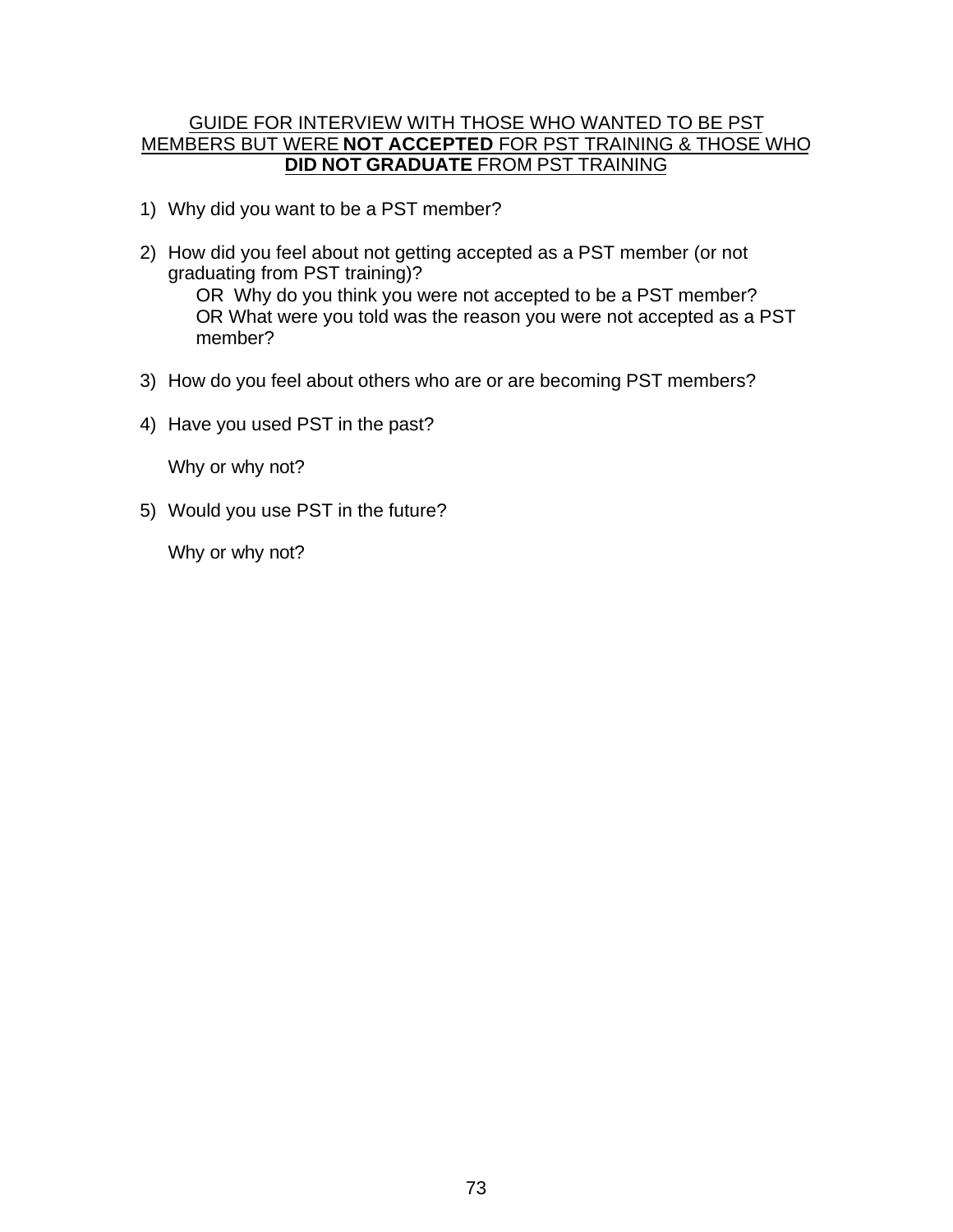# INTERVIEW WITH THOSE IN PST TRAINING

- 1) How did you find out about becoming a PST member?
- 2) What made you interested in becoming a PST member?
- 3) Did you ever receive PST counseling?
- 4) What made you feel volunteering for PST was right for you? Or /And – What made feel you were right for volunteering for PST?
- 5) What do you think your role as a PST member will be?
- 6) What do you predict are/will be some of the *benefits* associated with your involvement in PST?
- 7) What do you predict are/will be some of the *problems* associated with your involvement in PST?
- 8) How far are you in your training?

Lesson #

- 9) What do you hope to accomplish/learn from training?
- 10) How would you rate the training up until now?

Poor 1 2 3 4 5 6 7 8 9 10 Exceptional

Comments: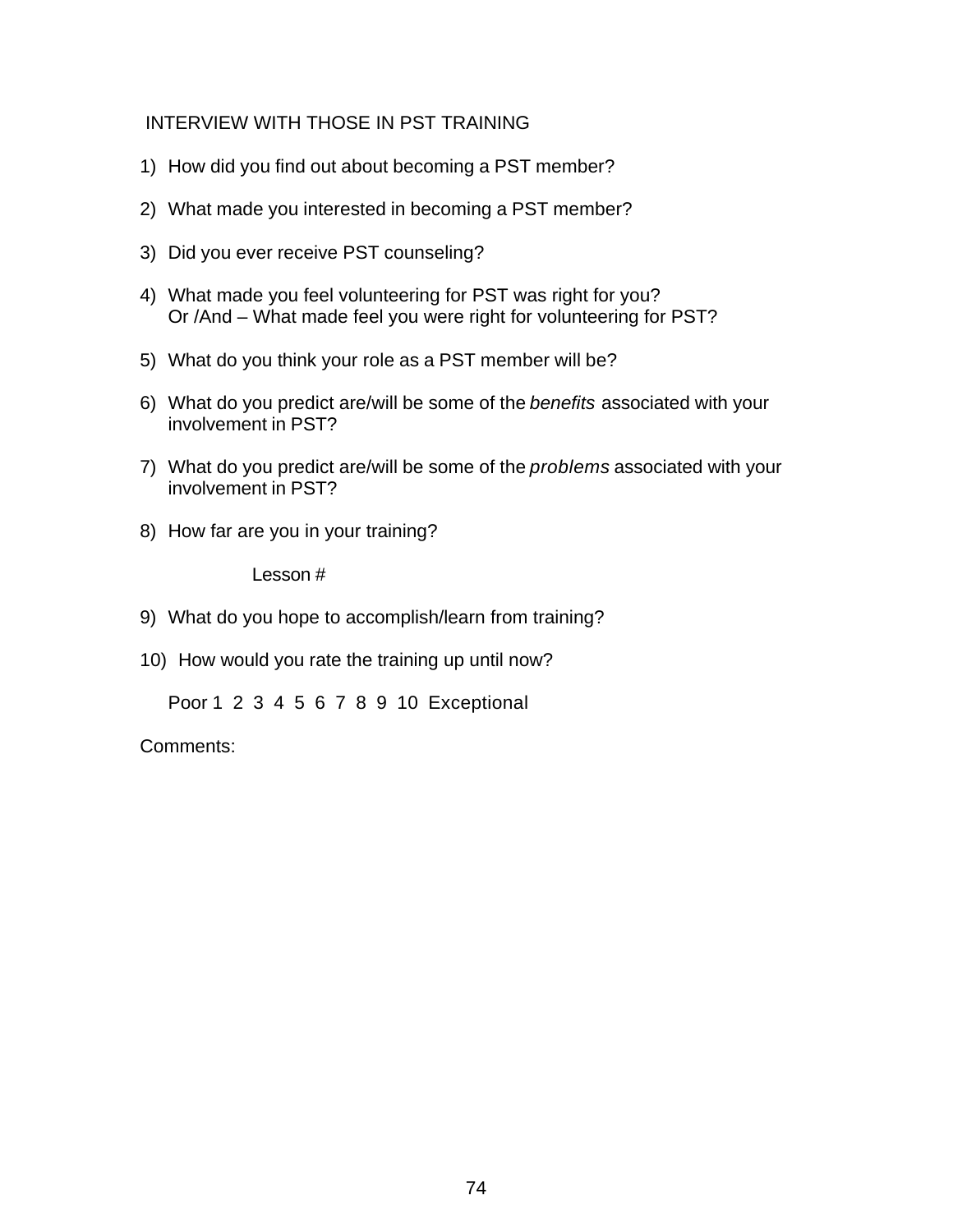# **APPENDIX G:**

# **Self-rating/ Feedback Form for PST Sessions at EIFW**

Name Date

Session Topic **Presenter Name** 

During this session, how would you rate yourself on the following subjects? Do you feel your efforts for each topic were Satisfactory or Unsatisfactory? Please circle the appropriate answer and explain why you have graded yourself this way.

#### **Listening**:

i.e. understood material, would be able to discuss the session after it is over.

Satisfactory Unsatisfactory

#### **Participation**:

i.e. opening & closing rounds, commented or asked questions, participated in facilitator's activities (if there were any).

Satisfactory Unsatisfactory

#### **Appropriate Comments**:

i.e. on-topic, helpful for others as well as yourself.

Satisfactory Unsatisfactory

#### **Appropriate Behaviour**:

i.e. not reading magazines or talking to others when presenter/group members are talking, not interrupting others, focused on presenter material and discussion, how you interacted with others.

Satisfactory Unsatisfactory